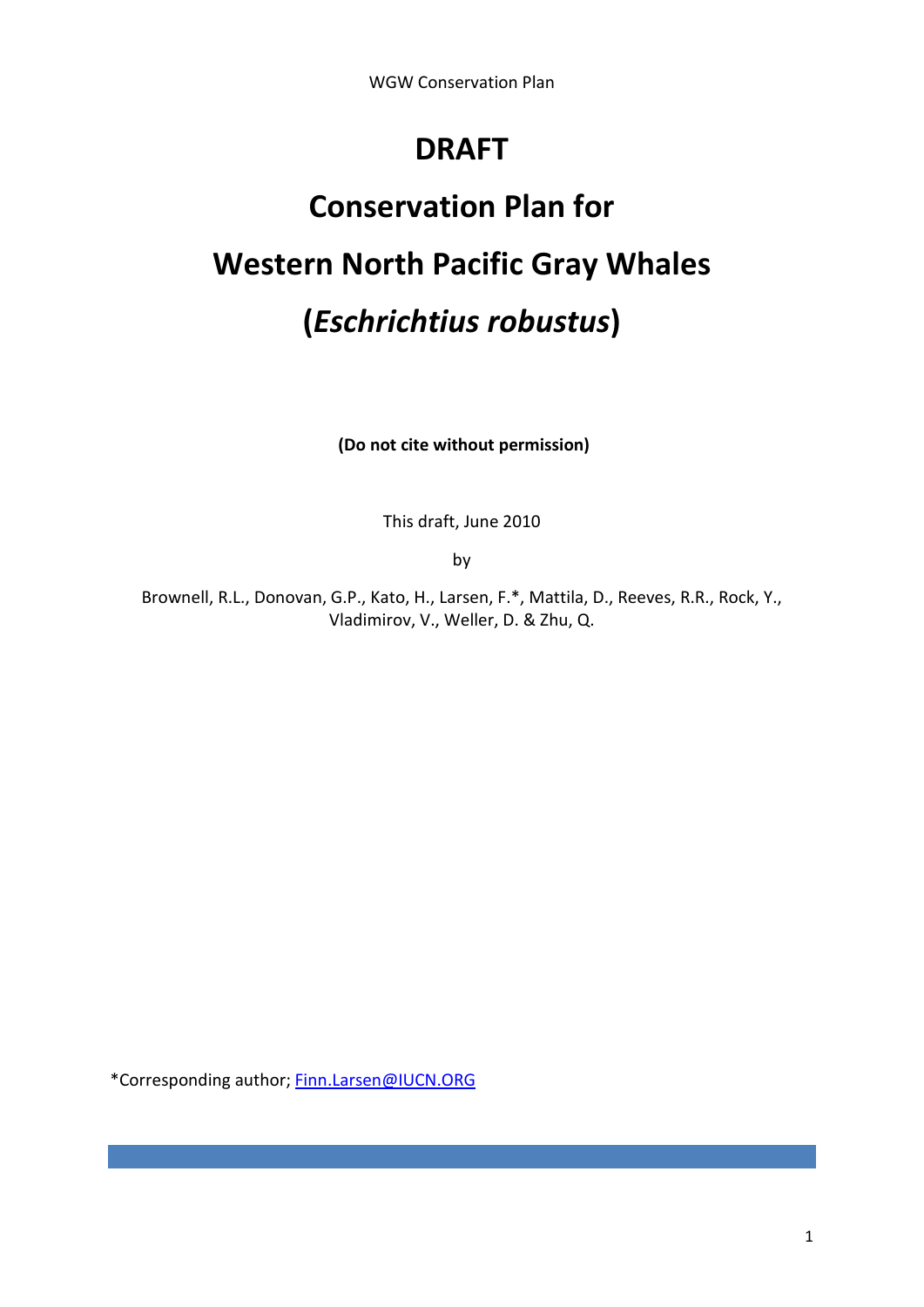|              | <b>CONTENTS</b> |                                                                        |    |
|--------------|-----------------|------------------------------------------------------------------------|----|
|              |                 |                                                                        |    |
| $\mathbf{1}$ |                 |                                                                        |    |
|              | 1.1             |                                                                        |    |
|              | 1.2             |                                                                        |    |
| 2            |                 |                                                                        |    |
| 3            |                 |                                                                        |    |
|              | 3.1             |                                                                        |    |
|              | 3.2             |                                                                        |    |
|              | 3.3             |                                                                        |    |
|              | 3.4             | Abundance and trends (including description of modelling framework) 13 |    |
|              | 3.5             |                                                                        |    |
| 4            |                 | SUMMARY OF ACTUAL AND POTENTIAL ANTHROPOGENIC THREATS 15               |    |
|              | 4.1             |                                                                        |    |
|              |                 | 4.1.1                                                                  |    |
|              |                 | 4.1.2                                                                  |    |
|              |                 | 4.1.3                                                                  |    |
|              |                 | 4.1.4                                                                  |    |
|              |                 | 4.1.5                                                                  |    |
|              |                 | 4.1.6                                                                  |    |
|              |                 | 4.1.7                                                                  |    |
|              |                 | 4.1.8                                                                  |    |
|              |                 | 4.1.9                                                                  |    |
|              |                 |                                                                        |    |
|              | 4.2             |                                                                        |    |
| 5            |                 | <b>MITIGATION MEASURES</b>                                             | 21 |
|              | 5.1             |                                                                        |    |
|              | 5.2             |                                                                        |    |
|              | 5.3             |                                                                        |    |
|              | 5.4             |                                                                        |    |
|              | 5.5             |                                                                        |    |
| 6            |                 |                                                                        |    |
| 7            |                 |                                                                        |    |
|              | 7.1             |                                                                        |    |
|              | 7.2             |                                                                        |    |
|              | 7.3             |                                                                        |    |
|              | 7.4             | Implementation of the Conservation Plan; co-ordination, involvement of |    |
|              |                 |                                                                        |    |
|              | 7.5             |                                                                        |    |
| 8            |                 |                                                                        |    |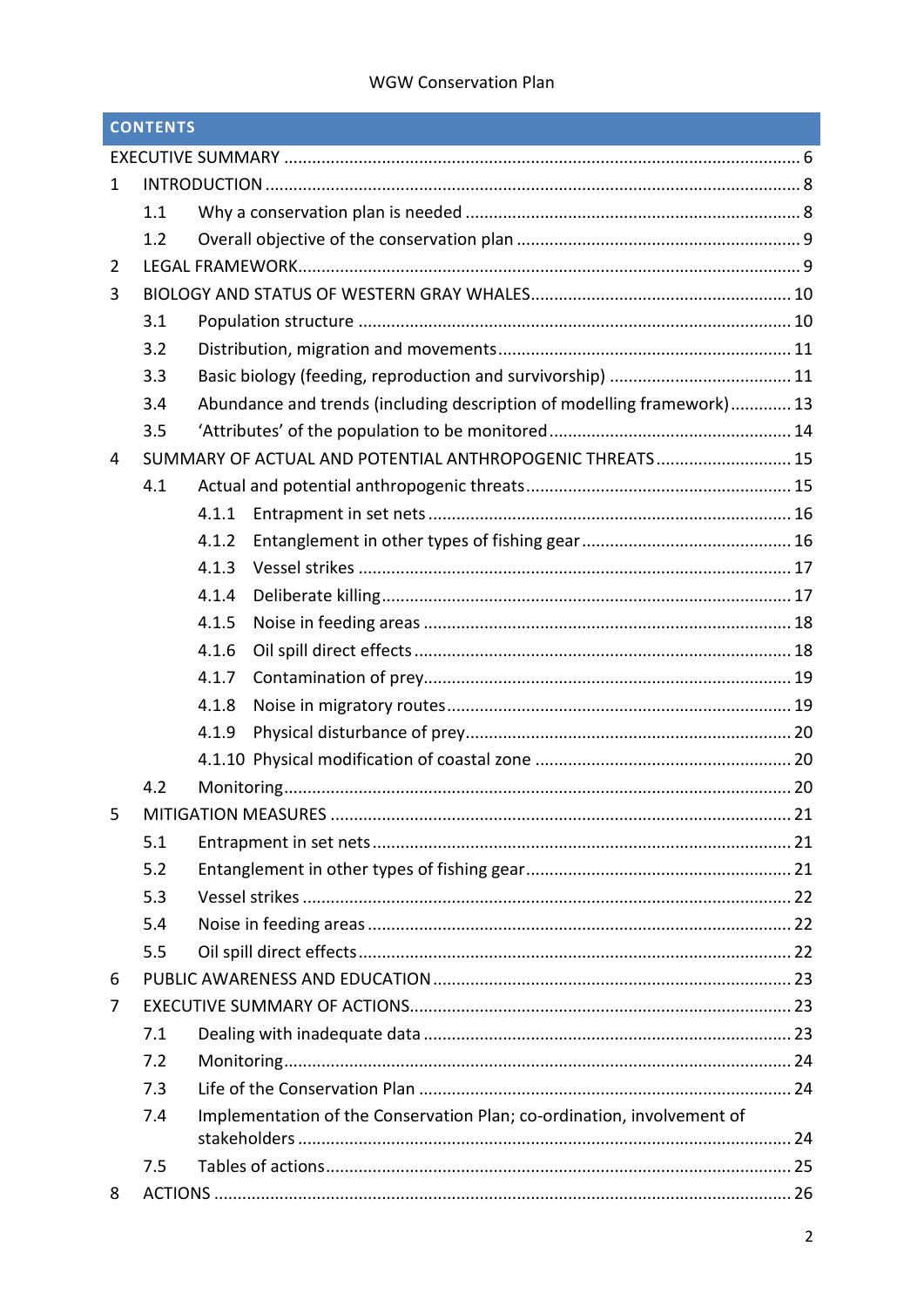| Action CORD-01: Implementation of the Conservation Plan: Co-ordinator and Steering          |  |
|---------------------------------------------------------------------------------------------|--|
|                                                                                             |  |
|                                                                                             |  |
|                                                                                             |  |
|                                                                                             |  |
|                                                                                             |  |
|                                                                                             |  |
| Action CORD-02: Development of a Web-based exchange of scientific information  30           |  |
|                                                                                             |  |
|                                                                                             |  |
|                                                                                             |  |
|                                                                                             |  |
| Action PACB-01: Develop a strategy to increase public awareness and build capacity in range |  |
|                                                                                             |  |
|                                                                                             |  |
|                                                                                             |  |
|                                                                                             |  |
|                                                                                             |  |
|                                                                                             |  |
| Action RES-01: Determine movements, migration routes and location of wintering ground(s)    |  |
|                                                                                             |  |
|                                                                                             |  |
|                                                                                             |  |
|                                                                                             |  |
| Action RES-02: Development of a GIS database on locations of set nets (both small-type and  |  |
|                                                                                             |  |
|                                                                                             |  |
|                                                                                             |  |
|                                                                                             |  |
| Action RES-03: Development of a GIS database on locations of gill nets and pot/trap gear    |  |
|                                                                                             |  |
|                                                                                             |  |
|                                                                                             |  |
|                                                                                             |  |
|                                                                                             |  |
| Action RES-04: Identifying areas where western gray whales have a high risk of being        |  |
|                                                                                             |  |
|                                                                                             |  |
|                                                                                             |  |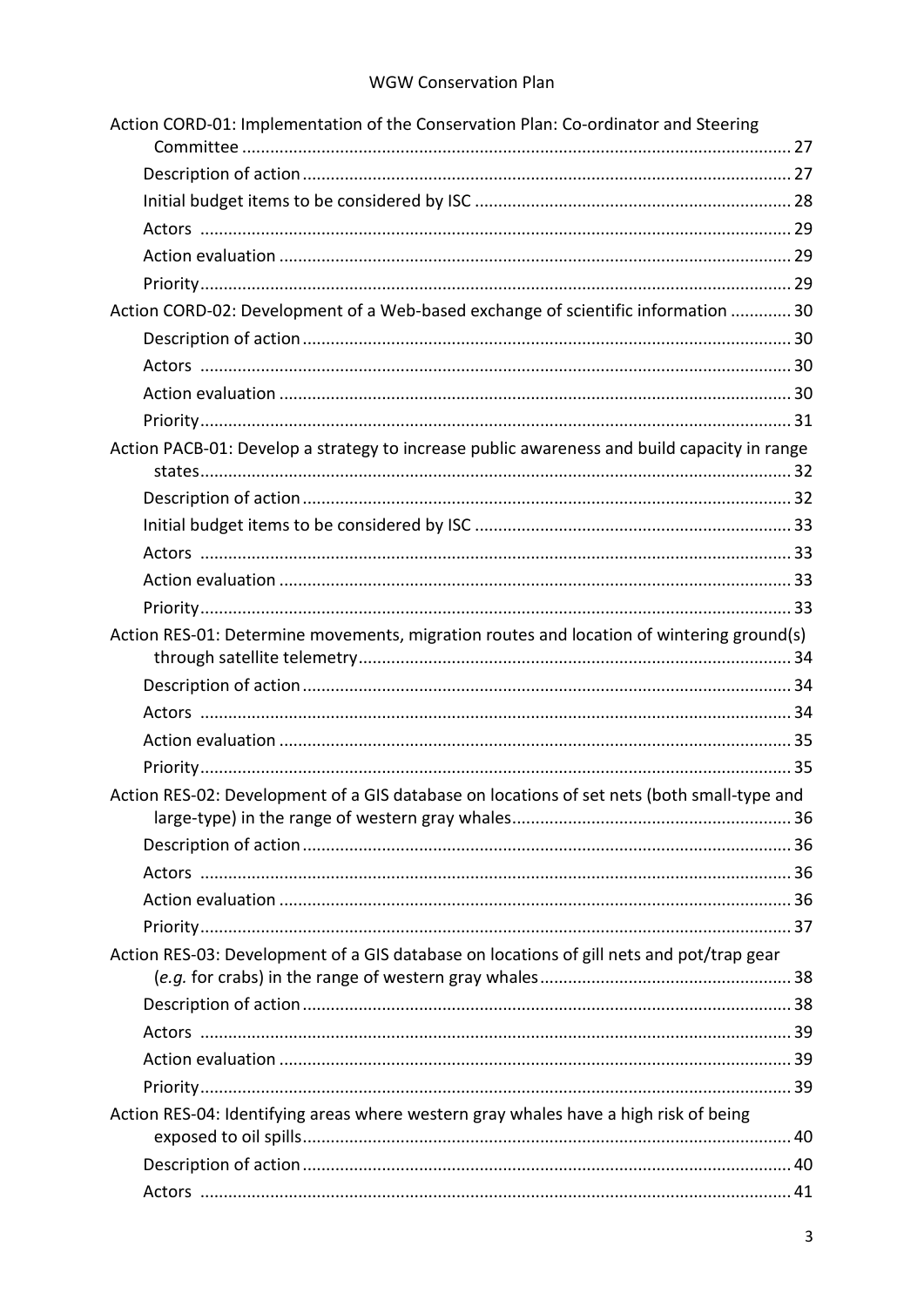|              |     | Action MON-01: Ensure long-term monitoring of abundance and trends off Sakhalin Island |  |
|--------------|-----|----------------------------------------------------------------------------------------|--|
|              |     |                                                                                        |  |
|              |     |                                                                                        |  |
|              |     |                                                                                        |  |
|              |     |                                                                                        |  |
|              |     |                                                                                        |  |
|              |     | Action MON-02: Ensure long-term monitoring of distribution, abundance and trends off   |  |
|              |     |                                                                                        |  |
|              |     |                                                                                        |  |
|              |     |                                                                                        |  |
|              |     |                                                                                        |  |
|              |     |                                                                                        |  |
|              |     |                                                                                        |  |
|              |     |                                                                                        |  |
|              |     |                                                                                        |  |
|              |     |                                                                                        |  |
|              |     | Action MIT-02: Prevention of entrapment of gray whales in set nets  47                 |  |
|              |     |                                                                                        |  |
|              |     |                                                                                        |  |
|              |     |                                                                                        |  |
|              |     |                                                                                        |  |
| 9            |     |                                                                                        |  |
|              |     |                                                                                        |  |
| $\mathbf{1}$ |     |                                                                                        |  |
|              | 1.1 |                                                                                        |  |
|              | 1.2 | Convention on the Conservation of Migratory Species of Wild Animals 52                 |  |
|              | 1.3 | Convention on International Trade in Endangered Species of Wild Fauna and              |  |
|              |     |                                                                                        |  |
|              | 1.4 |                                                                                        |  |
|              | 1.5 |                                                                                        |  |
|              | 1.6 |                                                                                        |  |
|              | 1.7 | Other bodies that manage human activities in the marine environment 54                 |  |
| 2            |     |                                                                                        |  |
|              | 2.1 |                                                                                        |  |
|              | 2.2 |                                                                                        |  |
|              | 2.3 |                                                                                        |  |
|              | 2.4 |                                                                                        |  |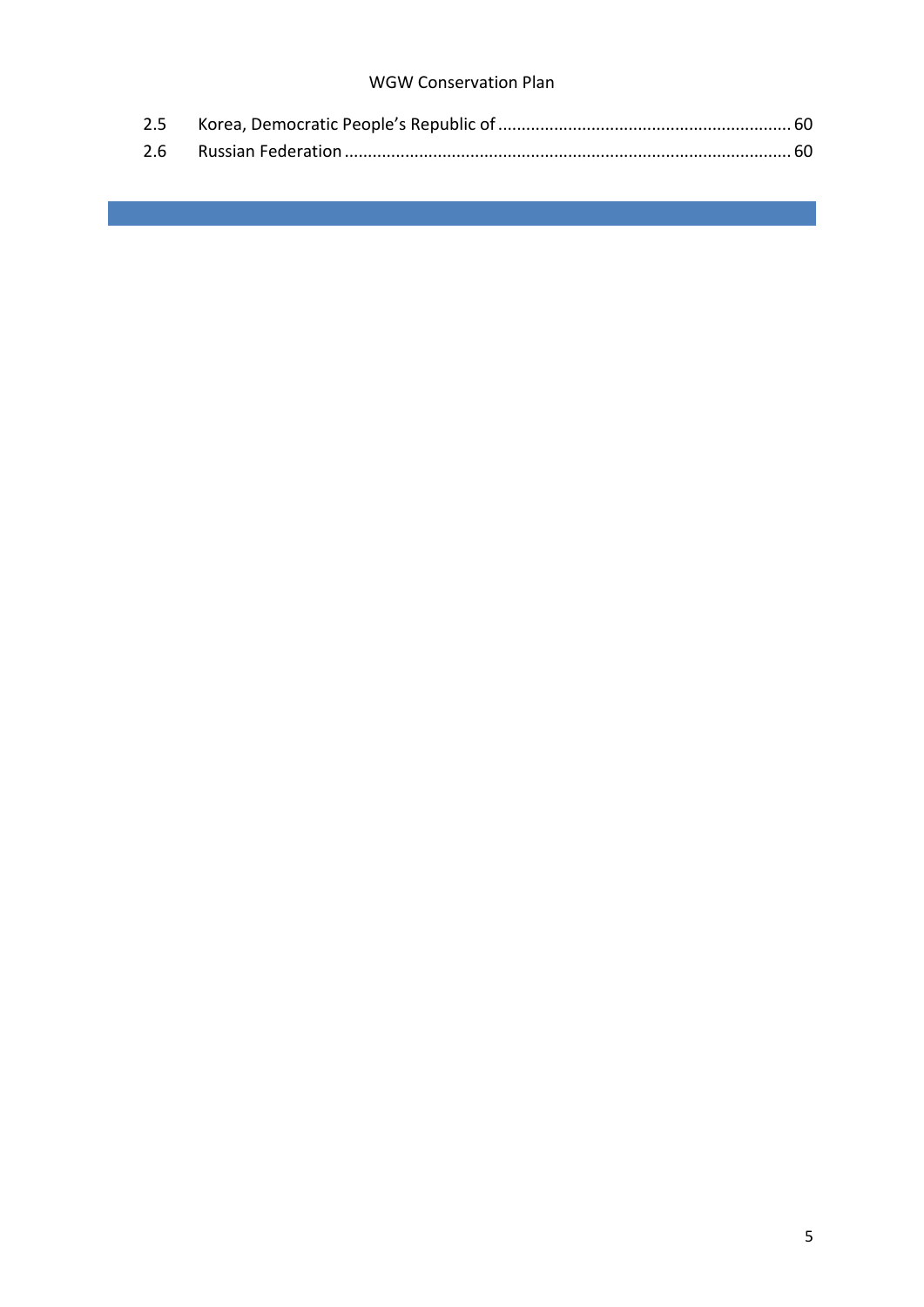#### <span id="page-5-0"></span>**EXECUTIVE SUMMARY**

The critically endangered western gray whale population, numbering only about 130 animals in 2008, remains on the edge of survival. Although recent data point to a slow increase, the additional death of just one mature female per year could send the population towards extinction. While much attention has centred on potential impacts associated with oil and gas activities in and near the population's primary feeding grounds off Sakhalin Island in the Russian Far East, the survival and recovery of western gray whales depends on prompt and effective conservation action throughout their range.

For a number of years, the International Whaling Commission (IWC) and a series of independent expert panels established by the International Union for Conservation of Nature (IUCN) have emphasised the urgent need for a comprehensive international strategy to eliminate or mitigate anthropogenic threats facing western gray whales throughout their range. The international Western Gray Whale Rangewide Workshop, convened by IUCN in Tokyo in 2008, summarised the state of knowledge regarding the population, identified information gaps, specified and ranked threats, mapped out needed research and management actions. Its primary recommendation was to develop and implement this conservation plan.

#### *The overall goal of the Western Gray Whale Conservation Plan is to manage human activities that affect western gray whales and maximise the population's chances for recovery, based on the best scientific knowledge.*

The conservation plan includes eight sections, of which the first three provide background information including biology and status of the western gray whale population. Section 4 reviews **actual and potential anthropogenic threats** and ranks these as low, moderate or high priority. Section 5 describes **mitigation measures** for those threats that have been accorded moderate or high priority. These include:

- **entrapment in set nets**
- **entanglement in other types of fishing gear**
- **vessel strikes**
- **noise in feeding areas**
- **direct effects of oil spills**

Section 6, dealing with **public awareness and education**, concludes that providing range state individuals, groups, organizations, governments and societies with access to information and knowledge about the status of western gray whales is essential for meeting the conservation objectives detailed in the conservation plan.

Section 7 outlines the actions called for and includes sub-sections on monitoring, on implementation and coordination of the conservation plan, and on involvement of stakeholders. In order to be effective, the conservation plan must have a recognised, **full-time Co-ordinator** who is responsible for *inter alia* actively involving stakeholders, especially those whose livelihoods may be affected (*e.g.* fishermen). The Co-ordinator should report to **a Steering Committee** closely linked to appropriate authorities. The Conservation Plan will be useless without sufficient implementation funding. At the very least, sufficient funds must be made available to support the appointment and functioning of a Co-ordinator and Steering Group.

Section 8 describes in detail the high priority actions identified at this stage (see table below). They fall under the following five headings: **Co-ordination**, **Capacity building and public awareness**, **Research essential for providing adequate management advice**, **Monitoring**, and **Mitigation measures**. Descriptions of the high priority actions follow a common format, which consists of **description of action** (specific objective, rationale, target, timeline), **actors** (responsible for coordination of the action, stakeholders), **action evaluation** and **priority** (importance, feasibility).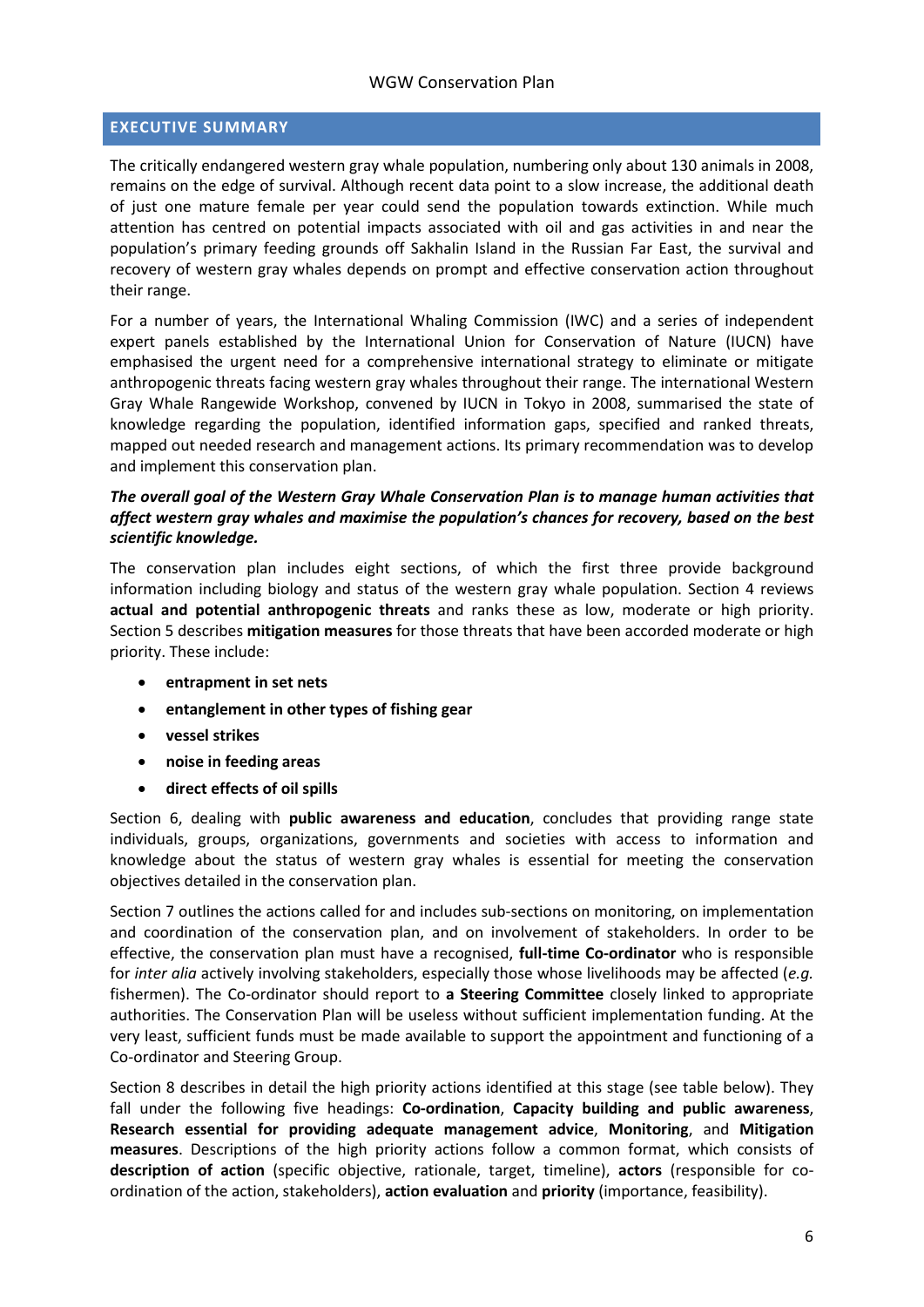| Action nr.    | <b>Title of action</b>                                                                                                            |
|---------------|-----------------------------------------------------------------------------------------------------------------------------------|
| CORD-01       | Implementation of the Conservation Plan: Co-ordinator and Steering Committee                                                      |
| CORD-02       | Development of a Web-based exchange of scientific information                                                                     |
| PACB-01       | Development of a strategy to increase public awareness and build capacity in range states                                         |
| <b>RES-01</b> | Determine movements, migration routes and location of wintering ground(s) through<br>satellite telemetry                          |
| <b>RES-02</b> | Development of a GIS database on locations of set nets (both small-type and large-type) in<br>the range of western gray whales    |
| <b>RES-03</b> | Development of a GIS database on locations of gill nets and pot/trap gear (e.g. for crabs) in<br>the range of western gray whales |
| <b>RES-04</b> | Identifying areas where western gray whales have a high risk of being exposed to oil spills                                       |
| $MON-01$      | Ensure long-term monitoring of abundance and trends off Sakhalin Island through photo-<br>identification and biopsy sampling      |
| $MON-02$      | Ensure long-term monitoring of distribution, abundance and trends off south-eastern<br>Kamchatka                                  |
| $MIT-01$      | Release of entrapped gray whales in set nets                                                                                      |
| $MIT-02$      | Prevention of entrapment of gray whales in set nets                                                                               |

The most critical and urgent action is the implementation of the Western Gray Whale Conservation Plan (CORD-01). Funding must be found for this action at the earliest opportunity to appoint a Coordinator and set up the Steering Group to ensure that the Conservation Plan moves ahead in a timely fashion.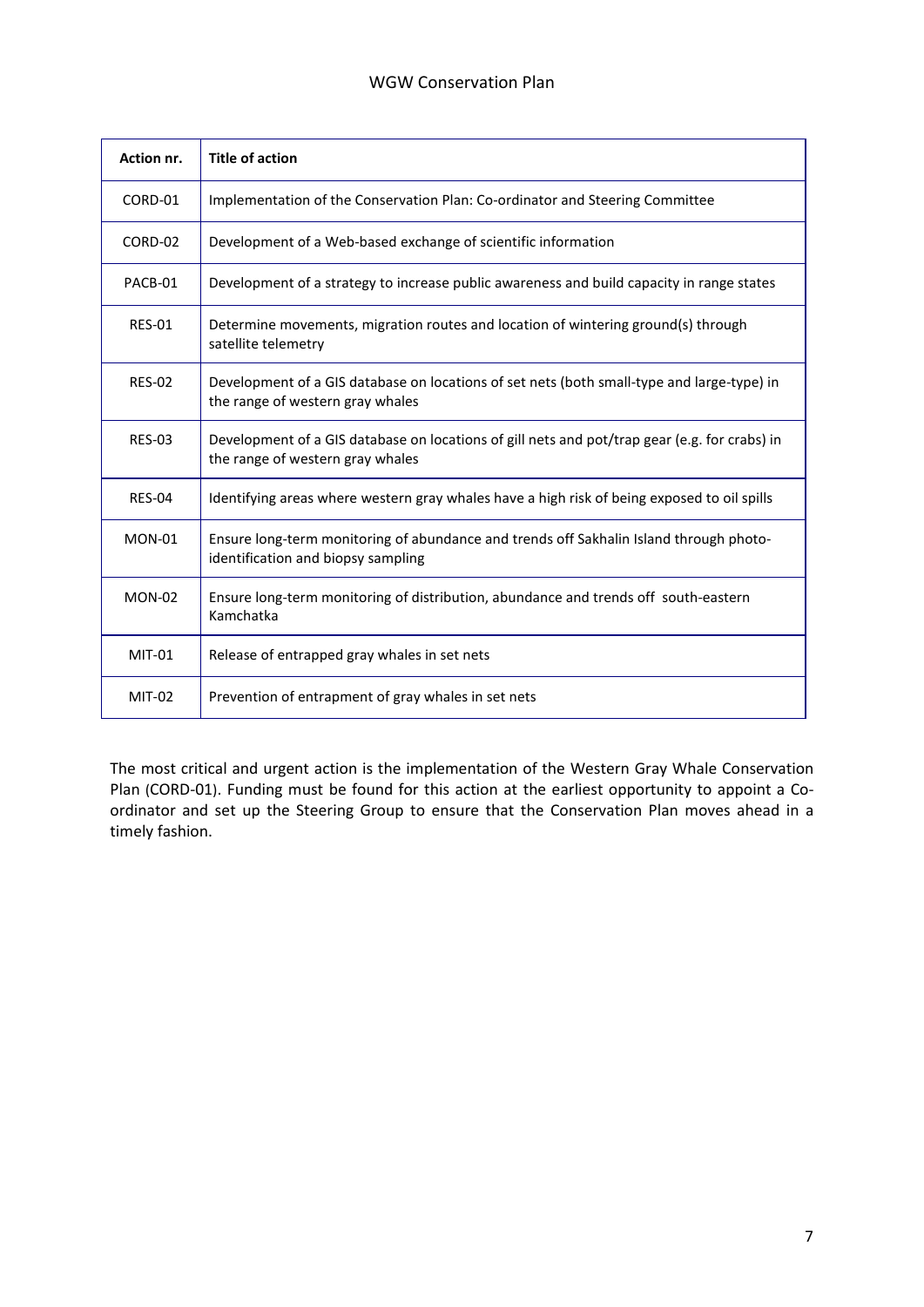#### <span id="page-7-0"></span>**1 INTRODUCTION**

#### <span id="page-7-1"></span>1.1 WHY A CONSERVATION PLAN IS NEEDED

The critically endangered western gray whale population, numbering only about 130 animals in 2008, remains on the edge of survival. Although a recent assessment predicts a slow increase, the additional death of just one mature female per year could send the population towards extinction. This population has been a focus of concern for a number of international bodies including the International Whaling Commission (IWC) and the International Union for Conservation of Nature (IUCN). While much attention has centred on oil and gas activities in and near the population's primary feeding grounds off Sakhalin Island in the Russian Far East, the survival and recovery of western gray whales will depend on prompt and effective conservation action by all of its range States (Russia, Japan, Democratic People's Republic of Korea, Republic of Korea and the People's Republic of China) throughout their range (Fig. 1).



**Fig. 1: Range of the western gray whale population (and see Item 3.2). Grey areas indicate the probable range while areas with question marks indicate the possible range of western gray whales. The striped area indicates a region where the ranges of eastern and western gray whales probably overlap.**

For a number of years, the IWC and a series of independent expert panels established by IUCN have emphasised the urgent need for a comprehensive international strategy (with a substantial research component) to mitigate anthropogenic threats facing western gray whales throughout their range. This conservation plan was initiated at an IUCN-convened international workshop in Tokyo in summer 2008 (IUCN, 2009). The workshop summarised the state of knowledge, identified information gaps, specified and ranked threats, and mapped out needed research and management actions. Time is short and co-ordinated action, not just more words, is required now. High priority actions are identified at the end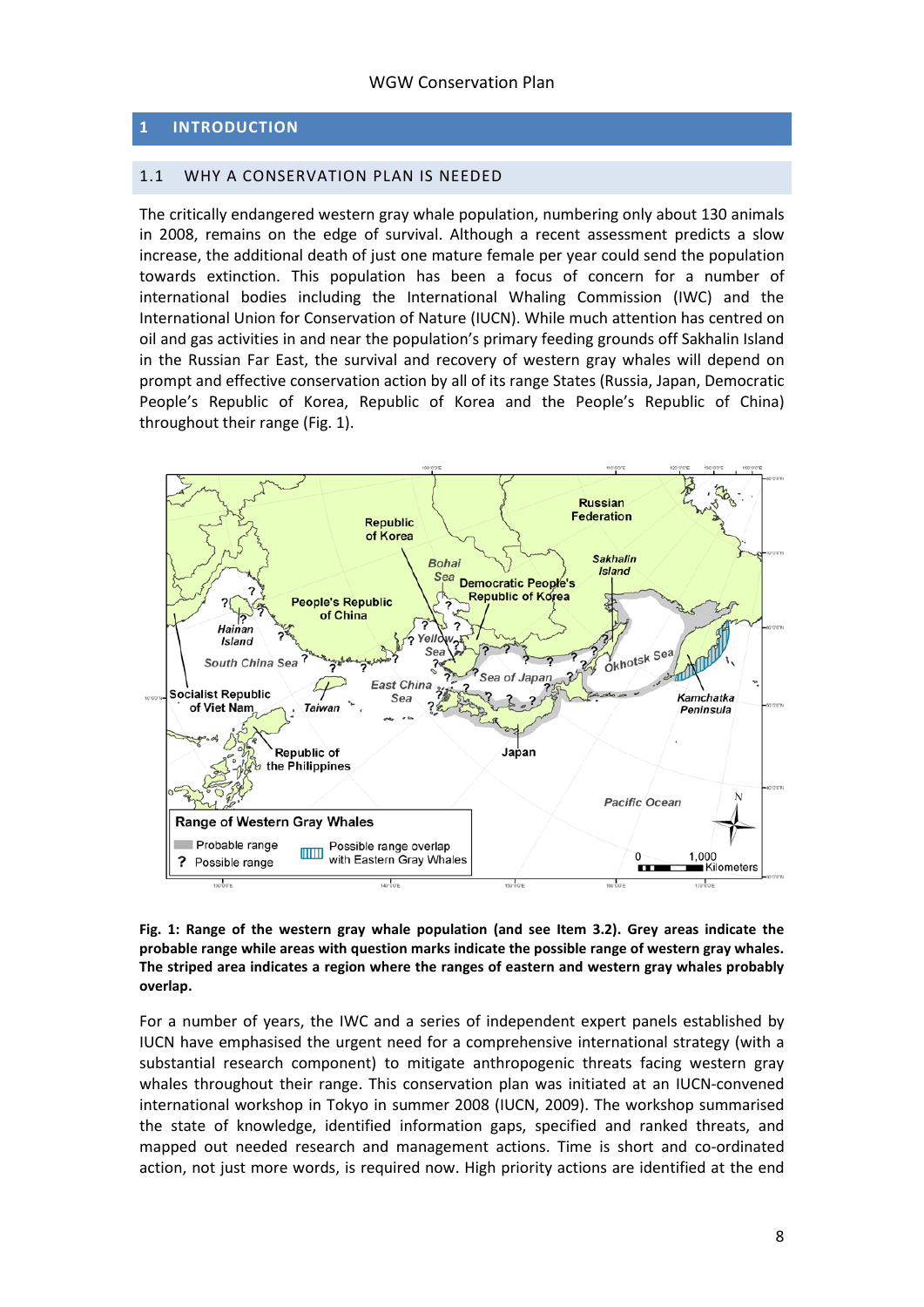of this document; their implementation should be immediate. The general structure and philosophy of this plan follows the guidance given in Donovan *et al.* (2008).

This conservation plan is not meant to be a definitive and unalterable document. Rather it is meant to be a framework for efforts to stimulate and guide the conservation of western gray whales, and as such it will need to be subject to regular re-evaluation and updating (see Item 8.3). Revisions can be made in response to a) the results of the high priority actions themselves, b) improved knowledge from ongoing research and monitoring in the light of the objectives of the plan or c) changing external factors or circumstances.

#### <span id="page-8-0"></span>1.2 OVERALL OBJECTIVE OF THE CONSERVATION PLAN

Any conservation plan must have measurable objectives by which its success or failure can be evaluated, and to ensure that required changes are identified promptly. Thus monitoring of a) the western gray whale population, b) human activities c) implementation of mitigation measures and d) the effectiveness of those measures is integral and essential to the plan, not an optional extra.

We cannot manage western gray whales but we can manage human activities that affect their status. Thus, by its nature, this conservation plan calls for some degree of control and limitation on human activities. Its objectives are related not only to the conservation of the whale population but also to the needs and wishes of interested parties or stakeholders. In the case of a critically endangered population, the conservation-related objectives should come ahead of stakeholder interests whenever there are serious conflicts between the two.

*The overall goal of this conservation plan is to manage human activities that affect western gray whales and maximise the population's chances for recovery, based on the best scientific knowledge.*

*In pursuing this goal, the needs and interests of stakeholders should be taken into account to the extent possible, whilst recognising that the improved conservation status of western gray whales is accorded highest priority. Moreover, scientific uncertainty must be adequately taken into account in determining appropriate actions, processes and priorities.*

Ideally, all management actions are based on adequate scientific data. However, there will be occasions when the potential conservation consequences of waiting for confirmatory scientific evidence are so serious that it is better to take action immediately whilst collecting the necessary information. This has become known as following the "precautionary principle". Application of the precautionary principle must be carefully considered and adequately justified. This can require the involvement of multiple stakeholders, including appropriate scientists. Early consideration should be given to the appointment of an advisory panel of scientists, similar in nature and function to that of the Western Gray Whale Advisory Panel (WGWAP).

#### <span id="page-8-1"></span>**2 LEGAL FRAMEWORK**

A summary of information on relevant conventions, agreements and national regulations can be found in Annex 1 to this document. The full text will be available from the Western Gray Whale Rangewide Conservation Plan website, as soon as it becomes operational.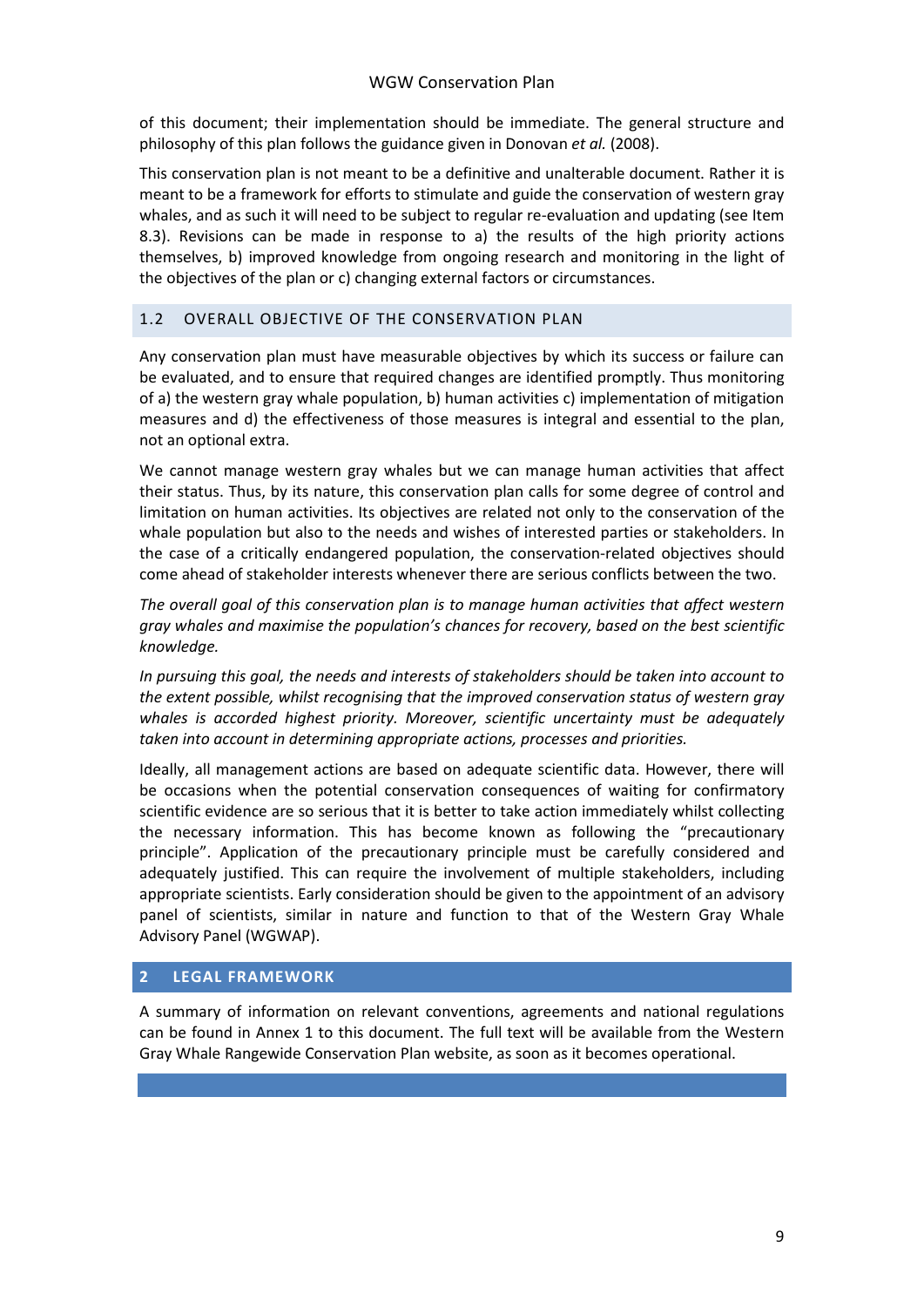#### <span id="page-9-0"></span>**3 BIOLOGY AND STATUS OF WESTERN GRAY WHALES**

#### <span id="page-9-1"></span>3.1 POPULATION STRUCTURE

Within the North Pacific Ocean, gray whales occur as distinct eastern and western populations. The two populations are genetically differentiated based on mtDNA haplotype frequencies (LeDuc *et al.* 2002, Lang *et al*. 2010). Since mtDNA represents only maternal inheritance patterns, bi-parentally inherited microsatellite markers (n=14) have been used to measure differentiation between the populations as well as to compare levels of nuclear genetic diversity retained in each of them (Lang *et al*. 2010). Mean levels of genetic diversity were similar for the two populations, suggesting that a significant amount of nuclear genetic diversity has not been lost in the small western population. Comparison of microsatellite allele frequencies confirmed that the eastern and western populations are genetically distinct (p<0.001). Although highly significant, the level of differentiation between them is relatively low, which may reflect recent divergence or indicate that a limited degree of dispersal or gene flow is occurring.

There is little information on contemporary migratory routes or wintering areas of western gray whales but it has been suggested that more than one route was used in the past. Any segregation of whales during the period when breeding occurs (winter to early spring) could result in population substructure. To explore the possibility of population substructure, three types of analyses have been used (Lang *et al*. 2008). Firstly, a clustering method was used to assess whether genetic markers could detect structure within the samples collected in the Sakhalin feeding area. Secondly, paternities of whales first observed as calves off Sakhalin were assessed to provide information on the proportion of successfully breeding males that has been sampled. Thirdly, genetic assignment tests were used to evaluate potential dispersal between the eastern and western populations.

The cluster analysis found no strong signal to indicate substructure within the western population although the possibility of such substructure could not be entirely ruled out on the basis of the results.

The paternity assessment was successful in assigning putative fathers to only 26 (47%) of the 55 calves. Given that 84% of the photo-identified individuals from Sakhalin had been genetically sampled, this low rate of paternity assignment was surprising. Possible explanations for this finding are (1) at least some individuals ('missing fathers') range more widely during the summer (*e.g.* to Kamchatka Peninsula or elsewhere) and have not been sampled in the Sakhalin feeding area and/or (2) not all whales observed off Sakhalin have been sampled and adult males, in particular, might be under-represented in the set of biopsy samples (Lang *et al*. 2008). Finally, it is important to examine statistically whether the low rate of successful paternity assignment is unexpected. This can be achieved by determining the expected percentage of paternities assuming a null hypothesis that the population is closed and mating is at random.

The genetic assignment tests identified a small number of animals sampled off Sakhalin as potential dispersers from the eastern population – four males and one female. None of the four males had been identified as a putative father of a Sakhalin calf and the female had never been sighted with a calf. It is also of interest that the genotype of a female sampled off eastern Kamchatka had a higher probability of belonging to the western than to the eastern population.

*Information Gaps* – Genetic assessments of whales sampled off Kamchatka, lack of genetic information on whales in areas of winter distribution.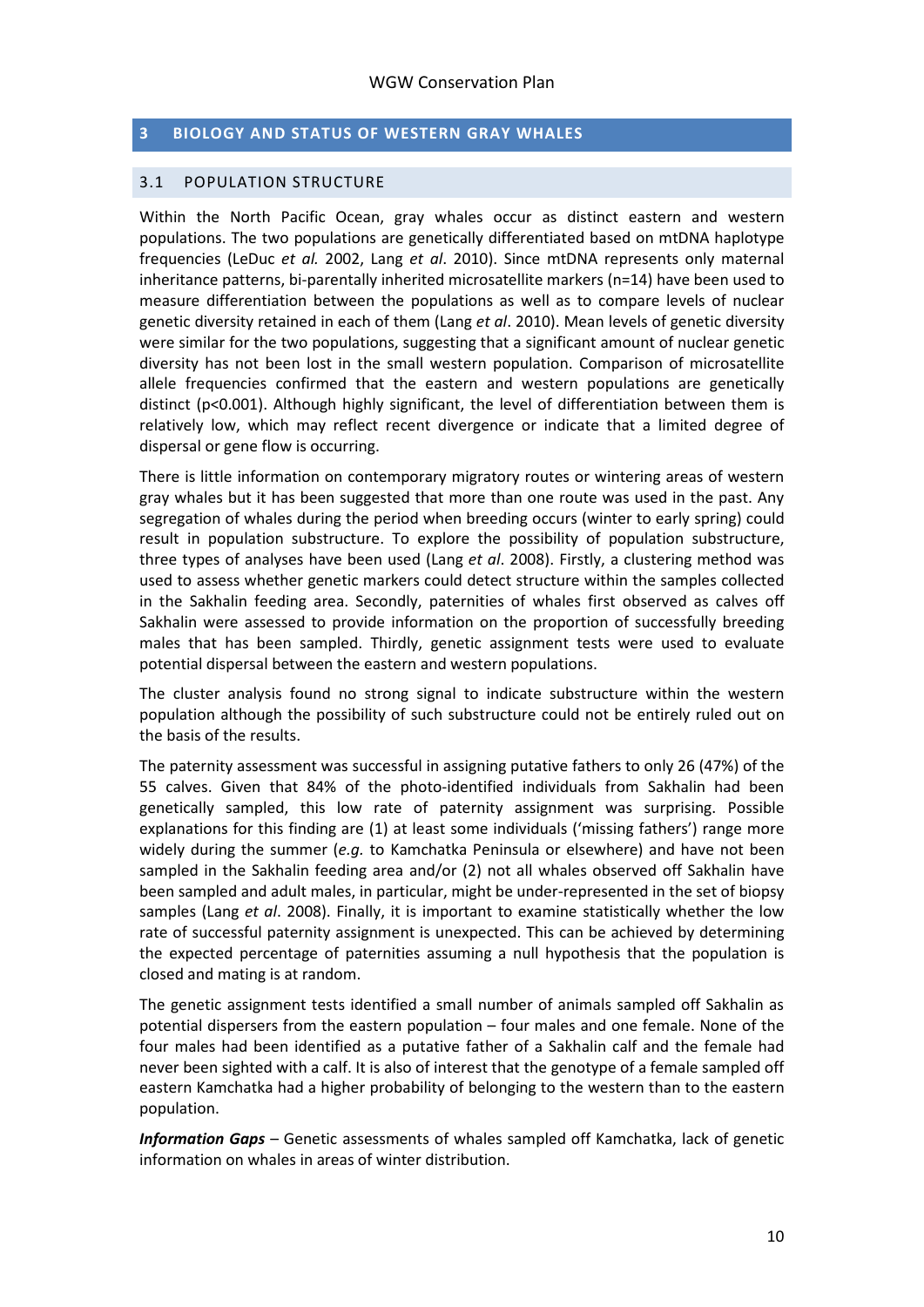#### <span id="page-10-0"></span>3.2 DISTRIBUTION, MIGRATION AND MOVEMENTS

Western gray whales range (or at least ranged historically) along the coasts of the Russian Federation, Japan, the Democratic People's Republic of Korea, the Republic of Korea and the People's Republic of China. Other possible range states include the Socialist Republic of Viet Nam, the Republic of the Philippines and Taiwan Province of China (Fig. 1). There are no confirmed records of gray whales from Viet Nam, the Philippines and Taiwan, but American whalers in the  $19<sup>th</sup>$  century reported seeing them in the middle of Taiwan Strait and off the northern coast of Taiwan (Henderson 1990). Based on the sparseness or lack of records in some areas (*e.g.* the Korean Peninsula, Taiwan), it is suspected that the current range is more restricted.

Gray whales migrate from winter breeding grounds suspected, but not confirmed, to be in the South China Sea to summer feeding areas off the northeastern coasts of Sakhalin Island and south-eastern Kamchatka (Weller *et al*. 2002). While the coastal waters of eastern Russia, the Korean Peninsula, and both sides of Japan have all been recorded as migratory corridors in the past 50 years, the current migration route(s) of the population is not well known (see reviews in Weller *et al*. 2002, 2008).

*Information Gaps***:** Details on migratory timing and routes, winter distribution.

#### <span id="page-10-1"></span>3.3 BASIC BIOLOGY (FEEDING, REPRODUCTION AND SURVIVORSHIP)

**Feeding** - Foraging by western gray whales has been observed primarily in the feeding areas off northeastern Sakhalin Island. A nearshore feeding area, adjacent to Piltun Lagoon, is generally in waters < 20 m deep. All foraging activity observed to date has involved benthic prey and disturbance to the benthos (as indicated by 'mud plumes' in the water). Foraging activity in the southern part of the Piltun feeding area is probably focussed on patches of the dominant benthic species, the amphipod *Pontoporeia affinus*. *P. affinus* is a mobile detritivore that does not form tubes on the sea floor. The ecosystem-level significance of predation on *P. affinus*, and of the associated disturbance to benthic habitats in the Piltun area, is unknown. There is circumstantial evidence suggesting that western gray whales feed on sandlance (*Ammodytes hexapterus*) in the northern portion of the Piltun feeding area during some years.

These whales also forage in a more offshore feeding area southeast of the nearshore Piltun feeding area. Benthic habitats there are deeper (40-50 m) and are dominated by ampeliscid amphipods. Such habitats may be similar ecologically to those of the eastern gray whales in the Bering Sea.

Selection of prey species by western gray whales has been inferred primarily from abundance patterns of benthic species considered likely prey. Confirmation of details concerning their diet is lacking. Faecal material from western gray whales is rarely observed and is reported to be difficult to collect. That said, a variety of species of amphipods (from the genera *Anisogammarus*, *Anonyx*, *Pontoporeia*, *Locustogammarus*) and isopods (of the genera *Saduria* and *Synidotea*) were collected from the scat of feeding whales (Würsig *et al.*, 2000). Prey ingestion has not been observed directly, and biochemical methods for dietary characterization have yet to be applied.

Western gray whales may forage in locations other than those thus far identified on the northeastern Sakhalin shelf. Gray whales have been seen in recent years near the Kurile and Commander Islands, off the mainland coast of Kamchatka and in the northern Sea of Okhotsk. Observations of feeding behaviour and defecation by gray whales in Olga Bay (Kamchatka) have been reported (Vertyankin *pers.comm.*).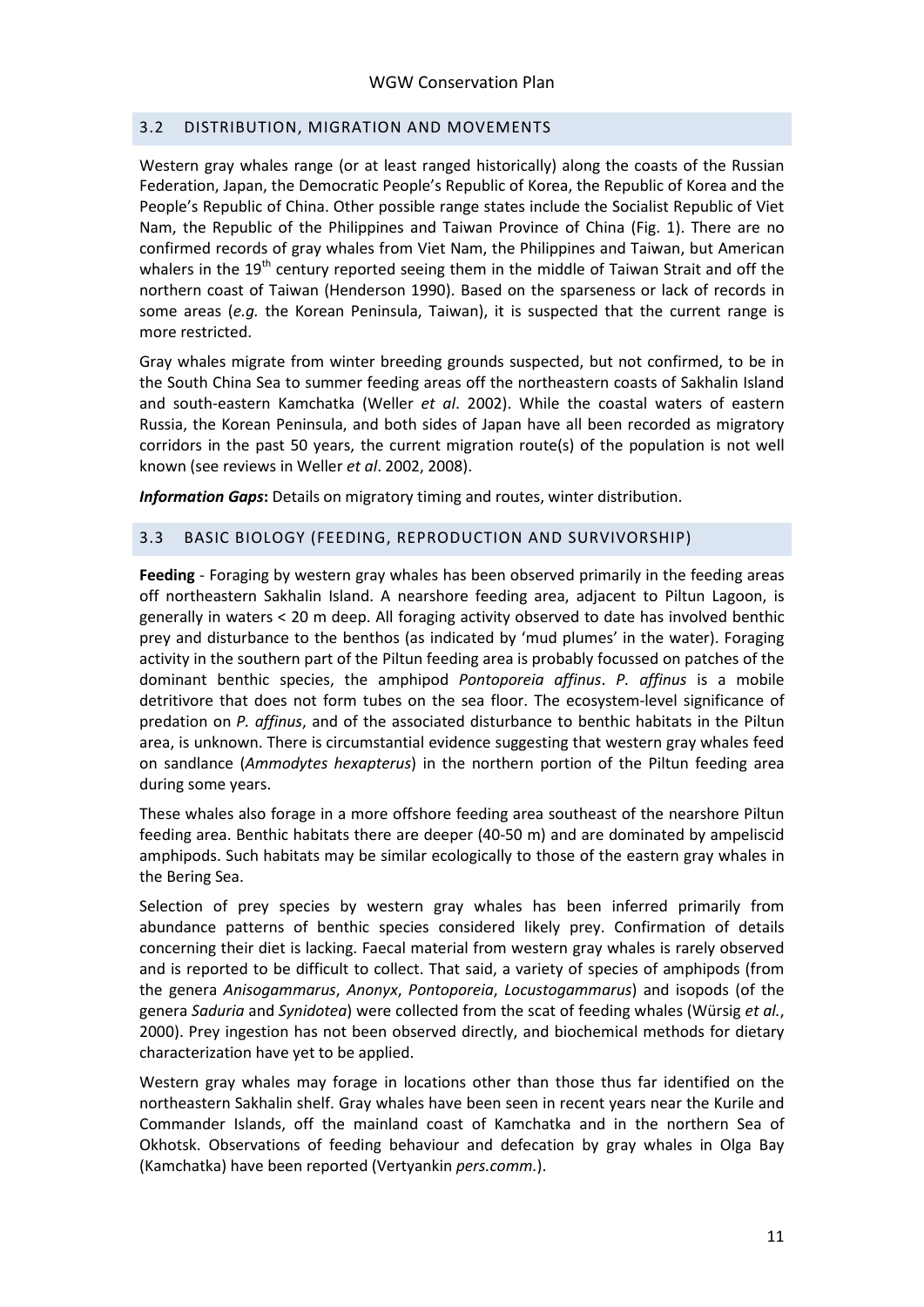*Information Gaps:* Diet, prey quality, comparative assessment of habitat quality (*e.g.*, nearshore vs. offshore, Sakhalin vs. Kamchatka).

**Reproduction** - Research has been undertaken on birth intervals and sex composition of gray whales summering off northeastern Sakhalin Island. A total of 23 mothers and 68 calves were identified in the Sakhalin feeding area between 1995 and 2007. The number of calves recorded annually ranged between 2 and 11. The total number of calves observed with a given mother over the complete study period ranged from 1 to 5; 38 birth intervals were documented for 19 (82.6%) of the 24 reproductive females. The number of intervals available to be calculated per female ranged from 0 (for females that were sighted only one year with a calf) to 4 (for females that were observed with calves in five different years). Of the observed birth intervals, 50% (n = 19) were 2 years, 34% (n = 13) 3 years and 10.5% (n = 4) 4 years. In addition, there was one interval of 5 years and one of 6 years.

In the subset of 12 females for which more than one birth interval could be calculated, the interval remained stable for 6 (50%), decreased for 5 (42%) and increased for 1 (8%). In general, most females appeared to be maintaining stable intervals of 2 years (n = 5) or 3 years ( $n = 1$ ) or to have experienced a shortening of the birth interval ( $n = 5$ ).

Of the 68 western gray whale calves observed between 1995 and 2007, none has yet been observed to produce a calf of its own. However, in 2007, a whale first observed as a yearling in 2001 was sighted accompanied by a calf, and the parent-offspring relationship was subsequently confirmed through genetic analysis. Based on the presence of a full year of barnacle growth and associated scarring, which allows a clear visual distinction to be made between calves and yearlings (Bradford *et al.* In press), the age at first calving recorded for this female was 7 years. Assuming this whale conceived as soon as she was sexually mature, her age at sexual maturity would have been 6 years.

For all individuals (n = 142) sampled between 1995 and 2007, males predominated (58%). This was also true for the subset of whales sampled as calves ( $n = 59$ ), of which 66% were male. The sex ratio of calves as a function of year was also biased; in 9 of 12 years (75%), males predominated.

The overall sex ratio of calves born to the 17 reproductive females that produced at least two calves of known sex during the study varied. Ten (59%) of these females had more males, including 5 individuals that produced only male offspring. In comparison, 3 females (18%) had more females, including 2 individuals that produced only female offspring. Finally, 4 females (23%) had an equal male to female calf ratio.

*Information Gaps***:** Significance of male-biased sex ratio, age at first reproduction, sex ratio at birth, neo-natal mortality.

**Survival** - Ongoing studies of western gray whales have resulted in a photographic dataset that can be used for survival estimation. Bradford *et al.* (2006) applied Pollock's robust design to 129 individual whale encounter histories spanning 25 monthly capture occasions from 1997 to 2003. Using Akaike's Information Criterion (AICc) model selection, models incorporating individual heterogeneity in residency patterns and higher temporary emigration probabilities for younger whales provided the best fits to the data. Non-calf and calf (1st year post-weaning) survival was estimated at 0.951 (SE = 0.0135, 95% CI = 0.917 to 0.972) and 0.701 (SE = 0.0944, 95% CI = 0.492 to 0.850), respectively, based on averaging across the best models (n = 13) in order to account for model uncertainty.

A recent population assessment by Cooke *et al.* (2008), incorporating the same data used by Bradford *et al.* (2006) but inclusive through 2007, used a Bayesian individual-based, stagestructured model (see model description in item 3.4) to estimate western gray whale survival rates. This study produced similar, albeit higher, survival estimates compared with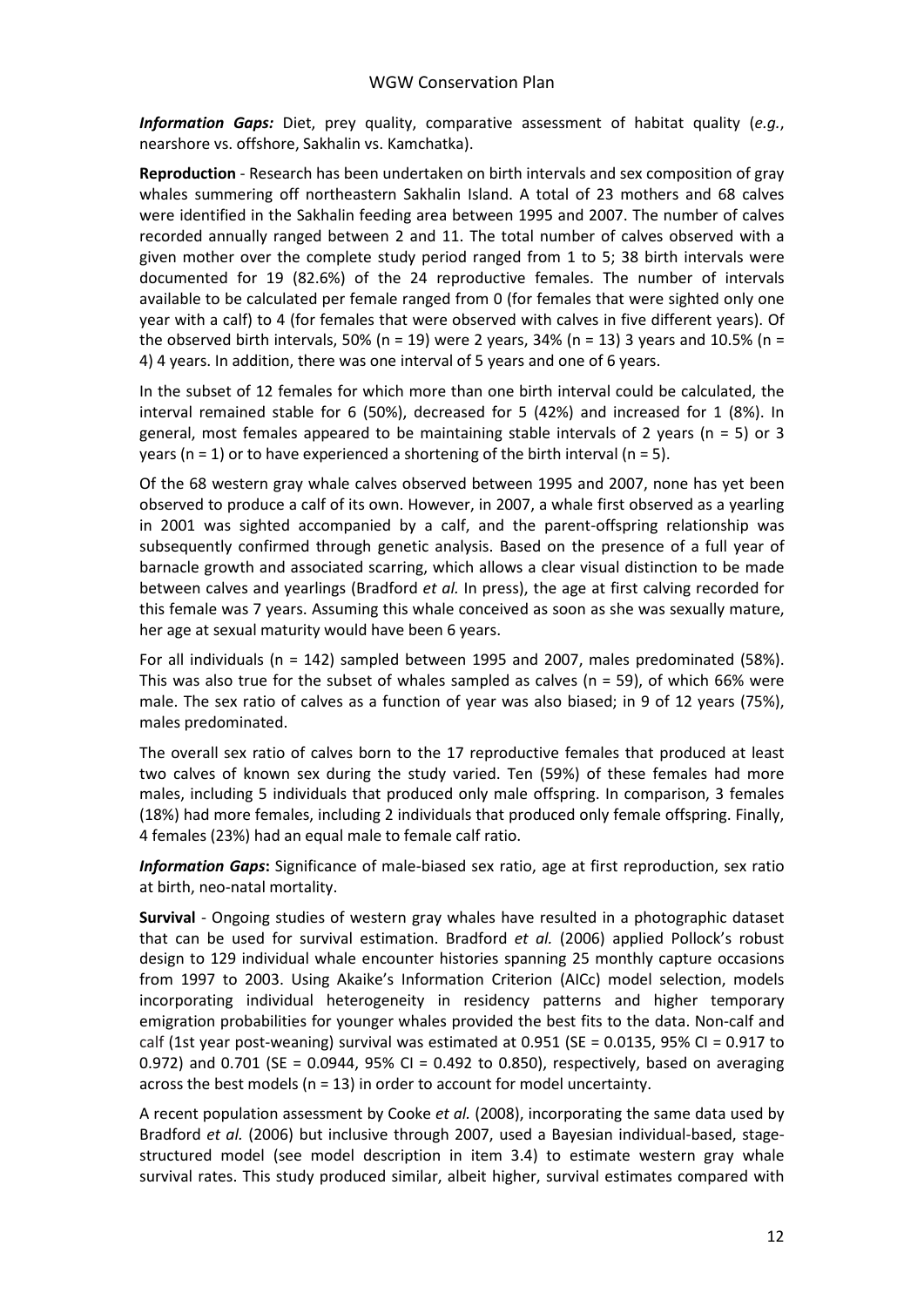those of Bradford *et al.* (2006). Here, the median parameter estimates (with 90% Bayesian confidence intervals) were 0.978 (0.967-0.987) for non-calf adult survival rate and 0.78 (0.69-0.86) for 'calf' survival rate (*i.e.* survival from first to second summer season).

*Information Gaps***:** Survival from birth to first arrival on feeding ground, validation of assumption that all whales, at some point in time, visit Sakhalin feeding ground.

#### <span id="page-12-0"></span>3.4 ABUNDANCE AND TRENDS (INCLUDING DESCRIPTION OF MODELLING FRAMEWORK)

The regular occurrence of gray whales in the summer months in the feeding areas off northeastern Sakhalin permits the collection of sufficient data for population assessment and monitoring. A stage-structured population model developed by Cooke *et al.* (2008) was fitted to a 1995-2007 time series of photo-identification data (supplemented with sex determinations from biopsies). The model divided the population into the following components for each year: male calves, female calves, immature females, calving females, resting females (mature but not calving in the current year) and other males. By fitting the model to the data, estimates of several population parameters of interest were obtained, including total population size and annual trend, numbers of whales in each population component, annual survival rate of yearlings and older animals, and inter-calf intervals. The model was also used to project the population into the future under a range of scenarios. Uncertainty was taken into account by formulating the model in probabilistic terms and considering several sources of uncertainty, *e.g.* gaps in the data (including animals absent in some years, missed calvings, calves with unknown mothers), demographic stochasticity (exacerbated by the small population size), environmental variability affecting reproduction, and sampling variability of parameter estimates.

Median estimates of key population parameters (with 90% Bayesian confidence intervals) resulting from this modelling exercise were, in addition to the survival rates given above, 2.5% (1.6% – 3.5%) for the average annual rate of population increase over 1994-2007 and 130 whales (120-142) for the 1+ (non-calf) population size in 2008. There remained an unexplained significant male: female bias of about 2:1 in the sex ratio of calves ( $p < 0.01$ ). The number of mature females alive in 2008 was estimated at 27 (22-31).

The assessment results indicate that the population has been increasing, at least up to 2005. Forward projections of the model to 2050, assuming no additional mortality or disturbance to reproduction, indicate a high probability (>99%) of continued population increase. That being said, five whales (all female) were caught or found dead on the Pacific coast of Japan during 2005-2007, including four deaths in fishing nets (see Weller *et al.* 2008). One of the dead animals (found in 2007) had been identified off Sakhalin in 2006 (Weller *et al.* 2008). Projections of the female population incorporating this same level of 'extra' mortality (5 female whales per 3 years), on the assumption that all dead individuals are from the population that feeds off Sakhalin, and are not included in the estimated background levels of 'natural' mortality, indicated a high probability (~25%) of population decline and a substantial risk (~10%) of extirpation by 2050. Although this projection is merely an example scenario, it does illustrate the point that even a very small number of additional deaths, particularly of females, could jeopardize the recovery of the population.

*Information Gaps***:** Mortality, validation of the assumption that all whales visit the Sakhalin near-shore feeding area at some point in time.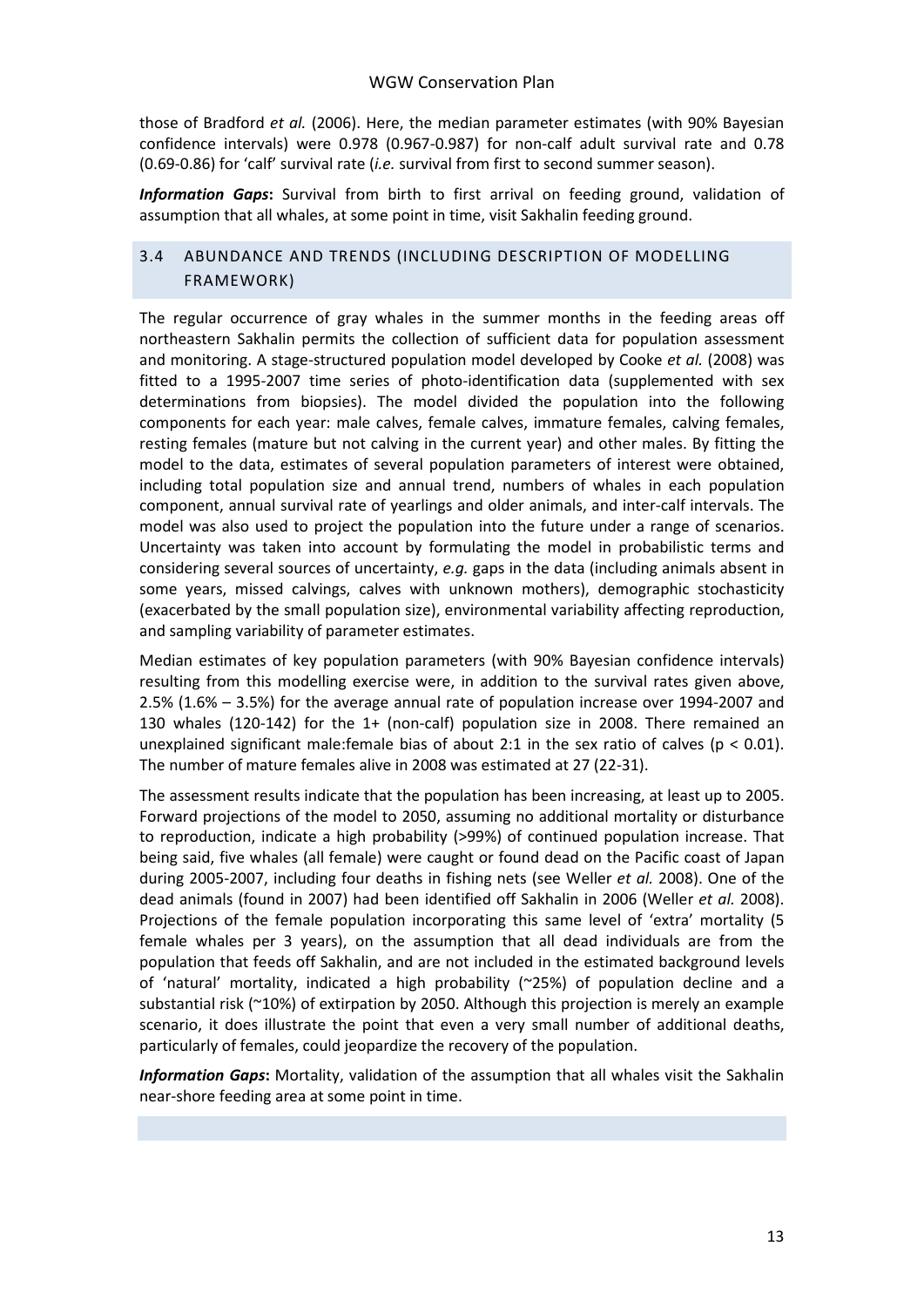#### <span id="page-13-0"></span>3.5 'ATTRIBUTES' OF THE POPULATION TO BE MONITORED

Nearly everything known about western gray whales in recent years has come from research and monitoring off Sakhalin Island. Continuation of the long and unbroken time series of photo-identification and other data from Sakhalin Island is essential. The primary 'attributes' (*i.e.* quantifiable characteristics) of the population that need to be monitored are **abundance** (number of individuals in the population), **annual number of first-year calves** that reach the feeding areas, and **overall trends in abundance** (whether the population is growing, declining or constant). The nature and level of recent effort (basically throughout the first decade of the  $21<sup>st</sup>$  century) has been adequate to monitor these attributes. However, there is no assurance from one year to the next that such effort can be maintained.

It is important that, as an immediate first step, a power analysis is carried out to determine the scale of photo-identification effort, in terms of both days in the field and time interval between surveys, needed to detect any alarming change in abundance, calf production or trend for this population. According to the results of that analysis, it will be important as the next step to establish a reliable funding base and scientific capacity to assure monitoring at the required level into the future.

An additional attribute that should continue to be monitored at present is **body condition** of individual whales in the feeding areas. Again, a long time series of individual-animal data collected in the Sakhalin feeding areas is already available and this creates the possibility of detecting changes in condition (a potential proxy for animal health or quality of foraging habitat) over time. It should be feasible to couple the collection of data on body condition with the photo-identification work discussed in the preceding paragraph.

However, to verify its value in the longer-term, more research is required on the relationship between the various body condition indices observed and recorded for individuals in the field (*e.g.* proportion of whales classified as 'skinny') and the actual health and reproductive fitness of the identified whales. In addition there is a need to explore correlations between human activities that might affect the quality of foraging habitat (*e.g.* construction, seismic surveys) and such variables as body condition indices and calf counts in following years.

Finally, it will be important to monitor **whale distribution** as a population attribute that may reflect range contraction or expansion, responses to deteriorating or improving conditions in feeding or calving areas, or increased or decreased abundance. In this regard, continued monitoring of gray whales in the bays off south-eastern Kamchatka is a high priority.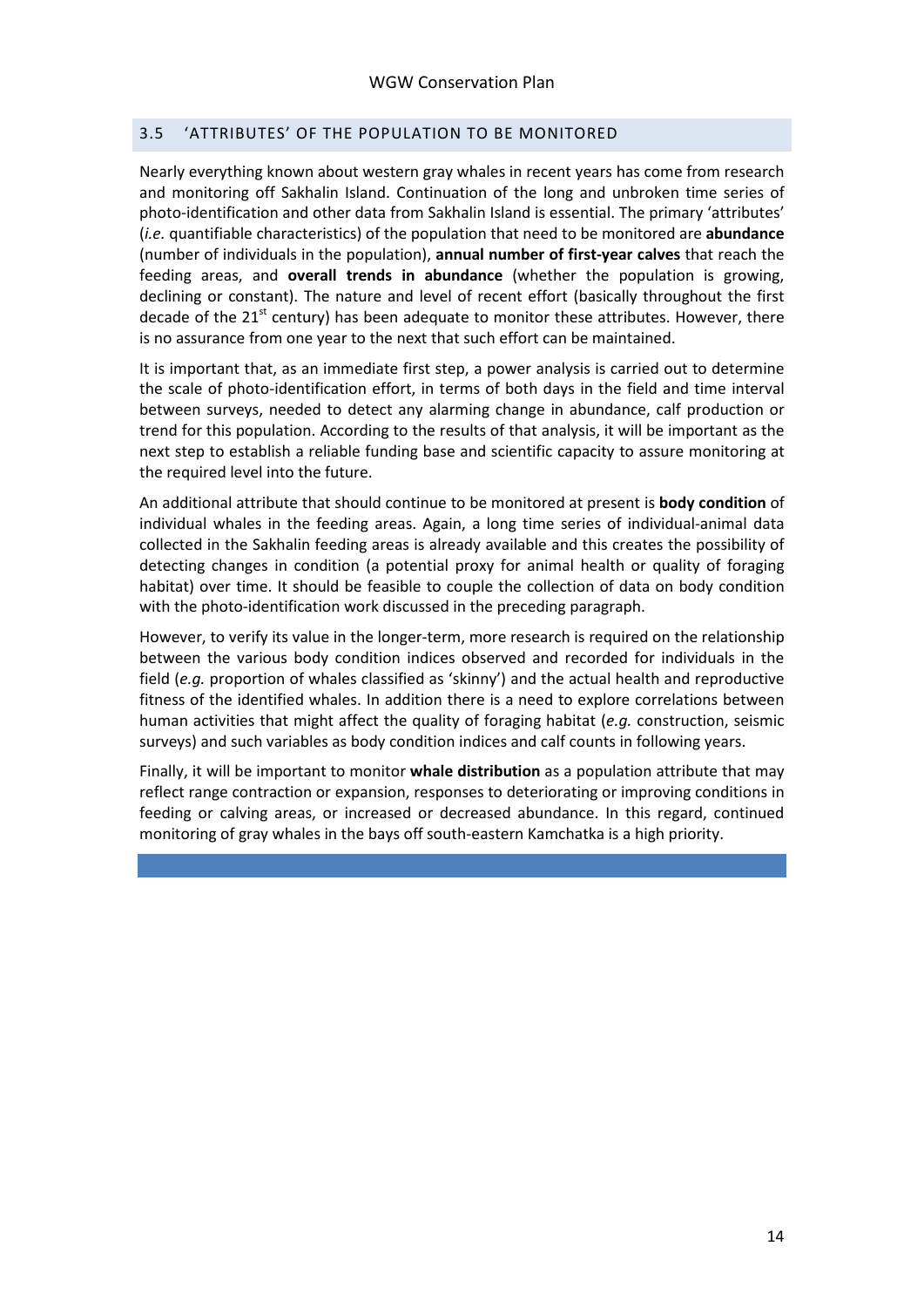#### <span id="page-14-0"></span>**4 SUMMARY OF ACTUAL AND POTENTIAL ANTHROPOGENIC THREATS**

#### <span id="page-14-1"></span>4.1 ACTUAL AND POTENTIAL ANTHROPOGENIC THREATS

Western gray whales face a number of both direct and indirect threats throughout their range (Table 1). Direct threats include entrapment and entanglement in fishing gear, collisions with vessels (vessel strikes), deliberate killing and the direct effects of oil spills. Indirect threats include noise in feeding areas and on migratory routes, physical disturbance and contamination of prey populations, and physical modification of the coastal zone.

| Actual/potential<br>threat                        | Anthropogenic activity                                                                                                             | <b>Evidence</b>                            | Possible impact                                                                                                                                                             | <b>Priority for</b><br>action | Relevant<br>actions                                           |
|---------------------------------------------------|------------------------------------------------------------------------------------------------------------------------------------|--------------------------------------------|-----------------------------------------------------------------------------------------------------------------------------------------------------------------------------|-------------------------------|---------------------------------------------------------------|
| <b>Directly lethal threats</b>                    |                                                                                                                                    |                                            |                                                                                                                                                                             |                               |                                                               |
| Entrapment in<br>set nets                         | Set net fishing                                                                                                                    | Strong                                     | Mortality and serious injury<br>to whales                                                                                                                                   | High                          | <b>RES-01</b><br><b>RES-02</b><br>MIT-01<br>MIT-02<br>PACB-01 |
| Entanglement in<br>other types of<br>fishing gear | Fishing with gillnets (set or<br>drifting) and other gear that<br>includes lines in the water<br>column (e.g. crustacean<br>traps) | Moderate<br>(circumstantial)               | Mortality, serious injury,<br>impairment of ability to feed<br>efficiently or to undertake<br>other vital processes                                                         | High                          | <b>RES-01</b><br><b>RES-03</b>                                |
| Vessel strikes                                    | Ship traffic, particularly at<br>speeds higher than 10 knots                                                                       | Moderate<br>(circumstantial)               | Mortality, serious injury                                                                                                                                                   | Moderate                      | <b>RES-01</b>                                                 |
| Deliberate killing                                | Systematic whaling (possibly<br>in North Korea),<br>opportunistic harpooning or<br>shooting by fishermen or<br>hunters             | One beached<br>carcass bearing<br>harpoons | Probably low as long as legal<br>protection is effective in the<br>range states                                                                                             | Low                           |                                                               |
| <b>Sub-lethal threats</b>                         |                                                                                                                                    |                                            |                                                                                                                                                                             |                               |                                                               |
| Noise in feeding<br>areas                         | Offshore construction (e.g.<br>oil platforms, pipeline<br>burial), seismic surveys                                                 | Strong                                     | Impaired efficiency of<br>feeding, leading to<br>compromised body<br>condition. Possible<br>abandonment of feeding<br>area                                                  | Moderate<br>to High           |                                                               |
| Contamination<br>of prey                          | Offshore oil and gas<br>production, oil transport                                                                                  | Weak or<br>Moderate                        | Reduced food availability,<br>leading to compromised<br>health                                                                                                              | Low                           |                                                               |
| Oil spill direct<br>effects                       | Offshore oil and gas<br>production, oil transport                                                                                  | Weak or<br>Moderate                        | Skin damage, fouling of<br>baleen, damage to<br>pulmonary and thoracic<br>structures from inhalation of<br>volatile components, and<br>toxicity resulting from<br>ingestion | Moderate<br>to High           | <b>RES-01</b><br><b>RES-04</b>                                |
| Noise in<br>migratory routes                      | Shipping primarily                                                                                                                 | Weak                                       | Whales forced to change<br>routes, increasing their<br>energy needs or forcing them<br>into high-risk areas                                                                 | Low                           |                                                               |

| Table 1: Summary of information on actual and potential threats |  |  |
|-----------------------------------------------------------------|--|--|
|                                                                 |  |  |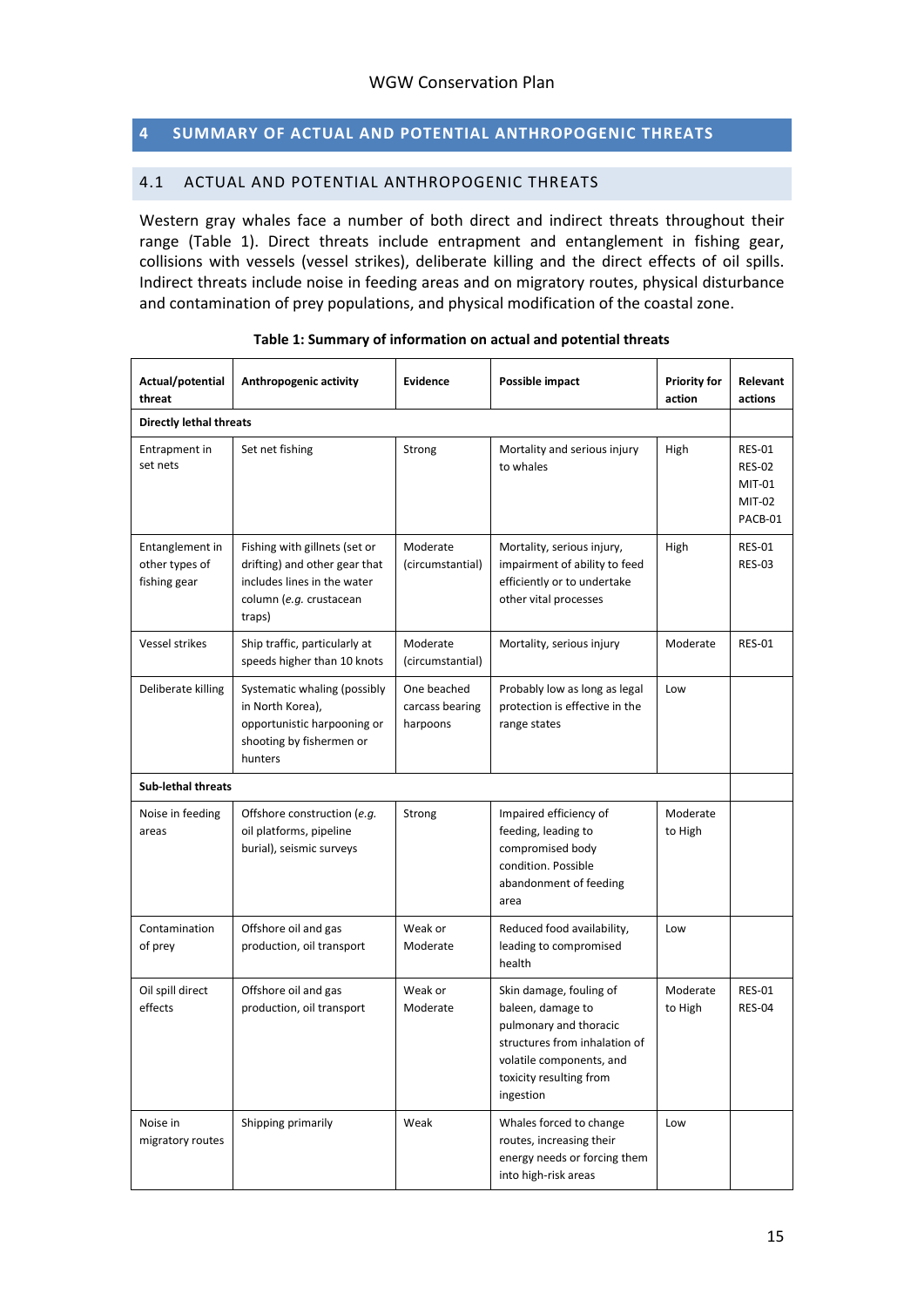| Physical<br>disturbance of<br>prey          | Offshore construction that<br>mobilises sediment, onshore<br>construction or<br>development that increases<br>runoff or discharge | Weak | Reduced quantity or quality<br>of feeding habitat               | Low |  |
|---------------------------------------------|-----------------------------------------------------------------------------------------------------------------------------------|------|-----------------------------------------------------------------|-----|--|
| Physical<br>modification of<br>coastal zone | Urban development (e.g.<br>land reclamation), bridge,<br>causeway or dam<br>construction                                          | Weak | Degradation or elimination of<br>habitat for key life functions | Low |  |

### <span id="page-15-0"></span>4.1.1 ENTRAPMENT IN SET NETS

Five gray whales (all females) were caught or found dead on the Pacific coast of Japan during 2005-2007, including four deaths in set nets. Projections of the female population incorporating this same level of 'extra' mortality (5 females every 3 years), on the assumption that all dead individuals are from the population that feeds off Sakhalin, and are not included in the estimated background levels of 'natural' mortality, indicated a high probability (~25%) of population decline and a substantial risk (~10%) of extirpation by 2050. A precautionary approach is therefore to eliminate mortality related to entrapment in set nets, or at least reduce it to the greatest possible extent. Gray whales trapped in set nets are usually alive and uninjured, and thus live release would be feasible in many cases.

An initial component of addressing the entrapment problem is to develop a GIS database containing locations of set nets of the kind known to catch whales, covering the entire known range of western gray whales (Action RES-02). Ultimately, the set net data should be combined with information on gray whale movements (*e.g.* from satellite tagging – Action RES-01) in order to identify areas of overlap where mitigation measures should be applied (*e.g.* entrapment prevention – Action MIT-02; live release – Action MIT-01).

Given the strong evidence for this threat and its serious impact, it is a **HIGH PRIORITY**.

#### <span id="page-15-1"></span>4.1.2 ENTANGLEMENT IN OTHER TYPES OF FISHING GEAR

All species of large whales can become entangled, but some appear to be at higher risk, depending on, amongst other things, the extent of overlap of their distribution with gear, their morphology and their behaviour (especially feeding). Their propensity to feed near the bottom and the fact that their coastal migratory routes put them in close contact with concentrations of fixed fishing gear, suggest that western gray whales have a high risk of entanglement, and data from eastern gray whales appear to support this (*e.g.* Heyning and Lewis 1990). In the eastern Pacific, gray whales have been found entangled in salmon gillnets and seines, herring gillnets, net pens, longlines and traps (Baird *et al.* 2002). Analyses of gear removed from entangled whales in the USA indicate that whales can become entangled in any type of fixed ('passive') rope or net in the water column (Johnson *et al.* 2005). Although whales are probably at greatest risk of entanglement in feeding areas due to their behaviour and the overlap with fishing gear, they also become entangled while migrating and on breeding grounds (*e.g.* humpback whales in Australia, eastern gray whales). There have been no reports of entangled western gray whales apart from the four that died in set nets (see Item 4.1.1). However, in a study of scarring frequency based on identification photos taken at Sakhalin Island from 1995 to 2007, 24.9% of 169 animals were assigned at least one anthropogenic scar code in at least one body region, with 24.3% presumed to have been previously entangled in fishing gear at least once (Bradford *et al.* 2008). While various biases are associated with such a scar analysis (*e.g.* it only provides information about survivors), it suggests that interactions with fishing gear are common.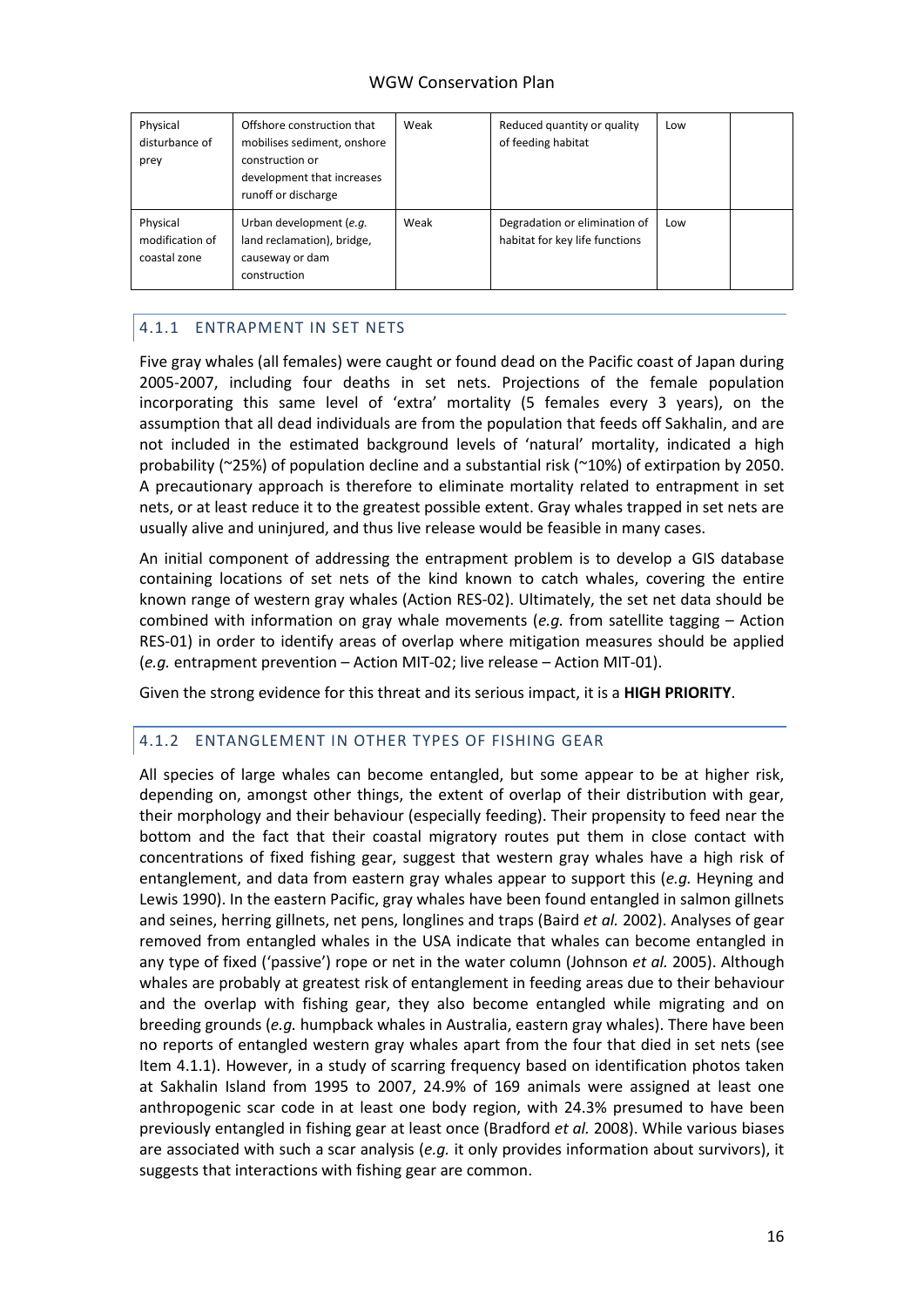An initial component of understanding and addressing the entanglement problem is to develop, for the entire known range of western gray whales, a GIS database containing locations of large-mesh gill nets and pot/trap gear (*e.g.* for crabs) of the kind known to entangle whales (Action RES-03).

Ultimately, these data, like the set net data, will be combined with information on gray whale movements (e.g. from satellite tagging - Action RES-01) in order to identify areas of overlap where mitigation measures should be applied.

Given the extensive evidence worldwide that entanglement is a serious threat to cetaceans (Read *et al.* 2006), and considering the widespread use of entangling gear in coastal waters of at least China (Zhou and Wang 1994), this is considered an actual threat of **HIGH PRIORITY**.

#### <span id="page-16-0"></span>4.1.3 VESSEL STRIKES

An initial evaluation of the magnitude of the threat of ship strikes on western gray whales in Japanese waters was presented at the Rangewide workshop (Kato *et al.* 2008). Judging from available evidence on the frequency of occurrence of collisions and what is known from systematic sightings programmes regarding the occurrence of western gray whales relative to other cetaceans, the authors judged the probability of vessel strikes on gray whales in Japan to be extremely low or negligible.

Also at the Rangewide workshop, Bradford *et al.* (2009) presented a scarring study, which identified a number of scars as being the result of vessel strikes. Those authors concluded that 1.8% of the gray whales at Sakhalin had survived at least one vessel collision.

For this critically endangered population, the absolute number of ship strikes is more important than the probability of strikes. Therefore, it is important to identify areas of overlap between migration routes (see Action RES-01) and high levels of ship traffic and to establish precautionary mitigation measures there.

Given the scale of vessel traffic in the region, this is considered an actual threat of **MODERATE PRIORITY**.

#### <span id="page-16-1"></span>4.1.4 DELIBERATE KILLING

The most recent deliberately caused death of a western gray whale was off the west coast of Hokkaido in May 1996 (Brownell and Kasuya 1999, Uni and Kasuya 2002). Several harpoons (with lines) were attached to this whale when it was found on the beach and it therefore appeared that hunting had been the cause of death. The gear matched that used by Japanese fishermen who hunt Dall's porpoises. Although it is uncertain how often, where and by whom such harpooning (or shooting) occurs, there is no evidence to suggest that deliberate wounding or killing of western gray whales happens other than occasionally.

The one part of the population's range where deliberate killing may be legal is the Democratic People's Republic of Korea (North Korea). It was noted in the Rangewide workshop report that North Korea had issued postage stamps in 1964, 1972 and 1974 showing images of an operating whaling catcher boat, and the 1974 issue was accompanied by presidential encouragement. Given the political isolation and socio-economic circumstances of North Korea, it is impossible to determine whether there is any active hunting of whales there.

If there were evidence to suggest that deliberate killing took place regularly or frequently, action to prevent it would be a high priority. However, under the circumstances and in the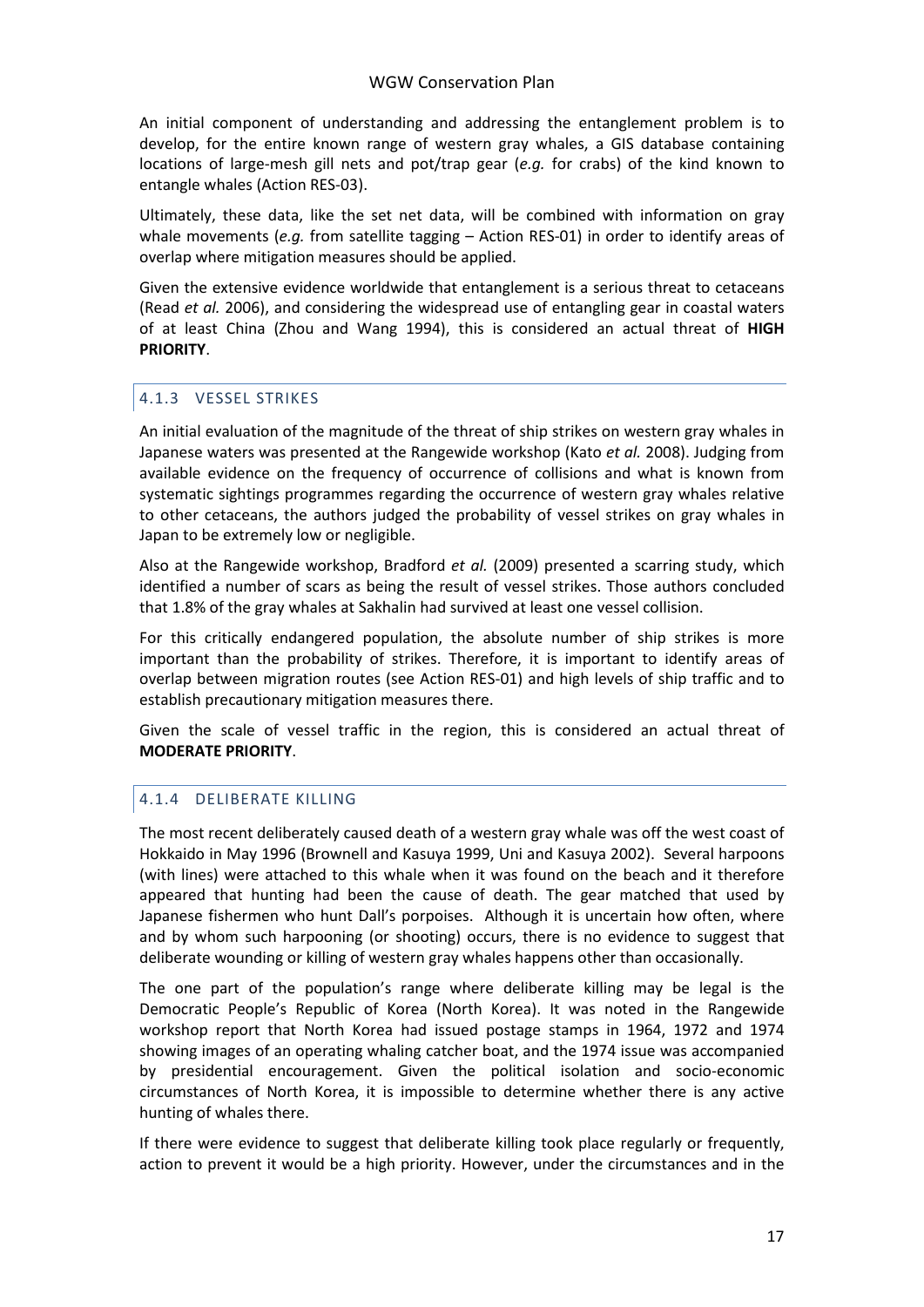light of available evidence, this is considered a potential rather than actual threat, and it is assigned a **LOW PRIORITY**.

#### <span id="page-17-0"></span>4.1.5 NOISE IN FEEDING AREAS

Western gray whales are exposed to noise associated with oil and gas activities in their feeding areas near Sakhalin Island and likely in their breeding area(s) as well (although the location/s is/are unknown). The potential impacts of anthropogenic noise associated with oil and gas development have been the focus of concern and discussions of the various IUCN panels since 2004 (Reeves *et al.* 2005, WGWAP 2006, 2007a, 2007b, 2008, 2009a, 2009b, 2010).

The Rangewide workshop noted that there are good reasons to minimise noise exposure on the feedings grounds (*i.e.* reduce stress and ensure that the whales obtain optimal nutrition during this phase of their annual cycle). The point was made that most mothers in the western gray whale population bring their calves to the near-shore feeding area off Sakhalin during the summer. Until approximately a decade ago, this area would have been relatively quiet; it is only in the last 10-15 years that significant underwater noise has become a feature of this area.

Given the evidence that this threat may result in impaired efficiency of feeding, leading to compromised health, and even to the possible abandonment of the feeding area, attention to this threat should have **MODERATE to HIGH PRIORITY.**

#### <span id="page-17-1"></span>4.1.6 OIL SPILL DIRECT EFFECTS

The threat to gray whales from oil in water can be direct or indirect, *i.e.* on the whales themselves or on their prey (see Item 4.1.7). The direct effects involve contact between the oil and the whale, potentially leading to skin damage, fouling of baleen, damage to pulmonary tissue from inhalation of volatile components, and toxicity resulting from ingestion. There is some possibility that whales would be able to detect and avoid concentrations of oil on the surface or in the water column, but it cannot be assumed that they will. What little evidence there is (see Reeves *et al.* 2005) suggests that gray whales do not exhibit a strong or effective avoidance response upon encountering surface oil slicks. The risk of exposure to spilled oil has been assessed specifically with reference to the oil being extracted from the Sakhalin Shelf and transported away from Sakhalin Island by one of the companies operating there (Sakhalin Energy Investment Company) (see Reeves *et al.* 2005 and WGWAP reports) but no similar assessments are available for other oil and gas projects in that region. Nor has there been an assessment of the risk to western gray whales from oil spills in their migration routes and wintering area(s), including tanker spills of crude oil and spills of fuel oil from all types of vessels. Such assessments are needed before mitigation action can be planned (Action RES-04).

Although a catastrophic oil spill within the range of western gray whales may be a low probability event, the potential for serious harm to the population should such a spill occur justifies assigning a **MODERATE to HIGH PRIORITY** to this threat.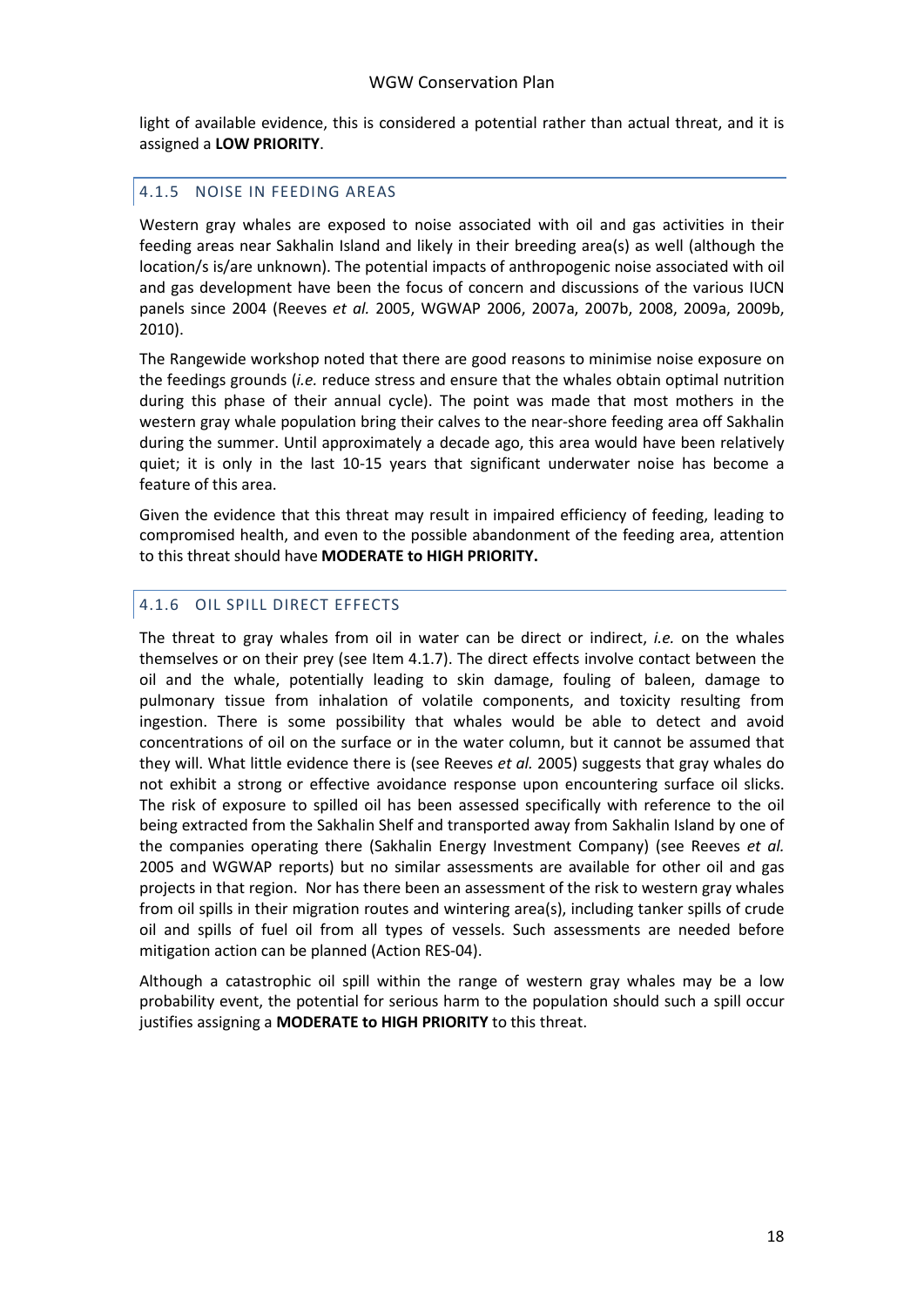#### <span id="page-18-0"></span>4.1.7 CONTAMINATION OF PREY

Contamination of gray whale prey can happen from a number of sources. Most important are probably contamination from oil spills and contamination with persistent organic pollutants (POPs). Effects of oil spills would involve contact of spilled petroleum with prey populations and habitats. Potential acute impacts are those associated with direct contact of spilled oil with individual prey animals. Potential chronic impacts are those that develop over time when spilled oil is incorporated into benthic sediments where key prey populations dwell.

Persistent organic pollutants (POPs) typically are incorporated into an animal's tissues by ingestion and digestion of prey. POPs are generally lipophilic and tissue levels are magnified across trophic levels of marine food webs. In marine mammals, POPs concentrate in the blubber layer and may be mobilised in milk during periods of lactation. The major categories of POPs of concern in marine ecosystems include the polychlorinated biphenyls (PCBs), the dichloro-diphenyl-trichloroethanes (DDTs), the chlordanes, the hexachlorocyclohexanes (HCHs) and the polybrominated diphenyl ethers (PBDEs). PCBs were developed for use in a number of industrial applications, including insulation of electrical transformers. DDTs, chlordanes and HCHs are pesticides. PBDEs are a relatively new category of POP used as flame retardants in a number of commercial products.

Of particular concern to marine mammals is the tendency for POPs stored in blubber to be mobilised metabolically during lactation. The result is that offspring receive a substantial inoculum of POPs as a transfer from their mothers during nursing. This process introduces several key patterns in POP body burdens of marine mammals that link to age and sex. For example, the firstborn offspring of a given female generally receives a larger dose of POP contamination pre-weaning than subsequent offspring. Because adult females can 'offload' POP burdens during lactation, adult females typically carry lower POP concentrations than males of comparable age, once the age of first reproduction has been reached.

The nature of dose-response relationships of POPs in marine mammals is not well known. Although contaminant levels can be readily measured if blubber biopsies can be obtained in the field, the physiological consequences of observed POP body burdens generally are unknown in marine mammals.

The Rangewide workshop noted, however, that even though gray whales are benthic foragers, they are not known to accumulate what are considered dangerously high fractions of organochlorine contaminants in their body tissues (O'Shea and Brownell 1994, Krahn *et al.* 2001). Given this, attention to it should be accorded **LOW PRIORITY.**

#### <span id="page-18-1"></span>4.1.8 NOISE IN MIGRATORY ROUTES

The coastal habits of gray whales often bring them into direct contact with human activities in coastal waters. During their annual migrations, whales in both the eastern and western populations pass through military training ranges, oil and gas exploration/development areas and shipping lanes that converge at some of the world's busiest and largest port cities, and may be subjected to noise disturbance in these areas. This could force them to change routes, thereby increasing their energy needs, or force them to adjust their movements in ways that place them at greater risk of entanglement/entrapment or ship strike. On the other hand, in some situations it may be desirable for the whales to respond to noise as it could keep them away from areas of high risk.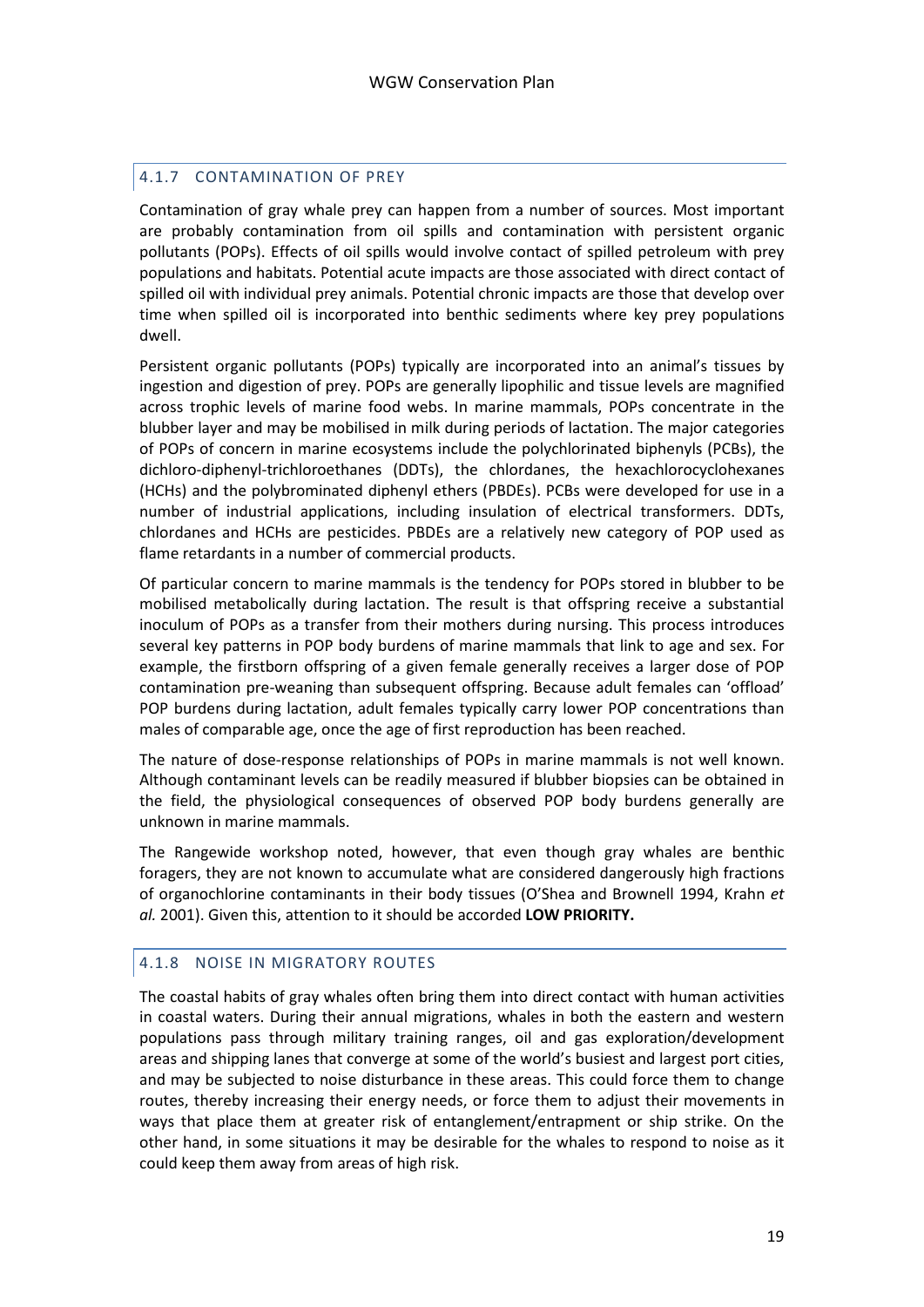Given the weak evidence for this threat at present and the uncertainty as to its effects, attention to this threat should have **LOW PRIORITY**.

#### <span id="page-19-0"></span>4.1.9 PHYSICAL DISTURBANCE OF PREY

There is concern that the installation of offshore oil and gas platforms in coastal waters will lead to unpredictable and intractable changes in the local benthic ecology. This potential threat was raised by the ISRP, noting that the construction of oil and gas pipelines from offshore platforms to landfall sites could (a) directly eliminate feeding habitat due to excavation and (b) result in smothering of benthic species (gray whale prey) by sediment that becomes mobilised during dredging and is then re-deposited (see Reeves *et al.* 2005). In the case of structures already in place, it is too late to influence their locations or to implement mitigation measures during construction. However, the concerns raised by the ISRP need to be borne in mind with respect to both the need for long-term monitoring of ecological effects and the planning of additional infrastructure construction in or near western gray whale feeding habitat. Harbour dredging, trawl fishing and onshore construction activities that increase runoff or discharge are additional subjects of concern in relation to this potential threat.

Given the weak evidence for this threat at present and the uncertainty as to its effects, attention to this threat should have **LOW PRIORITY**.

#### <span id="page-19-1"></span>4.1.10 PHYSICAL MODIFICATION OF COASTAL ZONE

Changes in the physical structure and morphology of the shoreline in areas used by western gray whales might affect their reproductive or foraging success. For example, the whales' access to bays or lagoons may be compromised by urban development in southern China. However, there is no clear evidence that western gray whales depend (or depended historically) on coastal subtropical lagoons as calving and nursery areas in the same way as eastern gray whales do.

Given the weak evidence for this threat at present and the uncertainty as to its effects, attention to this threat should have **LOW PRIORITY**.

#### <span id="page-19-2"></span>4.2 MONITORING

Any active species conservation effort requires that human activities are monitored over time in order to determine whether threats are worsening or improving. Such monitoring is essential for assessing the appropriateness and effectiveness of mitigation measures. Thus, in the case of western gray whales, it is important to know, for example, whether the number of set nets is increasing or decreasing in areas where entrapment is known or expected to occur, whether fishing effort with other types of potentially threatening gear is increasing or decreasing, how vessel traffic is changing (*e.g.* number and size of vessels, speeds, routing) and if underwater noise in feeding areas is getting worse. In all cases, the first step is to establish a baseline.

Two specific actions are identified here to address threat monitoring. The highest priority action is to map the locations of set nets (Action RES-02) and the next-highest priority action is to map the locations of gill nets and pot/trap gear (Action RES-03). In addition to these actions, any baseline study of other threat factors should be encouraged.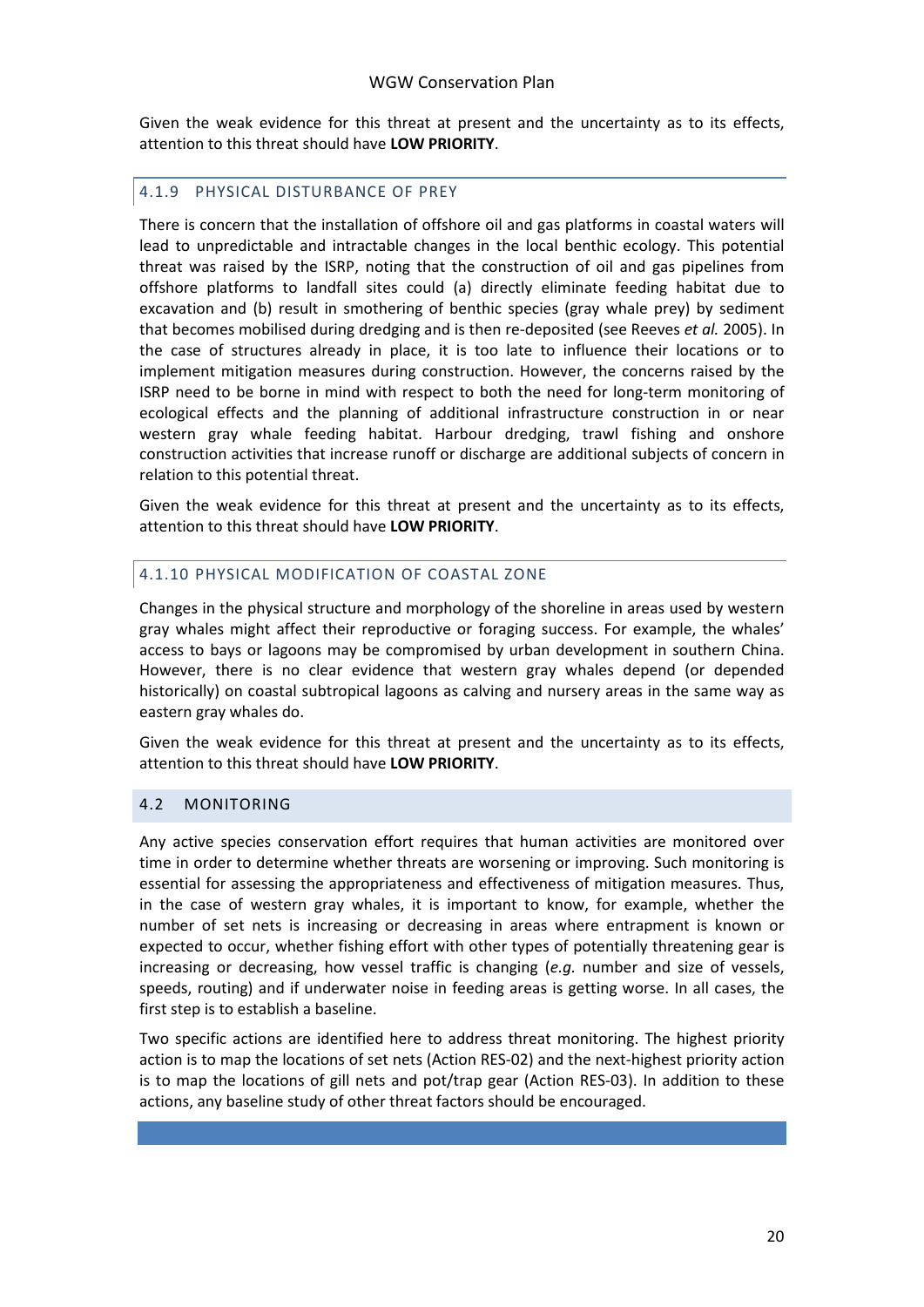#### <span id="page-20-0"></span>**5 MITIGATION MEASURES**

This section deals only with threats that are considered at this stage to be of moderate or high priority and where mitigation measures can be identified. This includes entrapment in set nets, entanglement in other types of fishing gear, vessel strikes, noise in feeding areas and direct effects of oil spills.

#### <span id="page-20-1"></span>5.1 ENTRAPMENT IN SET NETS

An initial component of understanding and addressing the entrapment problem is to develop, for the entire known range of western gray whales, a GIS database containing locations of set nets of the kind known to catch whales (Action RES-02).

Ultimately, the set net data should be combined with information on gray whale movements (*e.g.* from satellite tagging – Action RES-01) in order to identify areas of overlap where mitigation measures should be applied (*e.g.* live release – Action MIT-01; entrapment prevention – Action MIT-02).

Gray whales entrapped in set nets are usually alive and uninjured, and thus live release would be feasible in many cases as has been demonstrated recently by the live release of a few large baleen whales from set nets in Japan. Highest priority should therefore be given to developing, in cooperation with the set net cooperatives, methods for live release of gray whales from the set nets (Action MIT-01). These methods need to be sufficiently flexible so that they can be adapted to function with the various types of set nets used within the range of western gray whales. Once such methods have been developed and tested, the fishermen belonging to the cooperatives should be trained in their use. Training should be accompanied by public and targeted awareness/education campaigns (Action PACB-01).

In parallel with the development and implementation described above, methods for prevention of gray whale entrapment in set nets should be developed in cooperation with set net cooperatives (Action MIT-02). Once such methods have been developed and tested, the fishermen belonging to the cooperatives should be trained in their use. Training should be accompanied by public and targeted awareness/education campaigns (Action PACB-01). Legislative or regulatory action should be introduced if deemed necessary.

#### <span id="page-20-2"></span>5.2 ENTANGLEMENT IN OTHER TYPES OF FISHING GEAR

An initial component of understanding and addressing the entanglement problem is to develop a GIS database containing locations of large-mesh gill nets and pot/trap gear (*e.g.* for crabs) of the kind known to entangle whales for the entire known range of western gray whales (Action RES-03). Ultimately, these data, like the set net data, will be combined with information on gray whale movements (*e.g.* from satellite tagging – Action RES-01) in order to identify areas of overlap where mitigation measures should be applied.

Mitigating large whale mortality from entanglements in fishing gear is most efficiently implemented by establishing 'disentanglement networks' such as those in Australia, Canada, Mexico, New Zealand, South Africa, United Kingdom and United States of America. If an entangled whale does not drown immediately, there is almost always ample time to prepare appropriate resources for a successful release attempt. Therefore, virtually all disentanglement networks have adopted an 'emergency team' approach. Such a team consists of trained individuals who have access to specially designed equipment and who are transported to the scene, often by the national Coast Guard or Navy, to work with local fishermen to release the whale. Members of the team generally have expertise in whale behaviour and anatomy as well as experience handling ropes and small vessels under heavy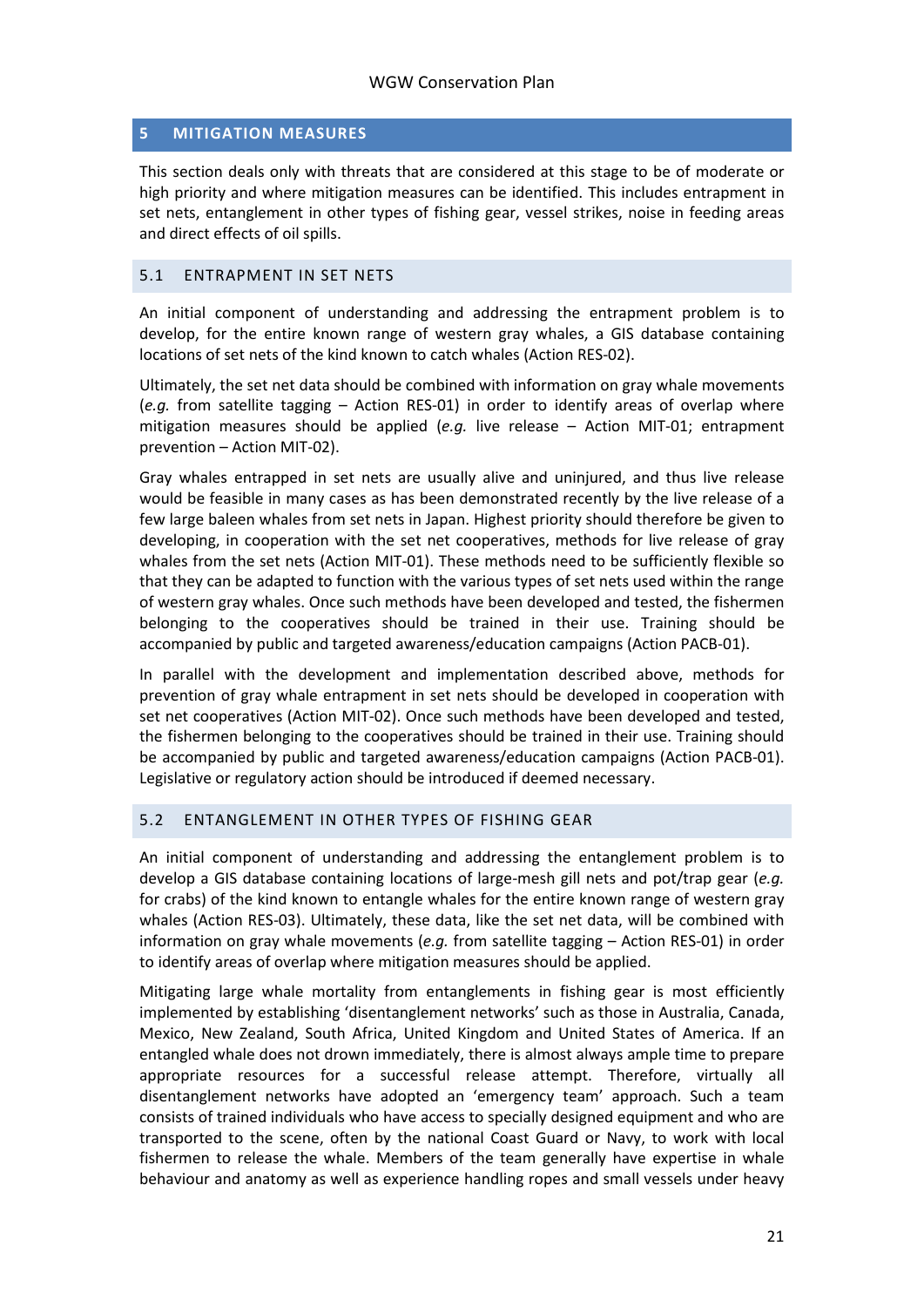load and stress. For example, a team often includes at least one biologist and at least one fisherman.

Currently, there are no well-established disentanglement teams in the range states of western gray whales. If Actions RES-01 and RES-03 identifies areas of overlap where mitigation measures should be applied, development of a disentanglement capacity in these areas would be needed and would involve *inter alia* planning, procurement (and maintenance) of equipment and training, all of which would require funding. These activities should be accompanied by public and targeted awareness/education campaigns (see Action PACB-01).

#### <span id="page-21-0"></span>5.3 VESSEL STRIKES

As explained above in section 4.1.3, some information is available on the overlap between high-volume vessel traffic and gray whale occurrence in Japanese waters and there is a clear need to improve the state of knowledge on the overlap there and elsewhere so that mitigation measures can be implemented in the highest-risk areas. Information on gray whale movements obtained from satellite tagging (Action RES-01) will be vital to risk assessment. Once migration routes and wintering distribution are better known, it will be important to carry out geographically focussed studies of ship traffic, and then to identify specific mitigation actions to be taken in key areas. Measures that involve the posting of onboard observers to detect whales and direct vessels safely around them are of limited effectiveness (especially during sub-optimal viewing conditions and at night). No satisfactory technological approach to ship strike risk reduction has been developed as yet. The most effective mitigation measures are to change vessel routing to avoid areas where there is a high probability of encountering whales and to slow vessel speeds when such avoidance is impractical.

#### <span id="page-21-1"></span>5.4 NOISE IN FEEDING AREAS

As indicated in section 4.1.5, underwater noise in feeding areas is a major concern for western gray whales. The noise of greatest concern is that associated with oil and gas development, specifically seismic surveys, offshore platform construction and pile driving. To date, this topic has been addressed primarily through the independent efforts of oil and gas operators working on or near the Sakhalin near-shore feeding area (*e.g.* Johnson *et al.* 2007) and through the IUCN western gray whale panels (ISRP, IISG, WGWAP) linked to the Sakhalin II Phase 2 project of Sakhalin Energy Investment Company (Reeves *et al.* 2005, WGWAP 2006, 2007a, 2007b, 2008, 2009a, 2009b, 2010).

Although this threat is rated as a moderate to high priority, no new mitigation actions are proposed in this conservation plan because, for the present at least, the WGWAP provides an ongoing mechanism for addressing the noise issue in the population's primary feeding area. It will be important to re-evaluate the need for additional actions as noise-producing activities spread to other western gray whale feeding areas.

#### <span id="page-21-2"></span>5.5 OIL SPILL DIRECT EFFECTS

An initial component of addressing the direct effects of oil spills on western gray whales is to determine to what extent these whales are at risk of contact with spilled or leaked oil. This should be the focus of a research action, RES-04, where information on whale movements (*e.g.* from satellite tagging – Action RES-01) is combined with information on the location of offshore oil production facilities, tanker traffic corridors and shipping lanes generally, with particular attention to sites where the risk of spills is judged to be high. Risk analyses should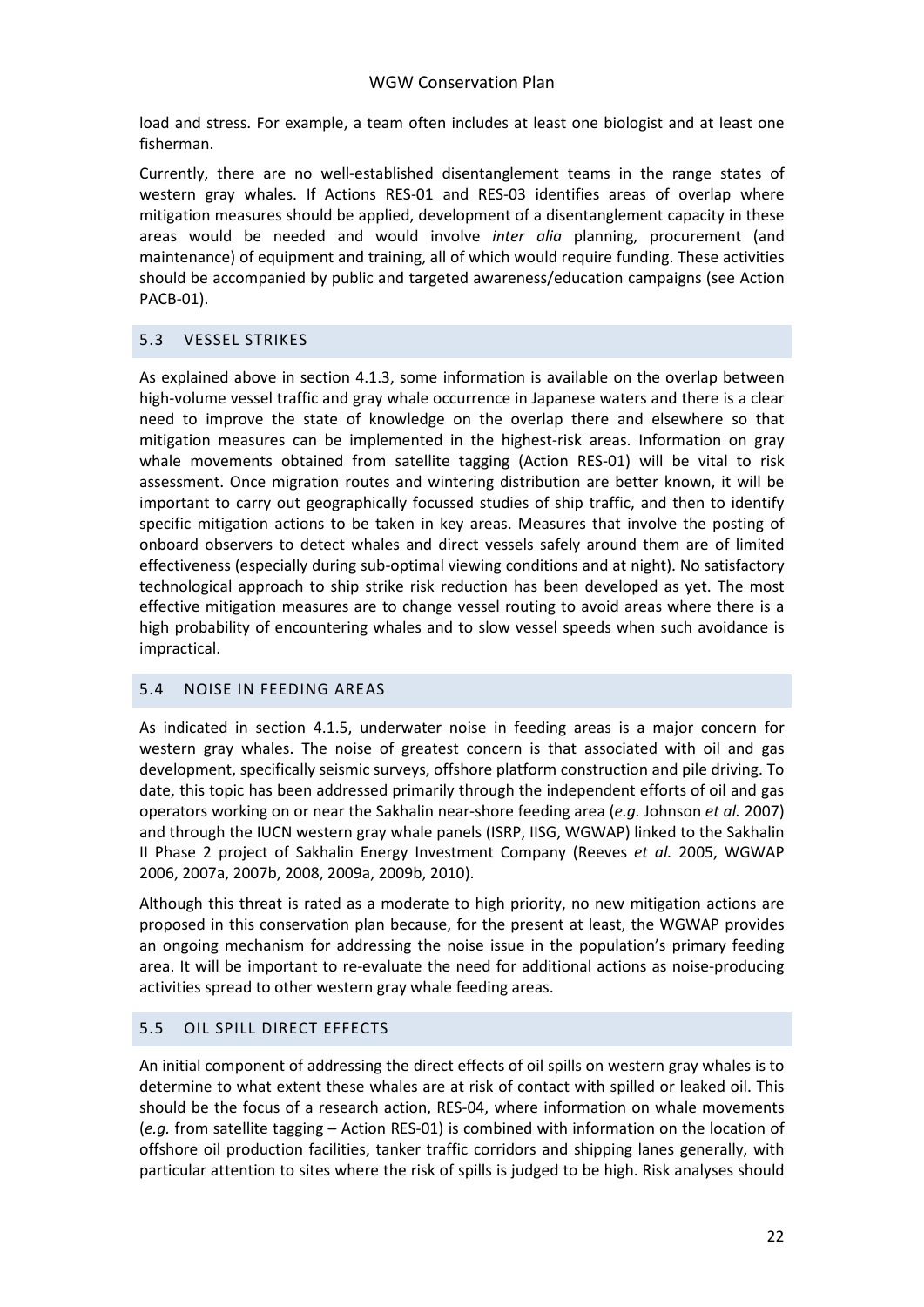then be carried out to identify areas of spatial and temporal overlap where mitigation measures should be applied.

Experience with major oil spills (*e.g.* the *Exxon Valdez* spill in 1989) indicates that the two most effective mitigation strategies are prevention and preparation (Stevens and Aurand 2008). The advantages of prevention are obvious, but preventive efforts are never foolproof and, regardless of how rigorous they may be, spills (or pipeline leaks) are bound to happen because they almost always involve human error. Therefore, adequate preparations for dealing with oil spills and leaks are essential as 'a second line of defence'. This means that response measures need to be: "- - adequately funded, of appropriate scale and scope, fully supplied and equipped and operational *prior* to spill events - -" (Reeves *et al.* 2005).

#### <span id="page-22-0"></span>**6 PUBLIC AWARENESS AND EDUCATION**

The great difficulty of locating western gray whales in areas outside of their summer feeding grounds, combined with the near total absence of information about their wintering grounds and migration routes, highlight the need for increased capacity building and public awareness in all of the range states. Providing range state individuals, groups, organizations, governments and societies with suitable access to information and knowledge about the status of western gray whales is essential for meeting the conservation objectives detailed herein. This outreach could be effectively undertaken by use of the mass media, including: internet, newspaper, radio and television. Other activities, including public lectures and forums, education programmes for teachers and students of all ages, and dissemination of information in written and spoken form to whale watch boats and other eco-tourism operations would also be an effective means of increasing public awareness.

Capacity building, while similar to public outreach, differs somewhat in that the overarching objective is to foster the procurement of skills and abilities of key individuals and organizations within each of the range states. An example of capacity building would be the training of fisherman to release gray whales from set nets (see MIT-01 and MIT-02). The transfer of necessary skills is but the initial step, however, in this process. Ultimately, it is hoped that training efforts will translate into both legislative actions and commitment of necessary resources required to assist with the conservation of western gray whales throughout their range.

#### <span id="page-22-1"></span>**7 EXECUTIVE SUMMARY OF ACTIONS**

Before moving to the specific actions, there are some important general considerations that require elucidation regarding the nature and usefulness of conservation plans (and see Donovan, Cañadas and Hammond 2008).

#### <span id="page-22-2"></span>7.1 DEALING WITH INADEQUATE DATA

While ideally, all conservation plans and associated management actions are based on full and adequate scientific data, there are occasions when the potential conservation consequences of waiting for confirmatory scientific evidence may mean that it is better to take action immediately whilst collecting the necessary information. This has become known as following the "Precautionary Principle". However, application of the precautionary principle must be carefully considered and adequately justified.

One of the main challenges encountered in the process of developing this initial version of the Conservation Plan has been that a lack of data, both with respect to:

(1) the target species (*e.g.* stock structure, movements and feeding ecology); and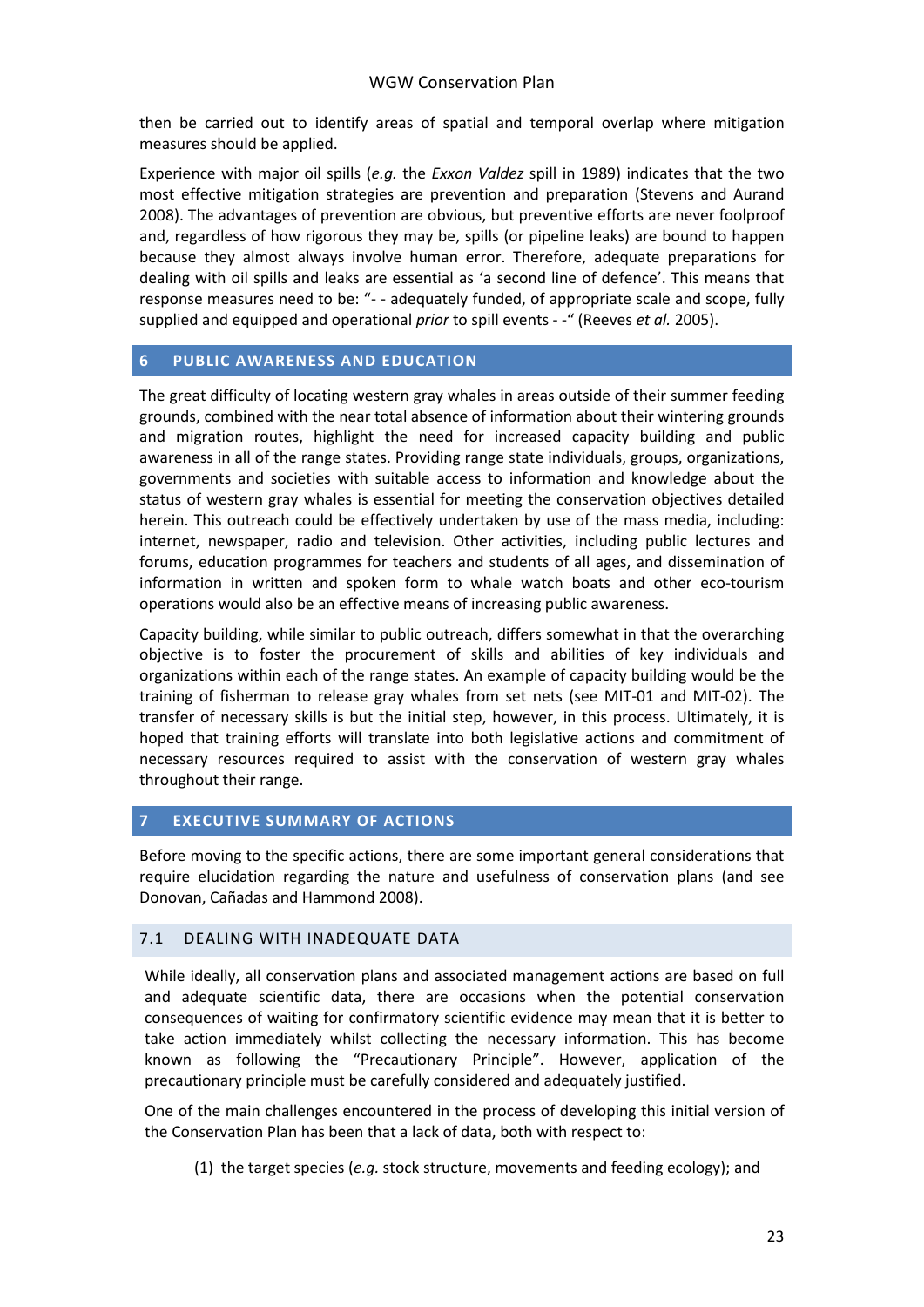(2) human activities and their actual/potential impact at different levels (*e.g.* adequate data on "effort / scale" of certain human activities; adequate data on the effect(s) on the species).

An important part of developing this Conservation Plan has thus been to identify the major information gaps in order to improve conservation measures. In response to this, the actions include a number of research and monitoring actions which work towards obtaining the necessary baseline information for the establishment of adequate scientifically-based management actions.

#### <span id="page-23-0"></span>7.2 MONITORING

Establishing the necessary baseline information as a scientific reference for conservation actions is only the first step for effective conservation. Once this is achieved, as many have stressed (*e.g.* Donovan 2005), monitoring (of the species concerned, human activities, implementation of mitigation measures and effectiveness of those measures) **must** be seen as an integral and essential part of management, not an optional extra in order to obtain information on trends in the conservation status of our target species to examine the effectiveness of the management actions and if necessary adjust them to achieve our established conservation aims.

#### <span id="page-23-1"></span>7.3 LIFE OF THE CONSERVATION PLAN

No conservation plan should be regarded as a definitive and unalterable document. It is rather a document that covers a temporal phase within the framework of the efforts for the conservation of a species, and therefore needs to be reviewed periodically to adjust the actions to the diverse changes that can occur, either in response to the results of the monitoring of the conservation plan actions themselves or to changing external factors.

It is proposed that the Western Gray Whale Rangewide Conservation Plan is reviewed annually and updated as needed and that a more thorough review is conducted every three years (see 8.4).

### <span id="page-23-2"></span>7.4 IMPLEMENTATION OF THE CONSERVATION PLAN; CO-ORDINATION, INVOLVEMENT OF STAKEHOLDERS

Experience has shown that in order to be effective, Conservation Plans must have a recognised, full-time co-ordinator. This is particularly true where effective conservation requires action (including legislative action) by a number of stakeholders including: intergovernmental and national authorities; scientist from several disciplines; representatives from industry; local communities; and interested NGOs. We do not believe that it is sufficient for such a Plan to be run part-time. Ideally, the Co-ordinator should have a scientific and management background and be an effective communicator to the various stakeholders. The importance of actively involving stakeholders, especially those whose livelihoods may be affected (*e.g.* fishermen), cannot be overemphasised. The Co-ordinator should report to a Steering Committee appointed with close collaboration between appropriate authorities (see also Action CORD-01).

Amongst other things, the Co-ordinator/Steering Committee would be asked to:

- promote and coordinate the implementation of the Conservation Plan (including investigating funding) with particular attention paid to direct stakeholders;
- gather information on its implementation, the results obtained, the objectives reached, and the difficulties encountered;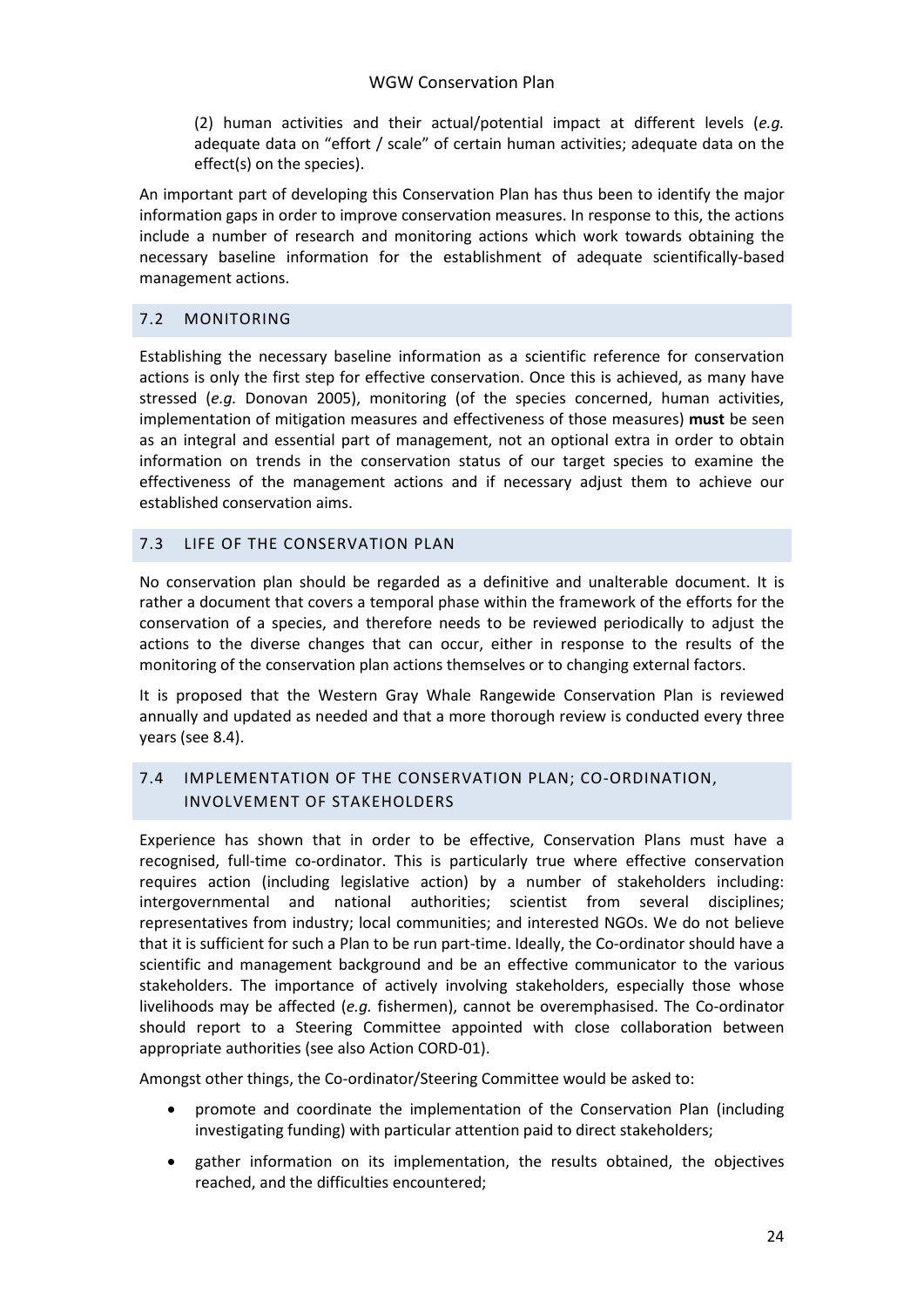- communicate this information to the general public through regular reporting in an accessible format;
- appoint a group of experts to evaluate the effectiveness of the Conservation Plan every three years and to update it. The conclusions of this group should be made public.

Finally, it has to be stressed that a Conservation Plan will not be effective without sufficient funding. At the very least, sufficient funds must be made available for the appointment of a co-ordinator and the functioning of the Steering Group at the earliest opportunity.

#### <span id="page-24-0"></span>7.5 TABLES OF ACTIONS

#### **Co-ordination actions**

| Nr.     | <b>Action</b>                                                                   | Impor-<br>tance  | Feasibi-<br>lity | Crossref. |
|---------|---------------------------------------------------------------------------------|------------------|------------------|-----------|
| CORD-01 | Implementation of the Conservation Plan:<br>Co-ordinator and Steering Committee | <b>ESSENTIAL</b> | HIGH             |           |
| CORD-02 | Development of a Web-based exchange of<br>scientific information                | HIGH             | HIGH             | PACB-01   |

#### **Capacity building and public awareness actions**

| Nr.     | <b>Action</b>                                                                                | Impor-<br>tance | Feasibi-<br>lity | Crossref. |
|---------|----------------------------------------------------------------------------------------------|-----------------|------------------|-----------|
| PACB-01 | Development of a strategy to increase public<br>awareness and build capacity in range states | <b>HIGH</b>     | HIGH             | CORD-02   |

#### **Research actions essential for providing adequate management advice**

| Nr.           | <b>Action</b>                                                                                                                        | Impor-<br>tance           | Feasibi-<br>lity | Crossref.          |
|---------------|--------------------------------------------------------------------------------------------------------------------------------------|---------------------------|------------------|--------------------|
| <b>RES-01</b> | Determine movements, migration routes and<br>location of wintering ground(s) through<br>satellite telemetry                          | HIGH                      | HIGH             | CORD-02<br>PACB-01 |
| <b>RES-02</b> | Development of a GIS database on locations<br>of set nets (both small-type and large-type) in<br>the range of western gray whales    | HIGH                      | HIGH             | <b>RES-01</b>      |
| <b>RES-03</b> | Development of a GIS database on locations<br>of gill nets and pot/trap gear (e.g. for crabs) in<br>the range of western gray whales | <b>HIGH</b>               | <b>HIGH</b>      | <b>RES-01</b>      |
| RES-04        | Identifying areas where western gray whales<br>have a high risk of being exposed to oil spills                                       | <b>MODERATE</b><br>- HIGH | <b>HIGH</b>      | <b>RES-01</b>      |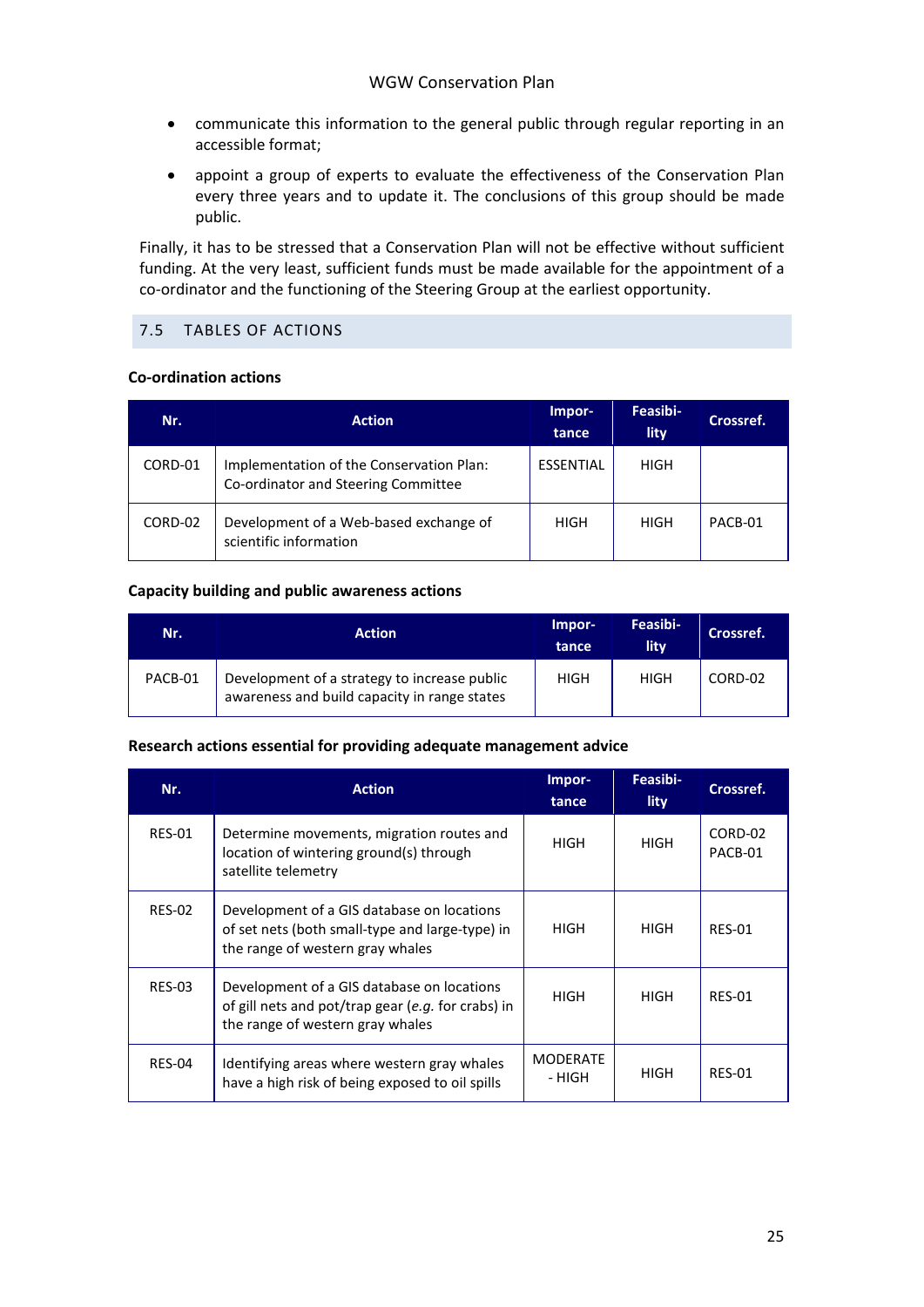#### **Monitoring actions**

| Nr.           | <b>Action</b>                                                                                                                                | Impor-<br>tance | Feasibi-<br>lity | Crossref. |
|---------------|----------------------------------------------------------------------------------------------------------------------------------------------|-----------------|------------------|-----------|
| $MON-01$      | Ensure long-term monitoring of abundance and<br>trends off Sakhalin Island through photo-<br>identification and biopsy sampling for genetics | HIGH            | HIGH             |           |
| <b>MON-02</b> | Ensure long-term monitoring of distribution,<br>abundance and trends off south-eastern<br>Kamchatka                                          | HIGH            | HIGH             |           |

#### **Mitigation measure actions**

| Nr.           | <b>Action</b>                                          | Impor-<br>tance | Feasibi-<br>lity | Crossref. |
|---------------|--------------------------------------------------------|-----------------|------------------|-----------|
| <b>MIT-01</b> | Release of entrapped gray whales in set nets           | HIGH            | HIGH             | PACB-01   |
| <b>MIT-02</b> | Prevention of entrapment of gray whales in set<br>nets | <b>HIGH</b>     | HIGH             | PACB-01   |

#### <span id="page-25-0"></span>**8 ACTIONS**

The Actions are provided below, with each action beginning on a new page. At present no costs are associated with these actions but they will undoubtedly be expensive. One of the first tasks for the Co-ordinator/Steering Committee will be to develop detailed specifications for each action and where appropriate, assign costings and likely sources of funding.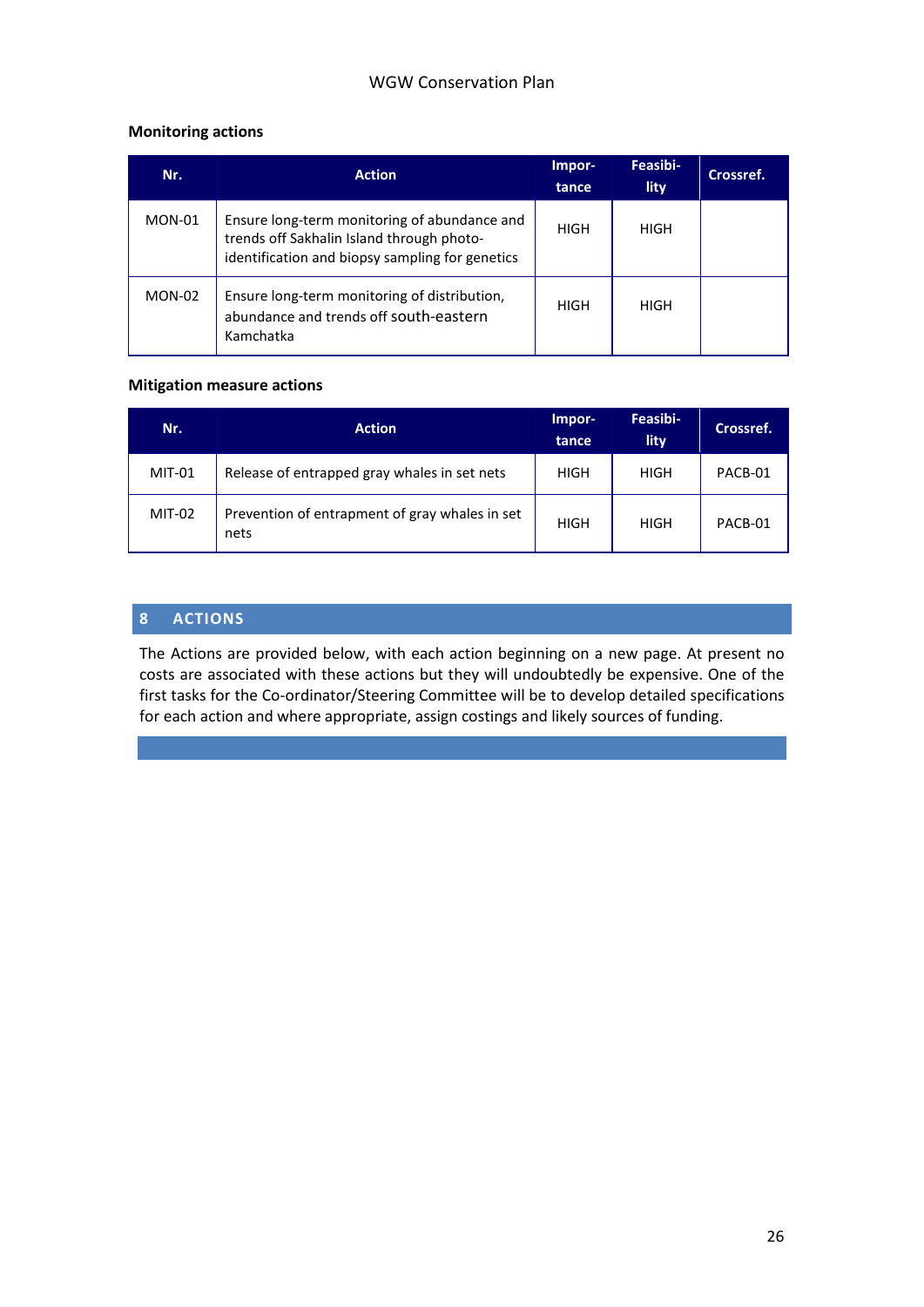#### <span id="page-26-0"></span>**ACTION CORD-01: IMPLEMENTATION OF THE CONSERVATION PLAN: CO-ORDINATOR AND STEERING COMMITTEE**

*Co-ordination Action* Priority*:* **HIGH**

#### <span id="page-26-1"></span>DESCRIPTION OF ACTION

- **specific objectives:** To ensure that timely progress is made with respect to the overall implementation of the Conservation Plan and the specific actions included therein, and to provide progress reports for the appropriate bodies including IUCN, the IWC, the range states and regional stakeholders, thereby maximising the chances of survival and recovery of the western gray whale population.
- **rationale:** This Conservation Plan is complex and for it to be effective it will require considerable co-ordination. Its success is dependent on a large number of stakeholders in a number of countries and a broad range of areas of expertise. Without a full-time co-ordinator to support a larger representative stakeholder Steering Committee, it is highly unlikely that the Conservation Plan will be successfully implemented.
- **target:** The appointment of a Steering Committee for the Conservation Plan and the appointment of a suitably qualified (international conservation science background) full-time Co-ordinator, with appropriate logistical and financial support.

It is envisaged that the Co-ordinator will be based in (but independent of) an IUCN office, that can provide the necessary logistical support. It should be noted that while logistical and other support from a host institution should be paid for at an appropriate rate, it would not be appropriate for overheads to be charged by the host institution on all actions funded.

In order to ensure rapid progress, an interim steering committee comprising the authors of the draft Conservation Plan (Donovan, Larsen, Reeves, Weller, Brownell, Kato, Rock, Mattila, Vladimirov and Zhu) will undertake the initial work outlined in the timeline below. It will then be appropriate for a broader stakeholder steering committee to be established with specific terms of reference and *modus operandi*. One of the first tasks of the Steering Committee will be to assess the need for national Sub-coordinators in each of the range states.

|     | WHAT                                                                                                   | WHO                                        | <b>WHEN</b>    |
|-----|--------------------------------------------------------------------------------------------------------|--------------------------------------------|----------------|
| (1) | Identification of host institution and agreement on<br>hosting conditions (initial contact with IUCN)  | <b>Interim Steering</b><br>Committee (ISC) | September 2010 |
| (2) | Development of detailed job description and<br>conditions of work based on the tasks outlined<br>below | <b>ISC</b>                                 | September 2010 |
| (3) | Identification of initial funds                                                                        | <b>ISC</b>                                 | October 2010   |
| (4) | Recruitment of co-ordinator                                                                            | <b>ISC</b>                                 | November 2010  |
| (5) | Co-ordinator begins work (initial 3/5 year contract)                                                   | Co-ordinator                               | January 2011   |
| (6) | Development of proposed terms of reference and<br>modus operandi for stakeholder Steering<br>Committee | IUCN, IWC, ISC, funders                    | February 2011  |

#### • **timeline:**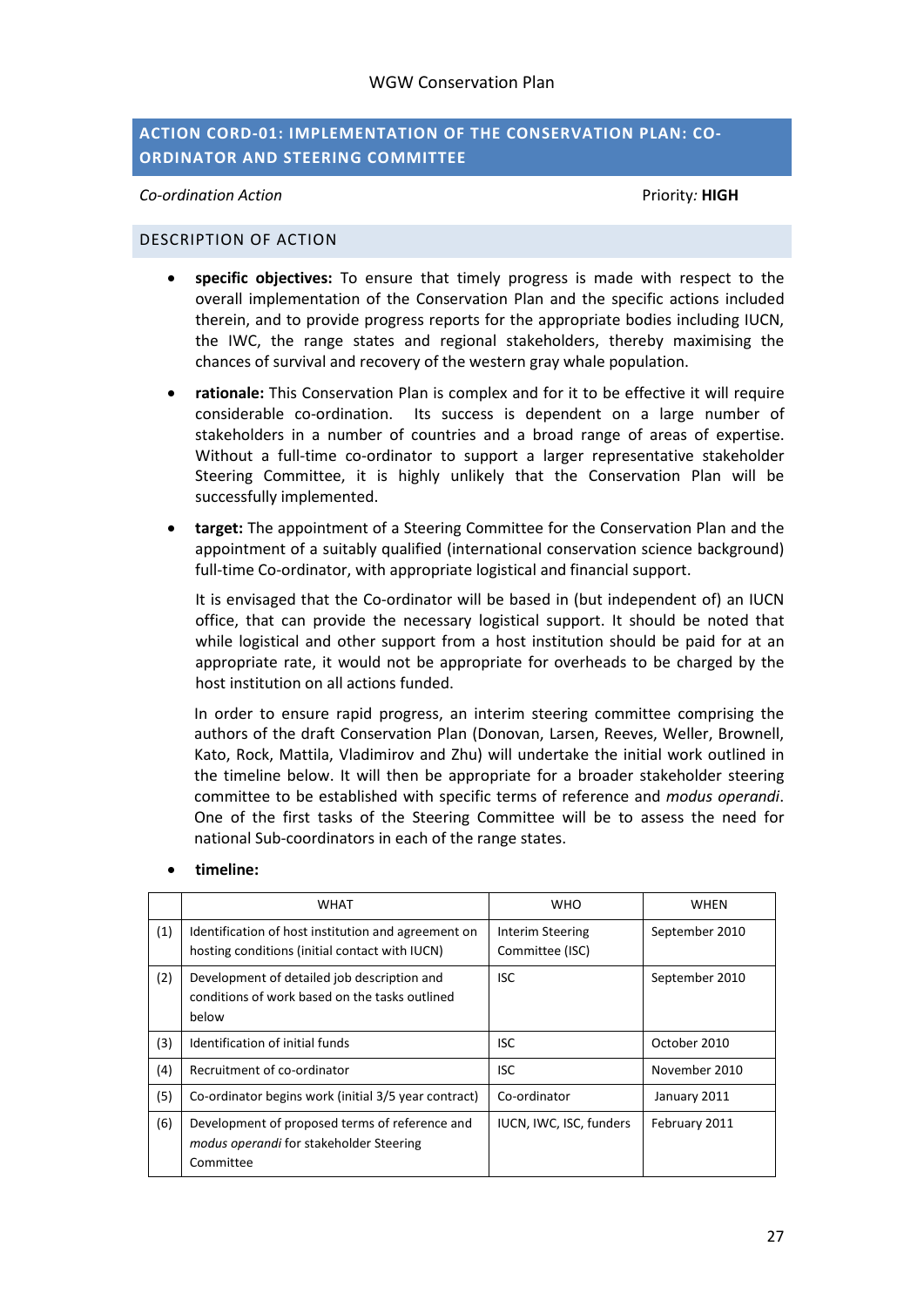| IUCN, IWC, ISC, funders   As soon as possible<br>(7) Appointment of Steering Committee |
|----------------------------------------------------------------------------------------|
|----------------------------------------------------------------------------------------|

#### • **tasks of co-ordinator in conjunction with steering committee:**

- o To assess the need for national Sub-coordinators in each of the range states.
- o To promote and explain the Conservation Plan and progress with its implementation to relevant stakeholders, including:
	- **International and supranational bodies.**
	- Range states.
	- **Industry representatives incl. fisheries, hydrocarbon exploration, shipping** etc.
	- **Local authorities.**
	- **NGOs.**
- o To raise funds for and manage the Western Gray Whale Conservation Plan Fund including, where necessary, assigning contracts to ensure that the Actions of the Conservation Plan are undertaken and completed.
- o To liaise with relevant authorities to facilitate the obtaining of any permits required to undertake Actions of the Conservation Plan.
- o To: (1) develop an appropriate data availability agreement that respects the rights of researchers; and (2) facilitate data sharing agreements that ensure that existing and new data are made available in timely fashion to maximise their value for western gray whale conservation.
- o To develop an appropriate database or databases and co-ordinate the collation in an appropriate electronic format, of data relevant to the implementation of the Conservation Plan including data collected as part of the Actions of the Plan. This should include the facilitation of the use of data on anthropogenic activities, environmental data and whale data in a GIS context.
- o To maintain and update the existing list of international and national regulations and guidelines, that are relevant to the conservation and management of western gray whales (see Annex 1).
- o To produce concise Annual Progress reports on the implementation of the Conservation Plan.
- o To arrange for periodic expert reviews of the Conservation Plan including the development of new actions as appropriate
- o To develop a western gray whale Conservation Plan website as a resource for researchers, stakeholders and the general public.

#### <span id="page-27-0"></span>INITIAL BUDGET ITEMS TO BE CONSIDERED BY ISC

- Recruitment process (*e.g.* advertising, travel and subsistence for ISC and shortlisted candidates).
- Host institution annual costs (need to be negotiated by ISC).
- Salary of Co-ordinator (level, tax and benefits issues).
- Initial working budget for co-ordinator (travel and subsistence including visits to range states and meetings with stakeholders).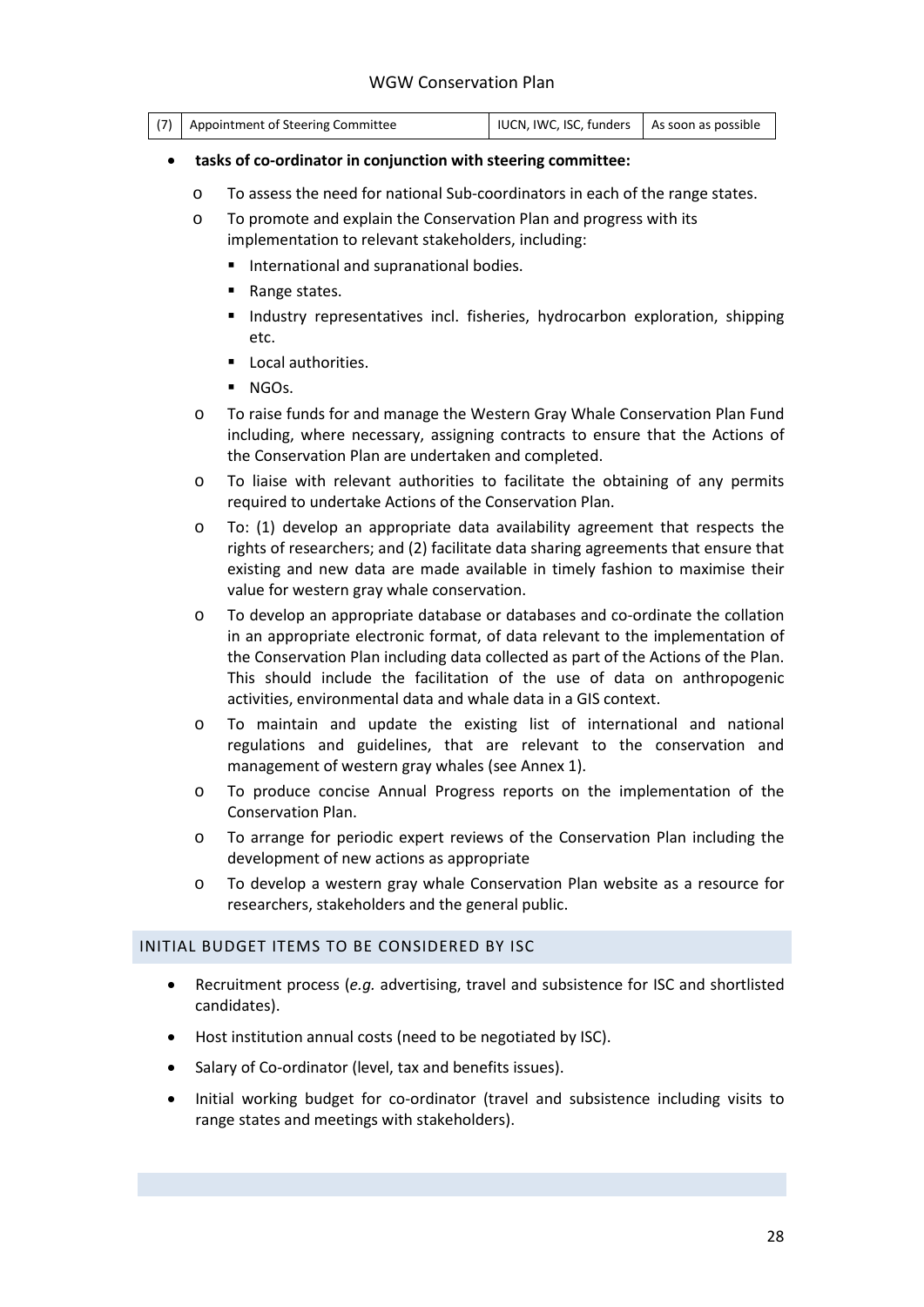#### <span id="page-28-0"></span>ACTORS

- **responsible for co-ordination of the action:** The ISC to identify the host institution, obtain initial funding and appoint the co-ordinator; IUCN and IWC, to appoint the broader stakeholder Steering Committee for the Conservation Plan.
- **stakeholders**: As listed above under 'Tasks'.

#### <span id="page-28-1"></span>ACTION EVALUATION

- IUCN, IWC.
- Regular (*e.g.* biennial or triennial) meetings open to stakeholders.

#### <span id="page-28-2"></span>PRIORITY

- **importance**: Essential
- **feasibility**: High if political will is there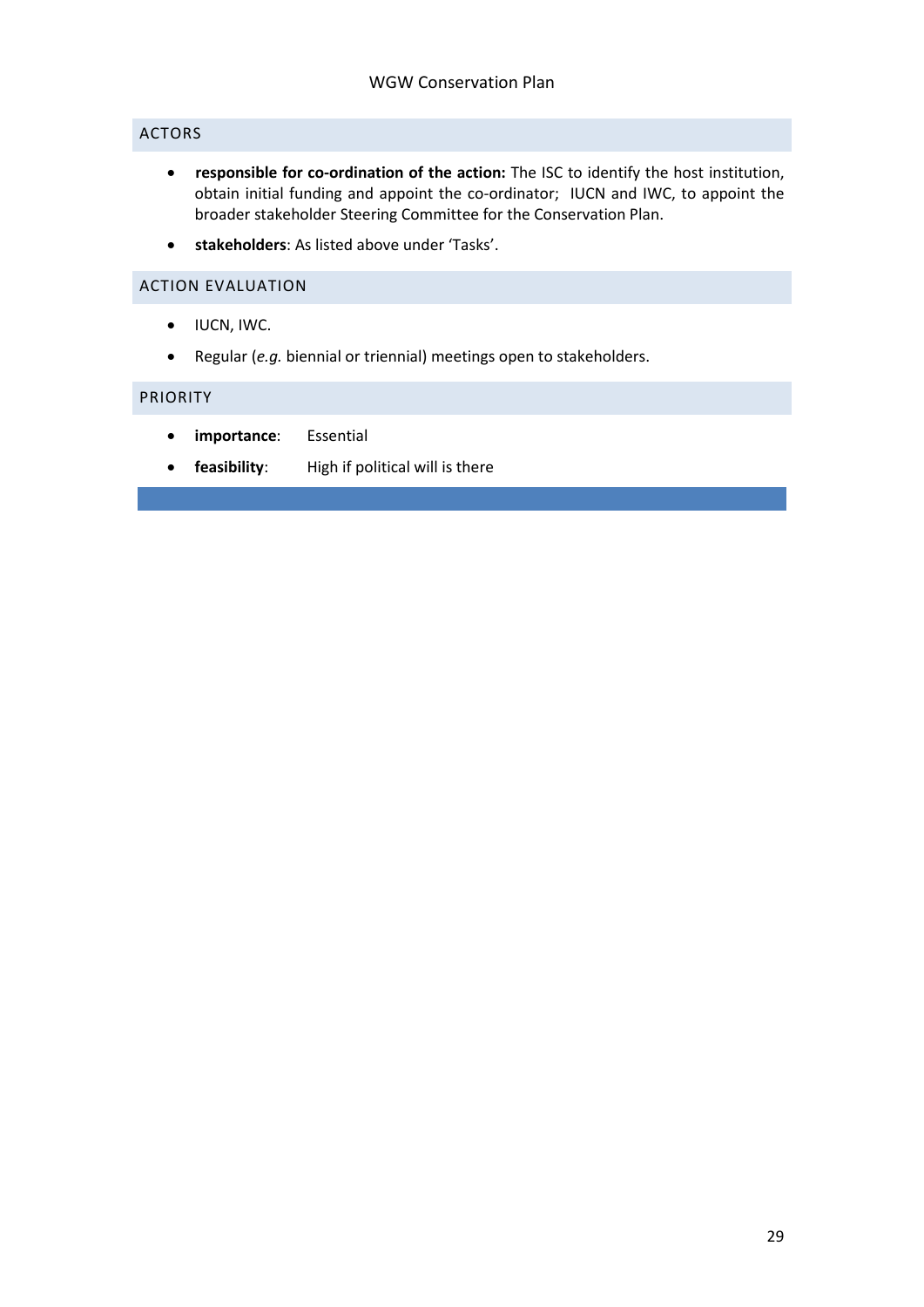#### <span id="page-29-0"></span>**ACTION CORD-02: DEVELOPMENT OF A WEB-BASED EXCHANGE OF SCIENTIFIC INFORMATION**

*Co-ordination Action* Priority: **HIGH**

#### <span id="page-29-1"></span>DESCRIPTION OF ACTION

- **specific objective**: Develop a web-based forum by which scientific information (*e.g.* photo-ID catalogue, tissue sample database, sighting record registry) can be maintained in a centralized location and freely exchanged among interested parties (also see CORD-01).
- **specific threats to be mitigated**: While not a mitigation action *per se*, this action will provide a valuable framework for the exchange of information necessary to develop and/or monitor the effectiveness of mitigation measures.
- **rationale**: Integration of information on western gray whales from all areas where they are observed (*e.g.* Sakhalin Island, Kamchatka, Japan and elsewhere) is of substantial value in understanding patterns of habitat use, links between geographic areas and in determining migration routes and wintering area location(s). Having a centralized data repository where all interested parties (including the public) would be able to share and exchange information on western gray whales in accordance with an agreed data availability protocol (see CORD-01) would benefit conservation measures at a broader (*i.e.* rangewide) geo-spatial scale.
- **target:** Creation of a centralized data exchange forum allowing for information sharing and integration amongst interested parties should be developed as soon as possible, realistically beginning January 2011 upon full-time engagement of the Conservation Plan Co-ordinator.
- **method**: The Conservation Plan Co-ordinator will arrange for the design and implementation of a web-based forum (see CORD-01) to facilitate the exchange of data relevant to western gray whale conservation that would incorporate: 1) photoidentification data/catalogue, 2) information on genetic samples and analyses, 3) sighting records, 4) stranding and necropsy data, 5) current and future anthropogenic activities, and 6) environmental data. Where appropriate, data will be available in standard GIS format. Data safeguards and sharing agreements will be developed and taken into account.
- **implementation-timeline**: Begin design of web-based site immediately with establishment of a live URL launched as soon as possible.

#### <span id="page-29-2"></span>ACTORS

- **responsible for co-ordination of action:** Conservation Plan Co-ordinator.
- **stakeholders**: Range State Governments, IUCN, IWC, industry, local authorities, NGOs.

#### <span id="page-29-3"></span>ACTION EVALUATION

- IWC
- IUCN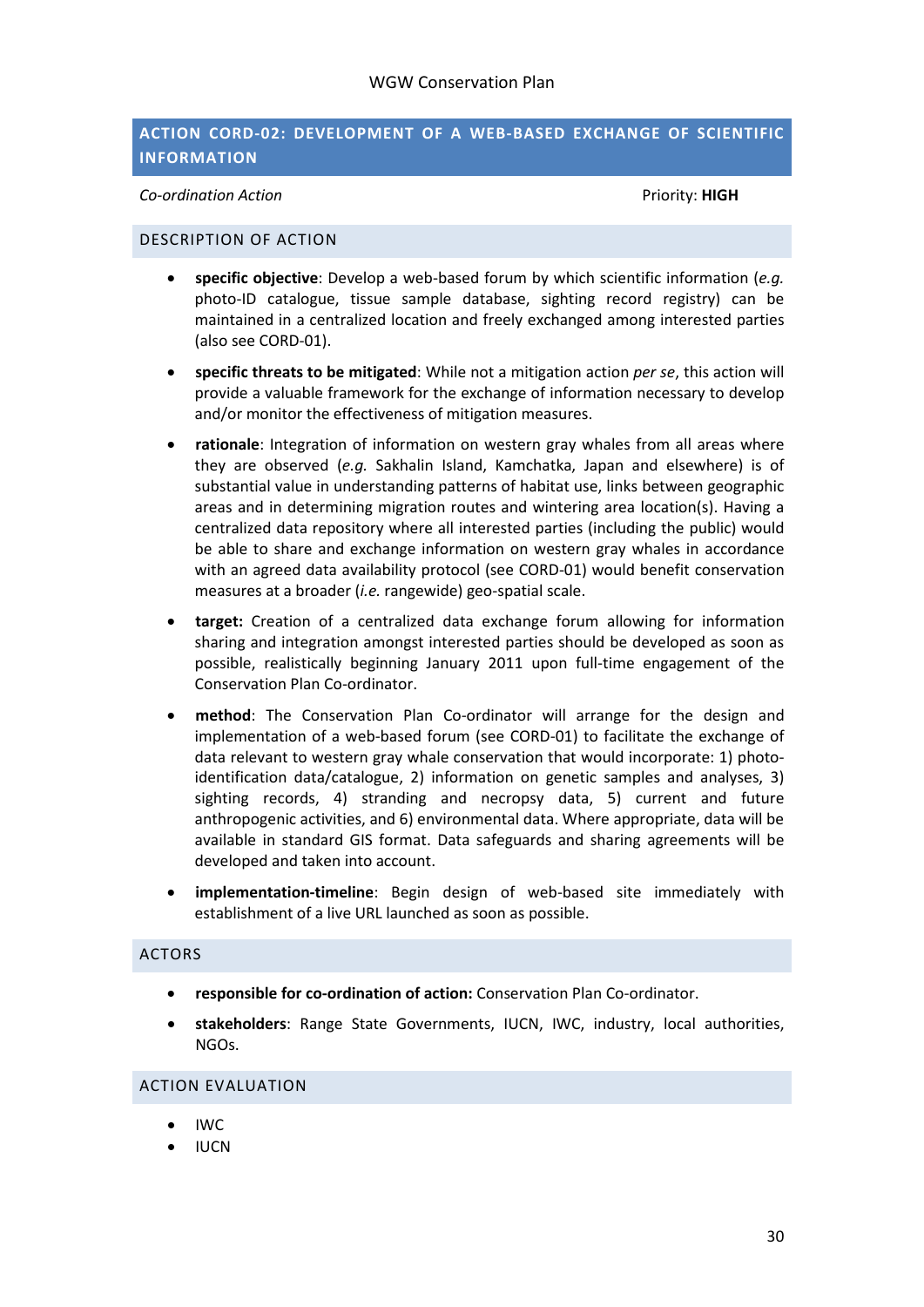# <span id="page-30-0"></span>PRIORITY

- **importance:** High
- **feasibility:** High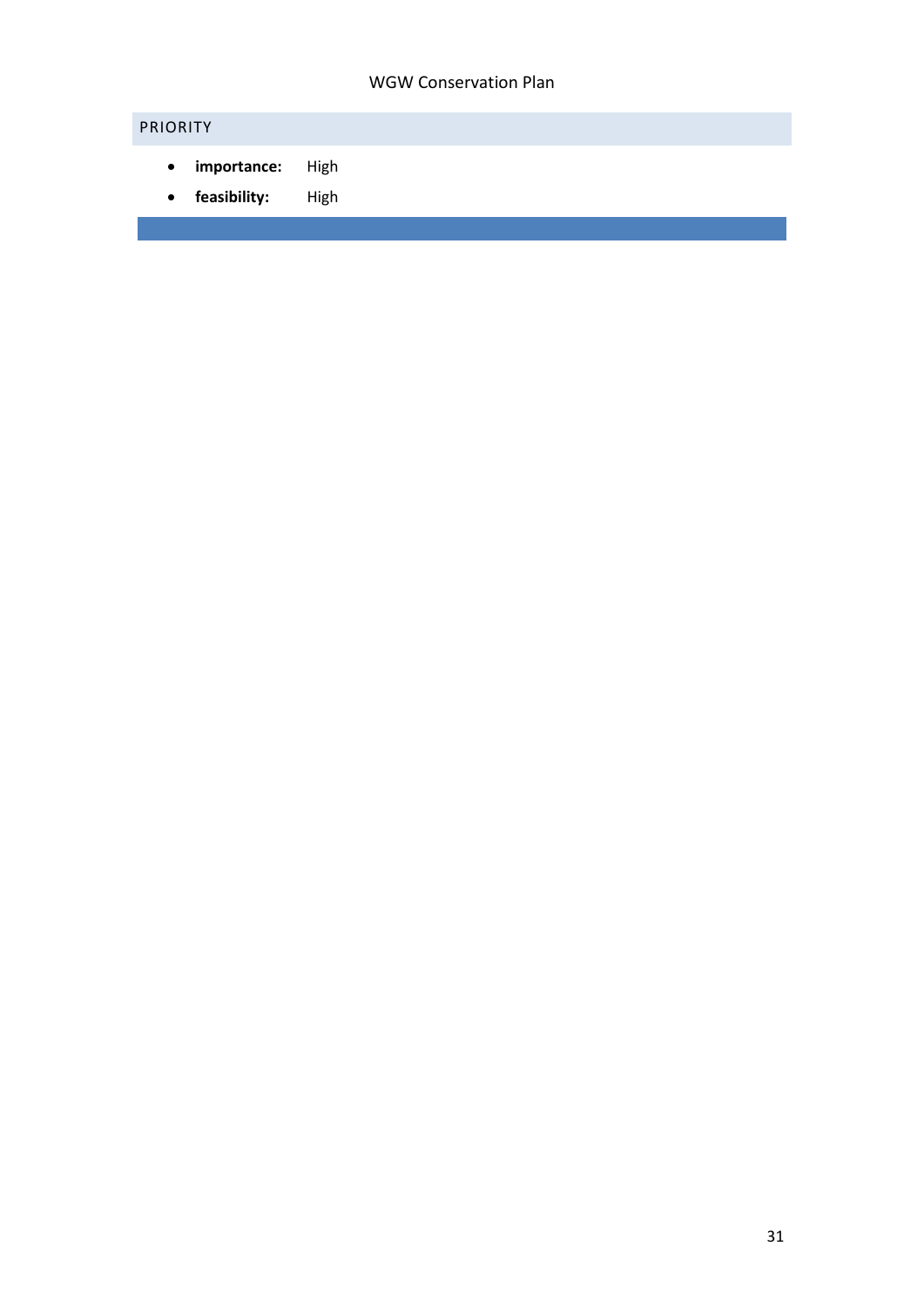#### <span id="page-31-0"></span>**ACTION PACB-01: DEVELOP A STRATEGY TO INCREASE PUBLIC AWARENESS AND BUILD CAPACITY IN RANGE STATES**

*Public Awareness and Capacity Building Action* Priority*:* **HIGH**

#### <span id="page-31-1"></span>DESCRIPTION OF ACTION

- **specific objective**: To develop a strategy specific to each range State for the timely production of a series of resources to inform citizens of range states of the status of western gray whales and what they should do if they see animals either at sea or stranded.
- **rationale:** It is extremely difficult to obtain information on western gray whales away from the known concentrations on the feeding grounds, given the small total number of animals and the lack of information on migration routes and on the location of breeding grounds (see Action RES-01). Without further information, traditional research methods such as sightings surveys will be ineffective (as well as prohibitively expensive). However, in much of their suspected range, western gray whales would have to be in waters with considerable marine traffic (*e.g.* fisheries, cargo, public transport, military, marine industry, research, pleasure). They may occur on (if stranded) or near heavily populated coastlines. The value of opportunistic observations should be maximised using the variety of communication techniques available, including the internet, newspapers, radio and television. The information obtained will be of direct value to conservation efforts in a number of ways.
- **target:** To develop a strategy and Actions to produce a variety of targeted, accurate, public awareness resources that will inform people on the status of western gray whales and on how citizens can assist in conservation efforts including what they should do if they encounter living or dead western gray whales. 'Targeted' refers to a variety of categories of persons (there will be overlap), to be determined but certainly including, for each range state: mariners (and their trade associations where applicable), fishermen (and their trade associations where applicable), whalewatching operations, NGOs, research institutes, schools. Such efforts will need oversight by the Co-ordinator and Steering Committee such that local differences are accounted for but ensuring overall consistency and accuracy. The Conservation Plan website and central database(s) will play an important role (see Actions CORD-01 and CORD-02).

| timeline: |  |
|-----------|--|
|           |  |

|     | <b>WHAT</b>                                                                                                                          | <b>WHO</b>                                                         | WHEN              |
|-----|--------------------------------------------------------------------------------------------------------------------------------------|--------------------------------------------------------------------|-------------------|
| (1) | Preparation for a small expert workshop to<br>develop a strategy for the public awareness effort                                     | Interim Steering<br>Committee (ISC) - see<br><b>Action CORD-01</b> | December 2010     |
| (2) | Hold workshop                                                                                                                        | Identified participants (see<br>methods below)                     | <b>March 2011</b> |
| (3) | Implement strategy and actions agreed by<br>workshop following a timeline established by the<br>workshop (probably a staged process) | Workshop, Co-ordinator of<br><b>Conservation Plan</b>              | To be determined  |

• **methods:** The ISC begin preparations for a small expert workshop to determine the strategy for public awareness materials, including: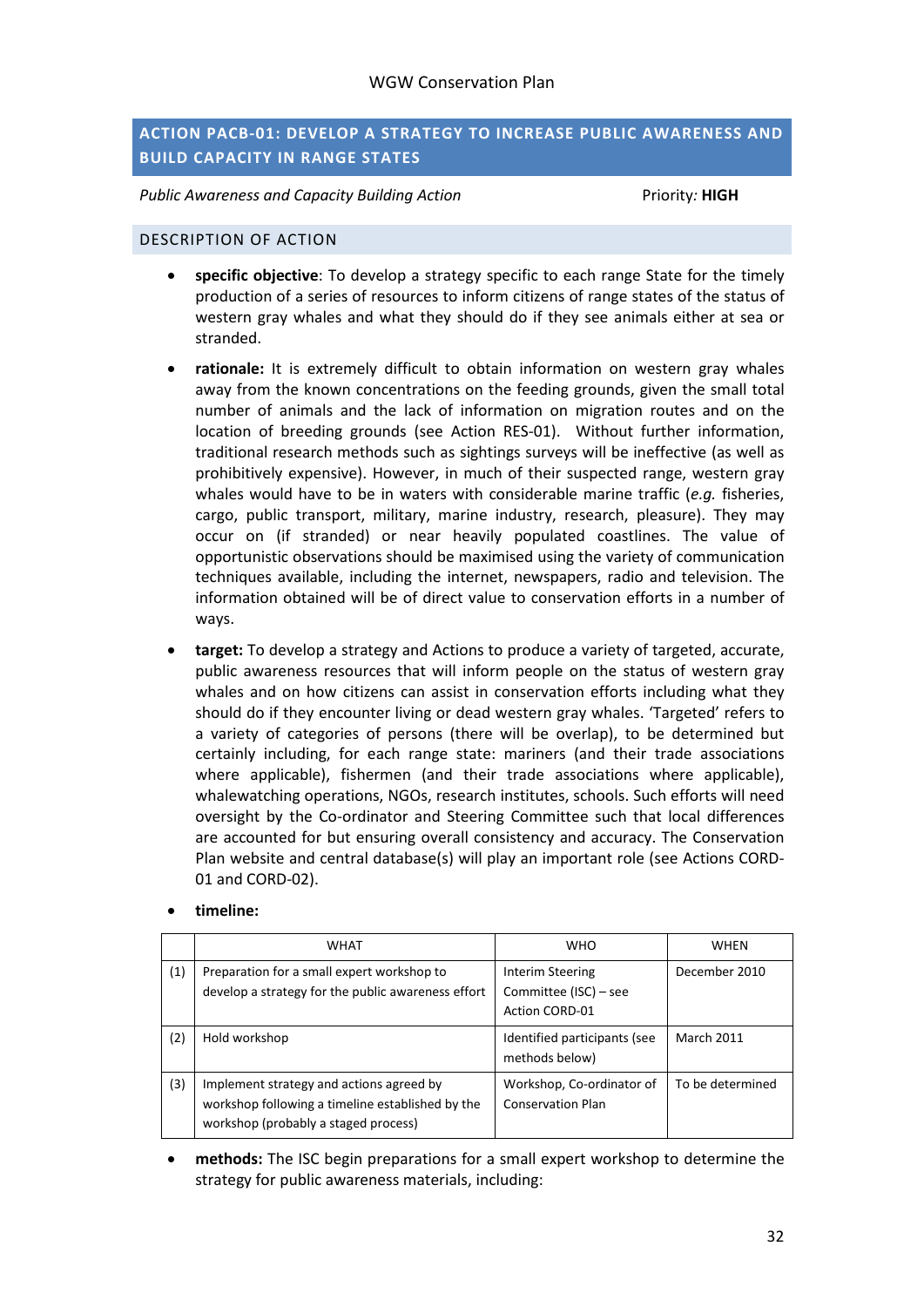- o Identification of target groups, by range state where appropriate.
- o Identification of existing/development of new text, audio and visual material to provide general background to the situation of western gray whales; consideration should be given to how this material may need to be varied for any of the target groups.
- o Identification of existing/development of new text, audio and visual material to provide information on what to do if one encounters a living or dead animal; consideration should be given to how this material may need to be varied for any of the target groups, taking into account Actions MIT-01 and MIT-02.
- o Identify/ensure that mechanisms are in place to receive, review and incorporate information (data, photos, tissues etc.) for maximum conservation benefit, taking into account Actions CORD-01 and CORD-02.
- o Determine a mechanism to ensure that the general objective/target is met in as timely a fashion as possible, including specific actions, a budget and a timeline.
- attendees should include:
	- o Co-ordinator of the Conservation Plan and representatives of the stakeholder Steering Committee.
	- o Scientists familiar with the western gray whale situation.
	- o Scientists familiar with incorporating data from the general public *e.g.* IWC ship strikes project [\(http://www.iwcoffice.org/sci\\_com/shipstrikes.htm\)](http://www.iwcoffice.org/sci_com/shipstrikes.htm).
	- o Public awareness experts from each country.

#### <span id="page-32-0"></span>INITIAL BUDGET ITEMS TO BE CONSIDERED BY ISC

Costs associated with preparatory materials and holding of a workshop in December 2010.

#### <span id="page-32-1"></span>ACTORS

- **responsible for co-ordination of the action:** The ISC to prepare for the holding of the workshop, subsequently the Co-ordinator and broader stakeholder Steering Committee for the Conservation Plan.
- **responsible for carrying out the action:** To be determined at workshop.
- **stakeholders**: All

#### <span id="page-32-2"></span>ACTION EVALUATION

- IUCN, IWC.
- Feedback system built in to materials.

#### <span id="page-32-3"></span>PRIORITY

- **importance**: High
- **feasibility**: High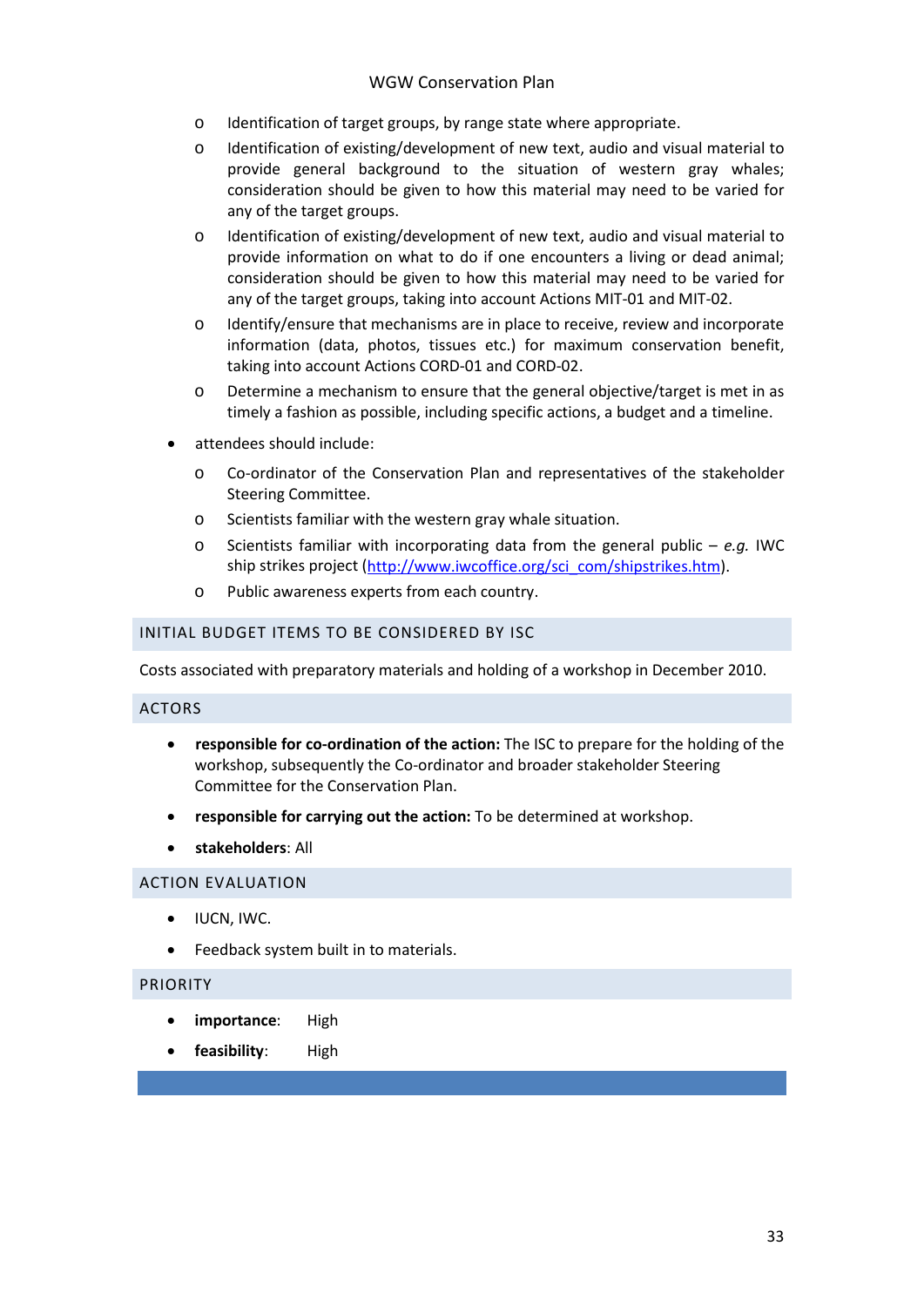#### <span id="page-33-0"></span>**ACTION RES-01: DETERMINE MOVEMENTS, MIGRATION ROUTES AND LOCATION OF WINTERING GROUND(S) THROUGH SATELLITE TELEMETRY**

**Research Action Priority: <b>HIGH** 

#### <span id="page-33-1"></span>DESCRIPTION OF ACTION

- **specific objective**: determine western gray whale movements, migration routes and location of the wintering ground(s). Specifically, this work is intended to:
	- o Determine the migratory timing and routes between summer feeding and winter breeding areas.
	- o Improve the ability to assess potential threats along the migration routes and identify areas where mitigation is most critically needed.
	- o Identify winter breeding area(s) so that potential threats there can be identified and mitigated.
	- o Improve understanding of the movements of western gray whales between and among feeding habitats in the expectation that this would (i) lead to more photographic identifications of whales in feeding areas other than those off Sakhalin and Kamchatka, allowing improved population assessment, and (ii) point to additional areas in need of protection from potentially harmful human activities.
- **specific threats to be mitigated**: To be determined by combining telemetry-derived movement data with spatial information on threat factors such as set nets, other types of fishing gear and oil spills (see RES-02, RES-03 and RES-04).
- **rationale**: Detailed knowledge concerning the movements, migration route(s), wintering area(s) and summering areas of western gray whales is needed so that appropriate mitigation measures to minimize threats to the population can be designed and implemented. These information gaps highlight the need for telemetry work to be carried out.
- **target:** To gain a good understanding of the movements, migration routes and location of the wintering ground(s) and, where possible, combine telemetry data with information on threat factors such as fishing, shipping and industrial operations by February 2011.
- **method**: Satellite telemetry, following advice, guidance and safeguards provided by IWC SC co-ordination group (see Weller *et al.* 2009).
- **implementation-timeline**: Field programme to be completed by September 2010 with an initial progress report available by December 2010 and interim report by June 2011.

#### <span id="page-33-2"></span>ACTORS

- **responsible for co-ordination of action:** IWC; IUCN.
- **stakeholders**: Range State Governments, IUCN, IWC, industry, local authorities, NGOs.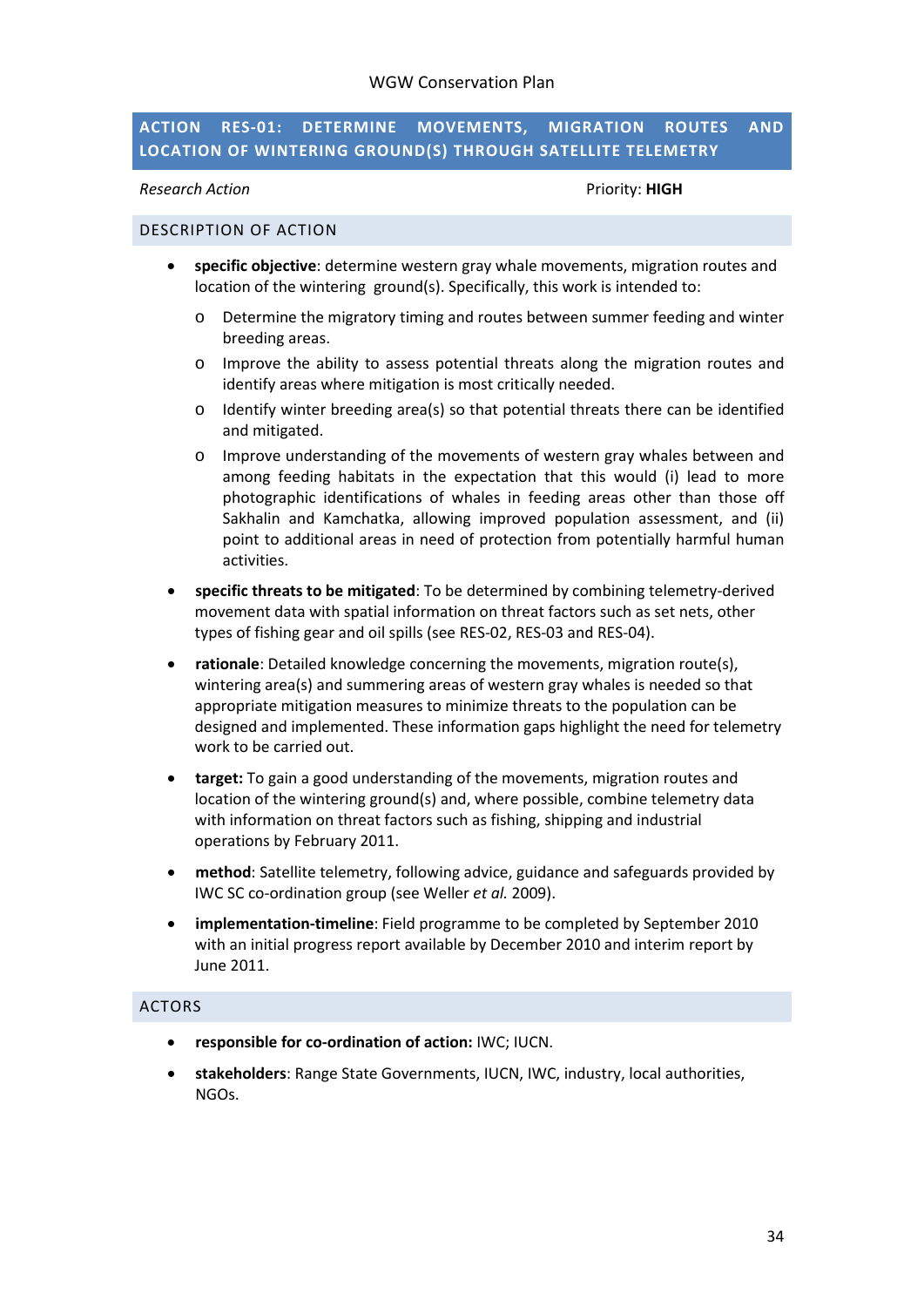# <span id="page-34-0"></span>ACTION EVALUATION

- IWC
- IUCN

# <span id="page-34-1"></span>PRIORITY

- **importance**: High
- **feasibility**: High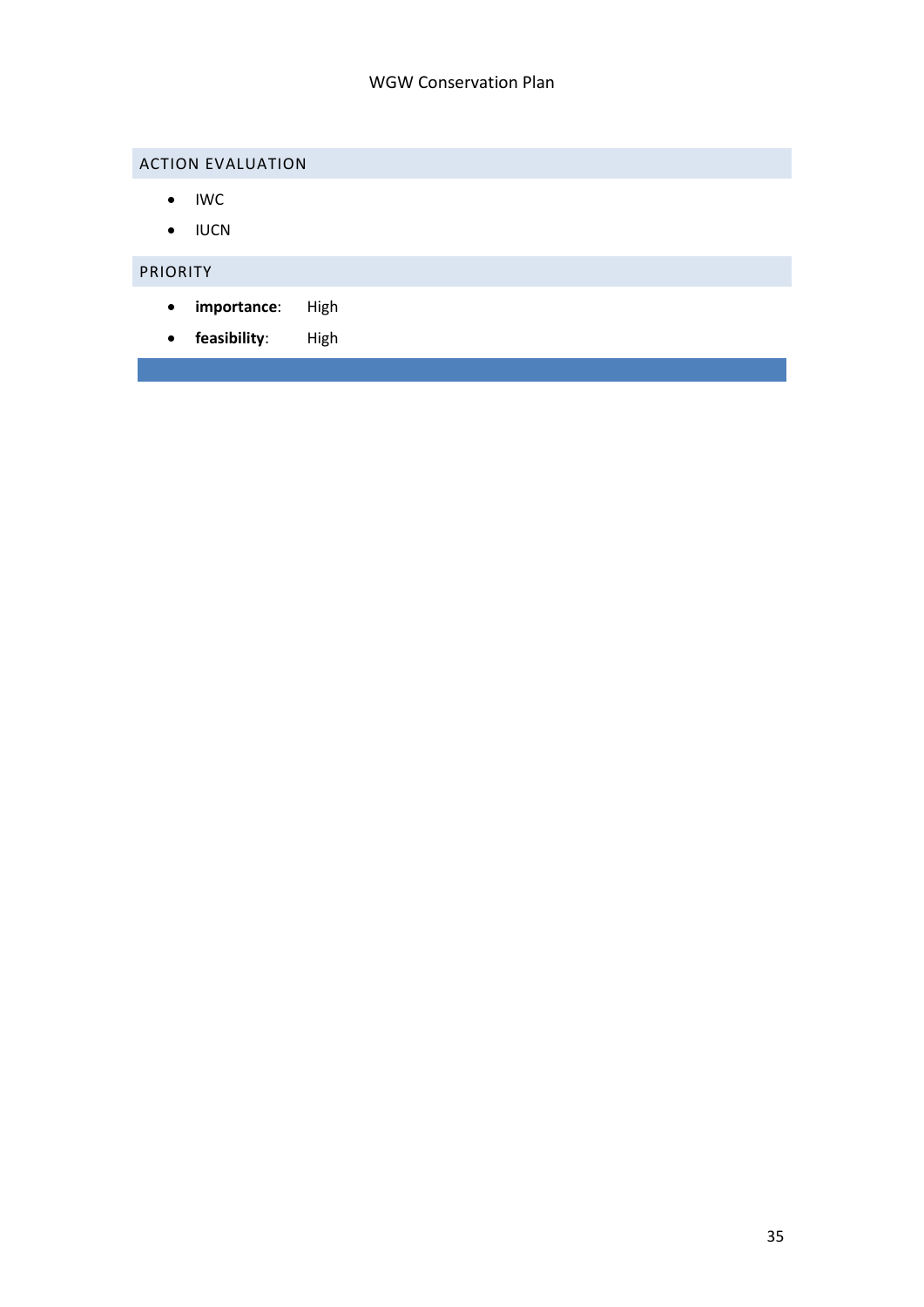### <span id="page-35-0"></span>**ACTION RES-02: DEVELOPMENT OF A GIS DATABASE ON LOCATIONS OF SET NETS (BOTH SMALL-TYPE AND LARGE-TYPE) IN THE RANGE OF WESTERN GRAY WHALES**

#### **Research Action Priority: <b>HIGH**

#### <span id="page-35-1"></span>DESCRIPTION OF ACTION

- **specific objectives:** To identify areas where the risk of gray whale entrapment in set nets is high.
- **specific threats to be mitigated:** Set net entrapment.
- **rationale:** 
	- o Five gray whales (all female) were caught or found dead on the Pacific coast of Japan during 2005-2007, including four deaths in set nets.
	- o In an example scenario, projections of the female population incorporating the same level of 'extra' mortality (5 females per 3 years), on the assumption that all dead individuals are from the population that feeds off Sakhalin and are not included in the estimated background level of 'natural' mortality, indicated a high probability (~25%) of population decline and a substantial risk (~10%) of extirpation by 2050.
	- o An initial component of addressing the entrapment problem is to develop a GIS database containing locations of set nets of the kind known to catch whales.
	- o Ultimately, the set net data should be combined with information on gray whale movements (*e.g.* from satellite tagging – RES-01) in order to identify areas of overlap where mitigation measures (*e.g.* entrapment prevention – MIT-02; live release; MIT-01) should be applied.
- **target**: To have a comprehensive GIS database on locations of set nets in the range states of gray whales operational by July 2011.
- **method:** Relevant authorities in the range states will be requested to provide the information, if possible in electronic format. In the event that the data are not already available in electronic format, a data-coding component will be necessary prior to entry into the GIS system.
- **implementation timeline:** Work should begin immediately with the expectation that a functioning GIS database will be available by July 2011.

#### <span id="page-35-2"></span>ACTORS

- **responsible for co-ordination of action:** Initially IUCN, then Co-ordinator/Steering Committee of Conservation Plan.
- **stakeholders**: Range State Governments, IWC, IUCN, fisheries, local authorities, NGOs.

#### <span id="page-35-3"></span>ACTION EVALUATION

- Co-ordinator/Steering Committee of Conservation Plan.
- IWC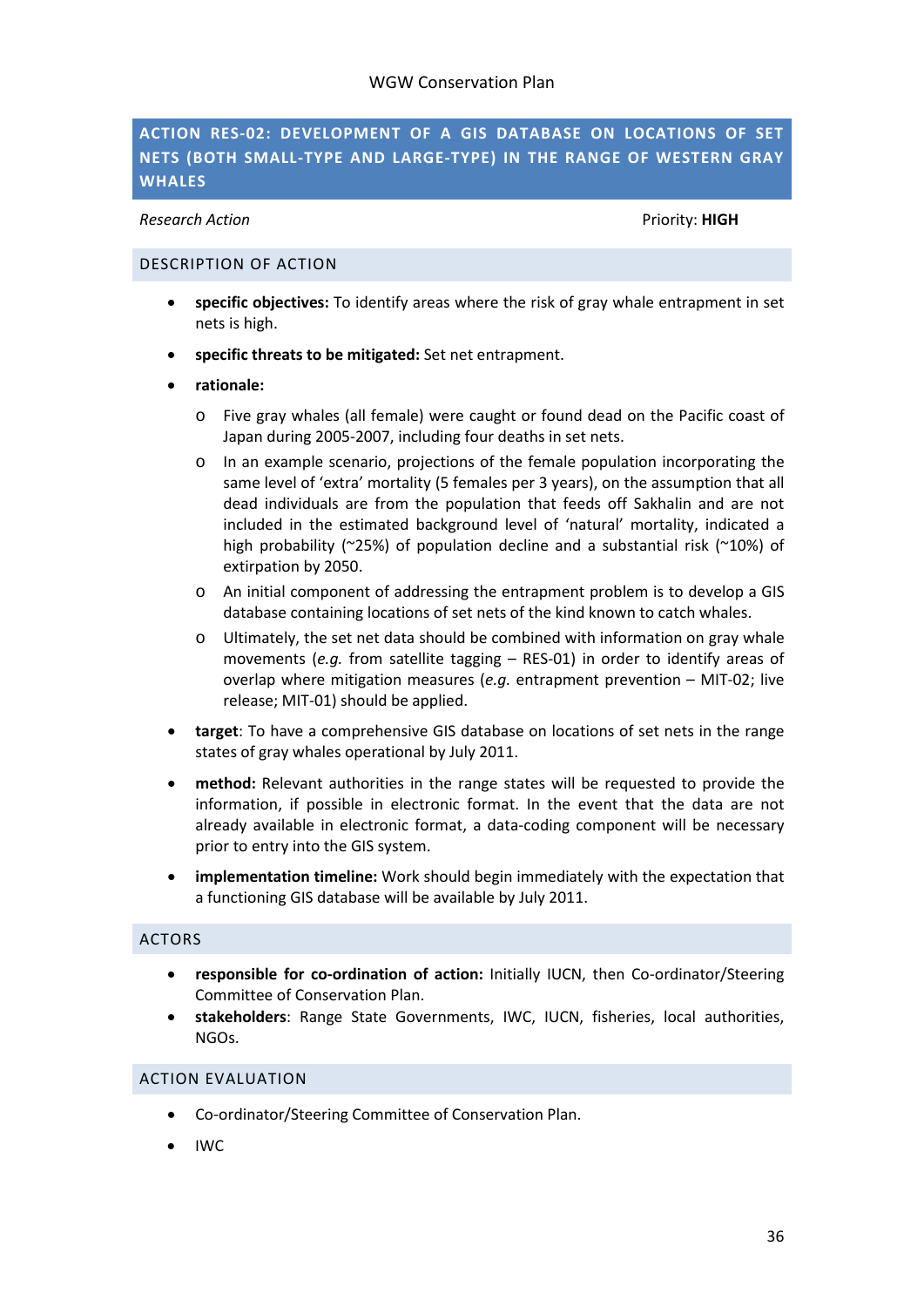# <span id="page-36-0"></span>PRIORITY

- **importance**: High
- **feasibility**: High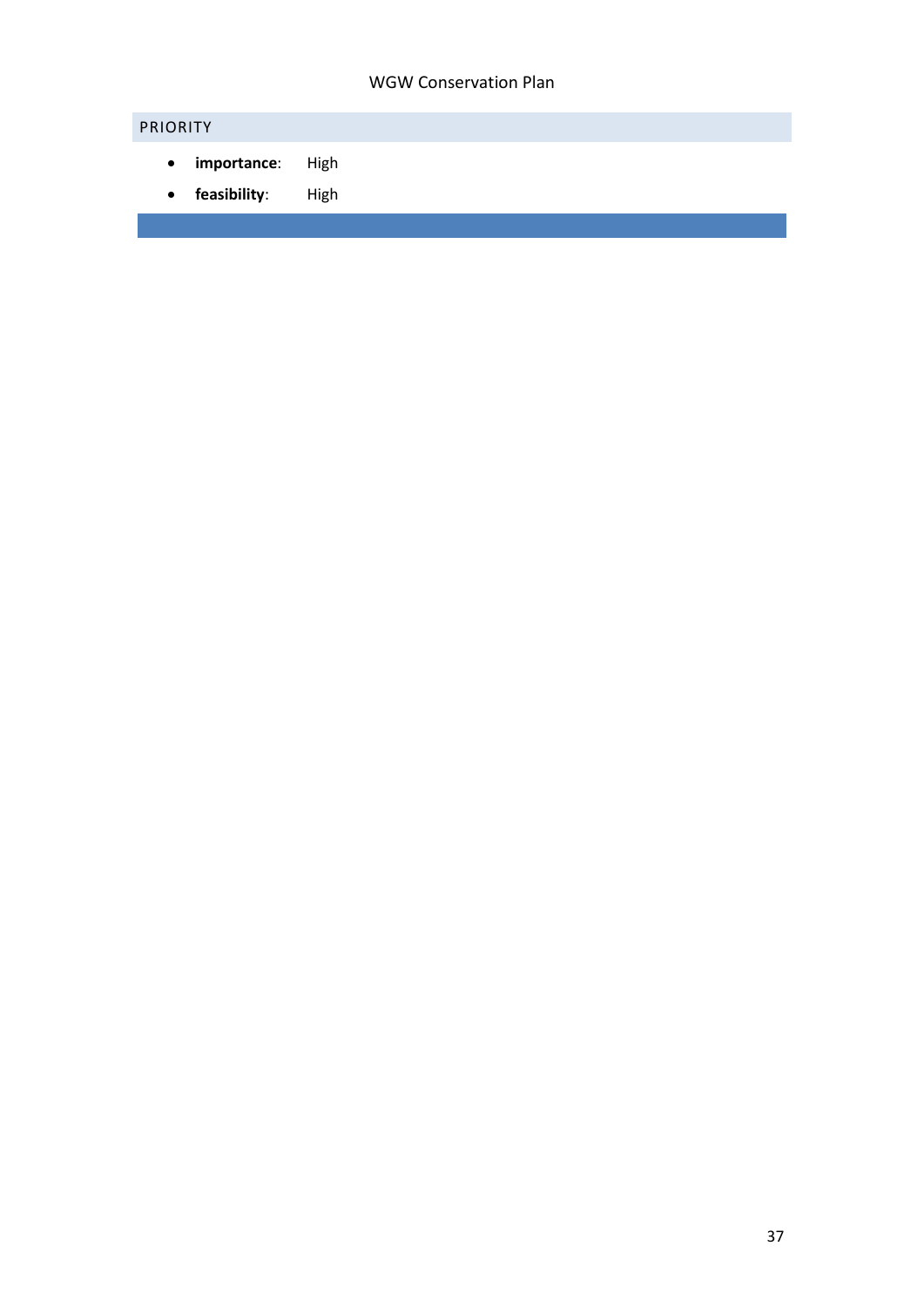#### <span id="page-37-0"></span>**ACTION RES-03: DEVELOPMENT OF A GIS DATABASE ON LOCATIONS OF GILL NETS AND POT/TRAP GEAR (***E.G.* **FOR CRABS) IN THE RANGE OF WESTERN GRAY WHALES**

**Research Action Priority: MODERATE-HIGH** 

#### <span id="page-37-1"></span>DESCRIPTION OF ACTION

- **specific objectives:** To identify areas where the risk of gray whale entanglement in gill nets and pot/trap gear is high.
- **specific threats to be mitigated:** Entanglement in gill nets, pot/trap lines and other related fishing gear.
- **rationale:**
	- o Entanglement of western gray whales in fishing gear other than set nets (*e.g.* gill nets, buoy lines of pot/trap gear) is documented from the relatively high rates of scarring and wounding on whales photographed off Sakhalin Island.
	- o An initial component of understanding and addressing the entanglement problem is to develop a GIS database containing locations of large-mesh gill nets and pot/trap gear (*e.g.* for crabs) of the kind known to entangle whales.
	- o Ultimately, these data, like the set net data, will be combined with information on gray whale movements (*e.g.* from satellite tagging – RES-01) in order to identify areas of overlap where mitigation measures should be applied.
- **target**: To have a comprehensive GIS database on locations (or at least general areas) where gill nets and pot/trap gear are deployed in the range of western gray whales operational by December 2011.
- **method:**
	- o This will be a focused effort based on the initial telemetry results (see RES-01).
	- o It will be initiated only after at least preliminary data are available from the telemetry work planned for late summer and autumn 2010.
	- o Because gill nets and pot/trap gear differ from set nets in that they are not deployed at fixed locations through time, it may prove necessary to collect and organise these data somewhat differently than the set net data.
	- o Relevant authorities in Japan and the other range states will be requested to provide the information, if possible in electronic format. In the event that the data are not already available in electronic format, a data-coding component will be necessary.
	- o Data will also be collected on types of fishing gear that has entangled eastern gray whales and details on any releases
- **implementation-timeline:** Work should begin as soon as the necessary telemetry data are available and a functioning database should be available within one year after project initiation, *i.e.* by December 2011.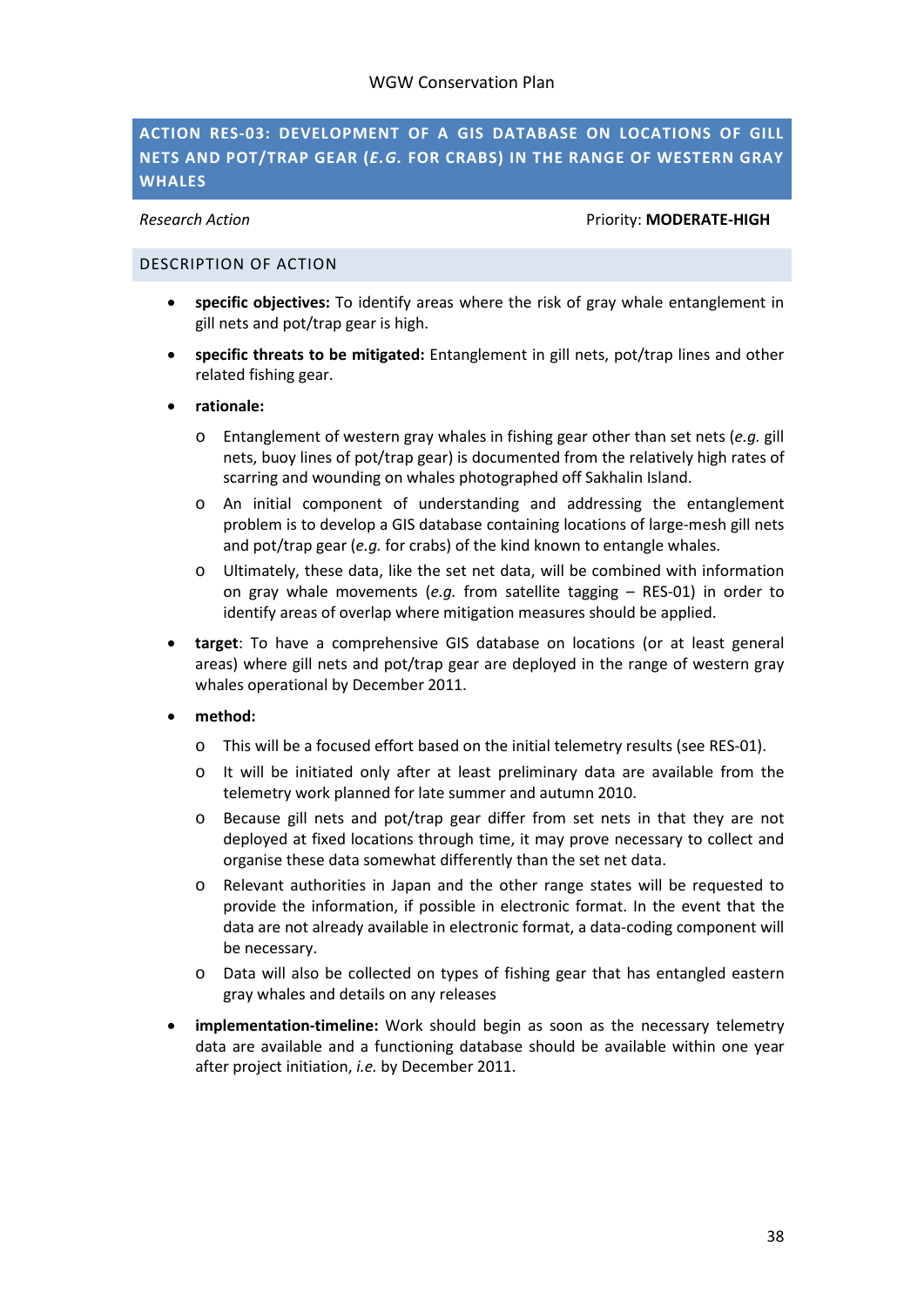### <span id="page-38-0"></span>ACTORS

- **responsible for co-ordination of action:** Co-ordinator/Steering Committee of Conservation Plan.
- **stakeholders**: Range State Governments, IWC, IUCN, fisheries, local authorities, NGOs.

#### <span id="page-38-1"></span>ACTION EVALUATION

- Co-ordinator/Steering Committee of Conservation Plan.
- IWC

#### <span id="page-38-2"></span>PRIORITY

- **importance**: Moderate-High
- **feasibility**: Moderate-High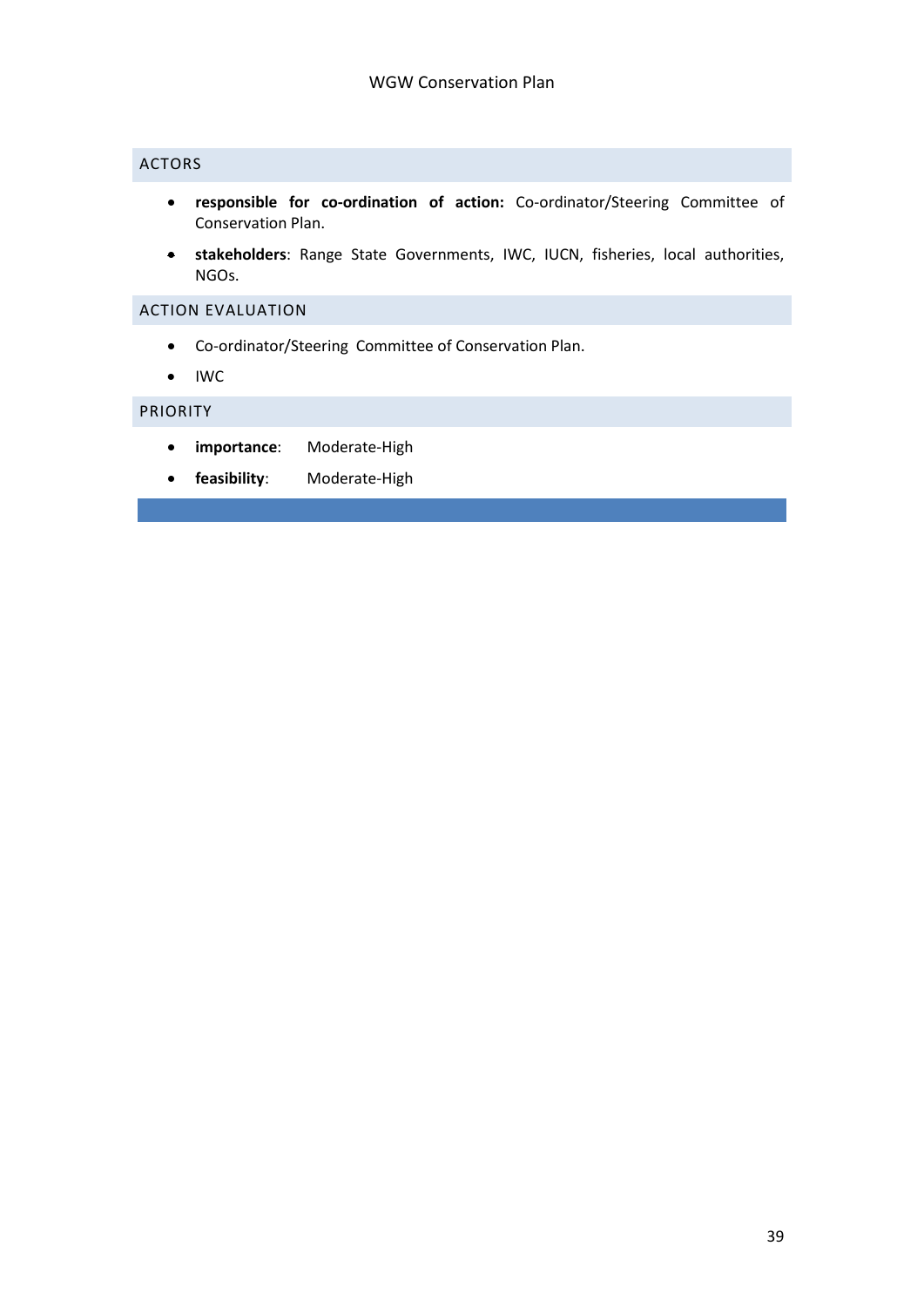#### <span id="page-39-0"></span>**ACTION RES-04: IDENTIFYING AREAS WHERE WESTERN GRAY WHALES HAVE A HIGH RISK OF BEING EXPOSED TO OIL SPILLS**

#### **Research Action Priority: MODERATE-HIGH**

#### <span id="page-39-1"></span>DESCRIPTION OF ACTION

- **specific objectives:** To identify areas where there is high risk of gray whales being exposed to oil spills throughout their range.
- **specific threats to be mitigated:** Direct exposure of gray whales to oil spills.
- **rationale:**
	- o The direct effects of oil spills on gray whales involve contact between the oil and the whale, potentially leading to skin damage, fouling of baleen, damage to pulmonary tissue from inhalation of volatile components, and toxicity resulting from ingestion.
	- o There is some possibility that whales would be able to detect and avoid concentrations of oil on the surface or in the water column, but it cannot be assumed that they will. What little evidence there is (see Reeves *et al.* 2005) suggests that gray whales do not exhibit a strong or effective avoidance response upon encountering surface oil slicks.
	- o The risk of exposure to spilled oil has been assessed specifically with reference to the oil being extracted from the Sakhalin Shelf and transported away from Sakhalin Island by one of the companies operating there (Sakhalin Energy) (see Reeves *et al.* 2005 and WGWAP reports) but no similar assessments are available for other oil and gas projects in that region. Nor has there been an assessment of the risk to western gray whales from oil spills in their migration routes and wintering area(s), including tanker spills of crude oil and spills of fuel oil from all types of vessels. Such assessments are needed before mitigation action can be planned.
- **target**: To have ready by December 2011 a comprehensive overview of areas where the risk of gray whale exposure to oil spills is high.

#### • **method:**

- o This will be a focused effort based on the initial telemetry results (see RES-01).
- o Once information on gray whale movements becomes available, it will be combined with information on the location of offshore oil production facilities, tanker traffic corridors and shipping lanes generally, with particular attention to sites where the risk of spills is judged to be high. Risk analyses will then be carried out to identify areas of spatial and temporal overlap where mitigation measures should be applied.
- o Japan, the Republic of Korea and the People's Republic of China are signatories to the International Convention on Oil Pollution Preparedness, Response and Cooperation (see Annex 1) and are expected to have identified high-risk areas for oil spills, which can be used in this Action.
- **implementation-timeline:** Work should begin as soon as the necessary telemetry data are available and an overview of oil spill risk areas for western gray whales should be available within one year after project initiation, *i.e.* by December 2011.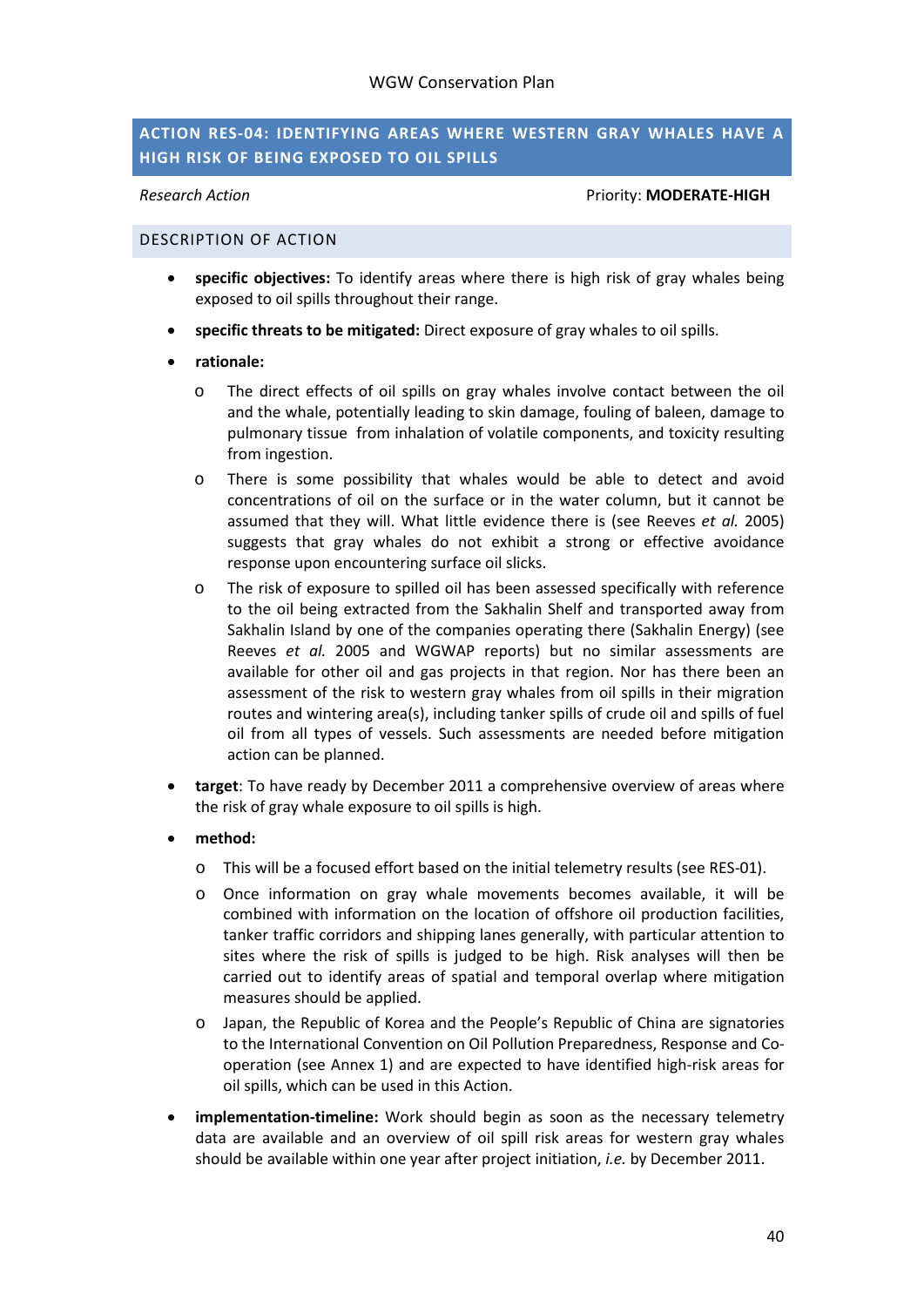### <span id="page-40-0"></span>ACTORS

- **responsible for co-ordination of action:** Co-ordinator/Steering Committee of Conservation Plan.
- **stakeholders**: Range State Governments, IWC, IUCN, fisheries, local authorities, NGOs.

#### <span id="page-40-1"></span>ACTION EVALUATION

- Co-ordinator/Steering Committee of Conservation Plan.
- IWC

#### <span id="page-40-2"></span>PRIORITY

- **importance**: Moderate-High
- **feasibility**: Moderate-High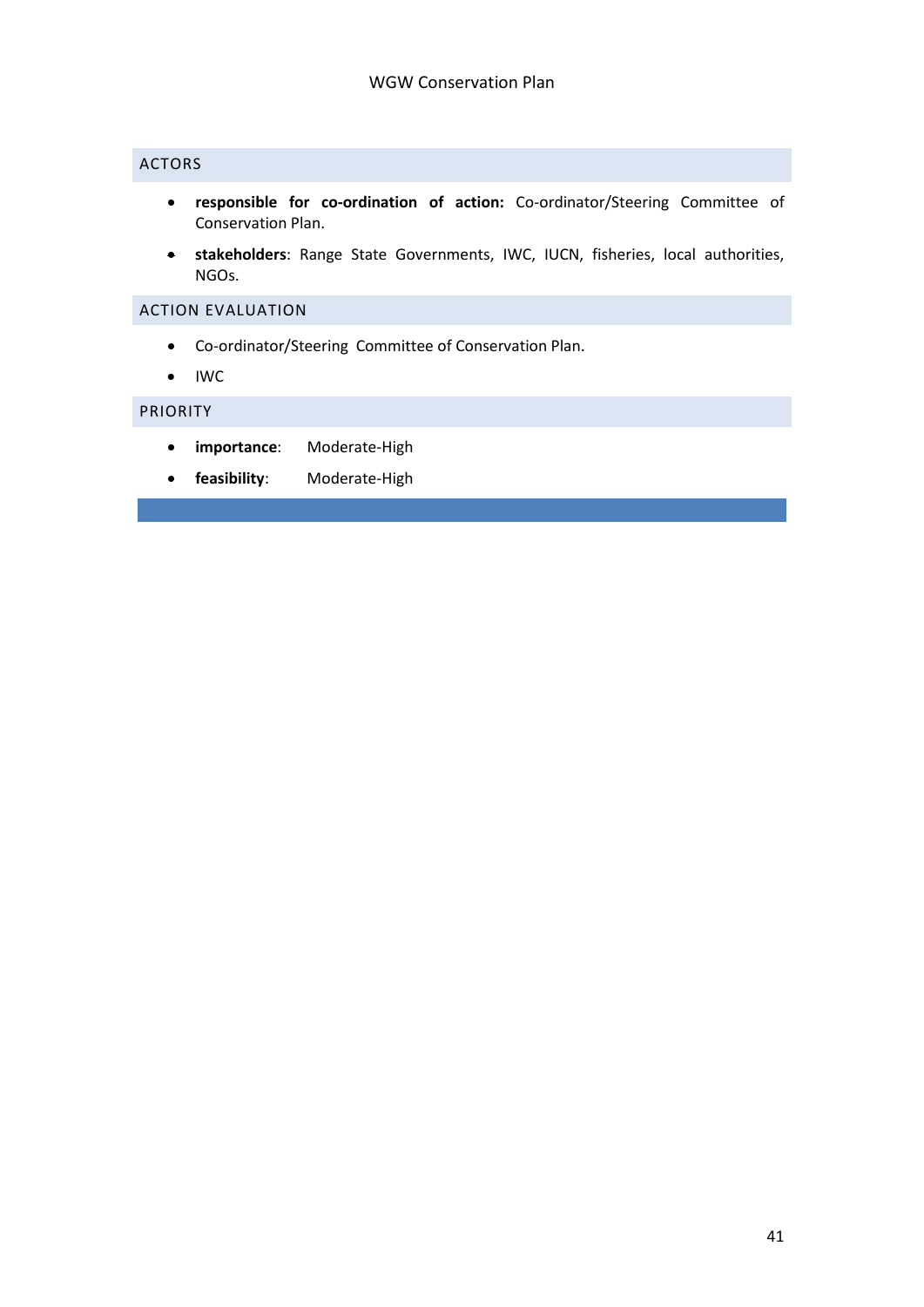### <span id="page-41-0"></span>**ACTION MON-01: ENSURE LONG-TERM MONITORING OF ABUNDANCE AND TRENDS OFF SAKHALIN ISLAND THROUGH PHOTO-IDENTIFICATION AND BIOPSY SAMPLING**

*Monitoring Action* Priority: **HIGH** 

#### <span id="page-41-1"></span>DESCRIPTION OF ACTION

- **specific objective**: Ensure that annual monitoring of abundance and trends, through photo-identification and genetic biopsy sampling, is conducted off Sakhalin Island at an appropriate level.
- **specific threats to be mitigated**: While not a mitigation action *per se*, this action will provide an integrated picture as to whether mitigation measures appear to be working and may also provide some insight into areas where additional mitigation measures may be needed.
- **rationale**: Continued monitoring of the population and regular updates of a population assessment (*e.g.* see Cooke *et al*. 2008) are essential for meeting conservation objectives. Any adverse demographic changes, should they occur, must be detected as soon as possible so that remedial actions can be taken. A power analysis will be needed to determine the scale of photo-identification effort, in terms of both days in the field and time interval between surveys, needed to detect any alarming change in abundance, calf production or trend for this population. An additional attribute that should continue to be monitored is body condition of individual whales in the feeding areas. A long time series of individual-animal data collected in the Sakhalin feeding areas is already available and this creates the possibility of detecting changes in condition (a potential proxy for animal health or quality of foraging habitat) over time.
- **target:** Collection of photographic, body condition and genetic data on an annual basis beginning summer 2011.
- **method**:
	- o Power analysis of existing data to determine necessary level of sampling.
	- o Photo-identification and genetic biopsy sampling to determine abundance and trends.
	- o Analysis of trends in body condition over time.
- **implementation-timeline**: Field programme(s) to be conducted annually beginning in 2011.

#### <span id="page-41-2"></span>ACTORS

- **responsible for implementation of action:** Co-ordinator of Conservation Plan.
- **stakeholders**: Range State Governments, IUCN, IWC, industry, local authorities, NGOs.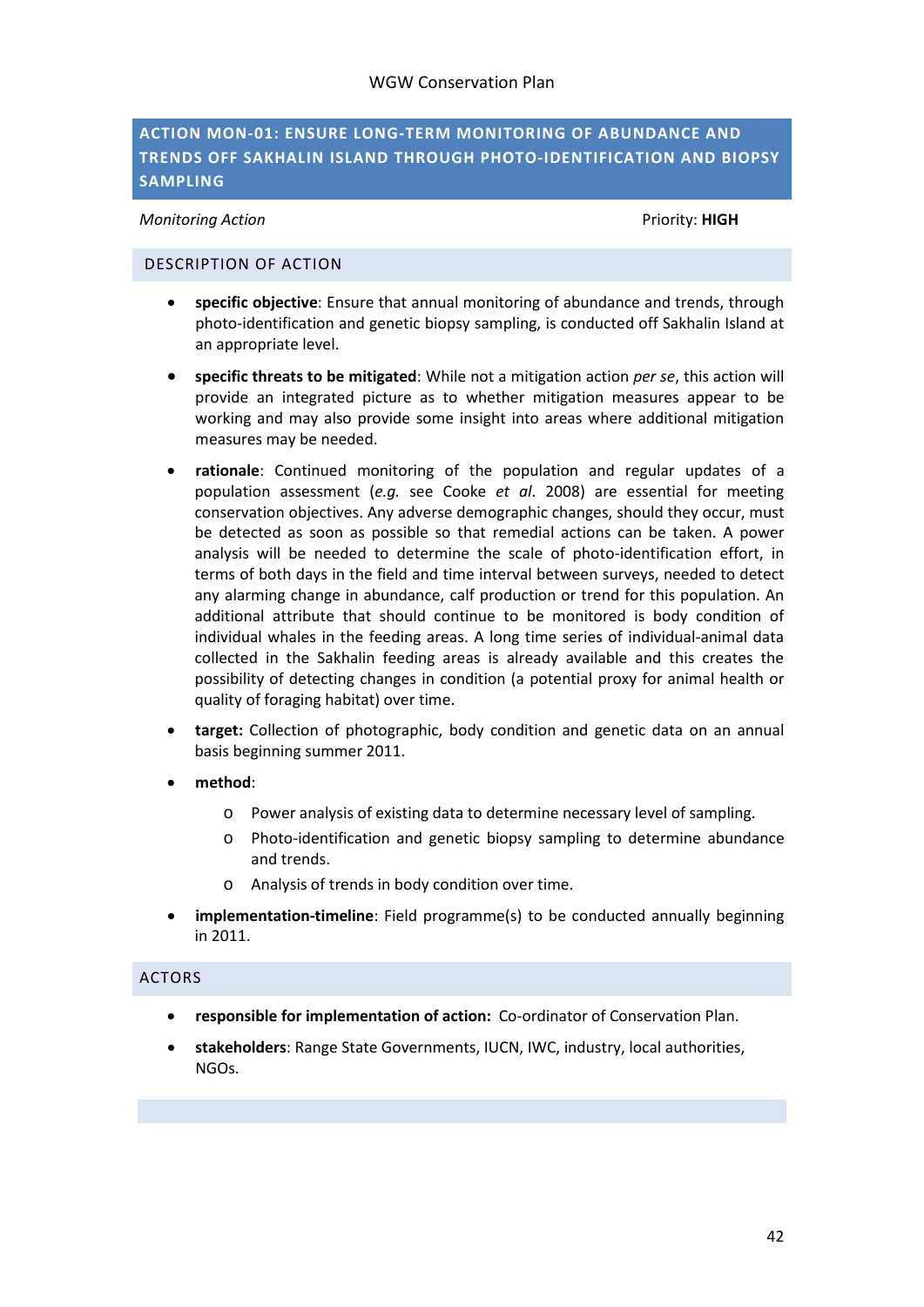# <span id="page-42-0"></span>ACTION EVALUATION

- IWC
- IUCN

# <span id="page-42-1"></span>PRIORITY

- **importance**: High
- **feasibility**: High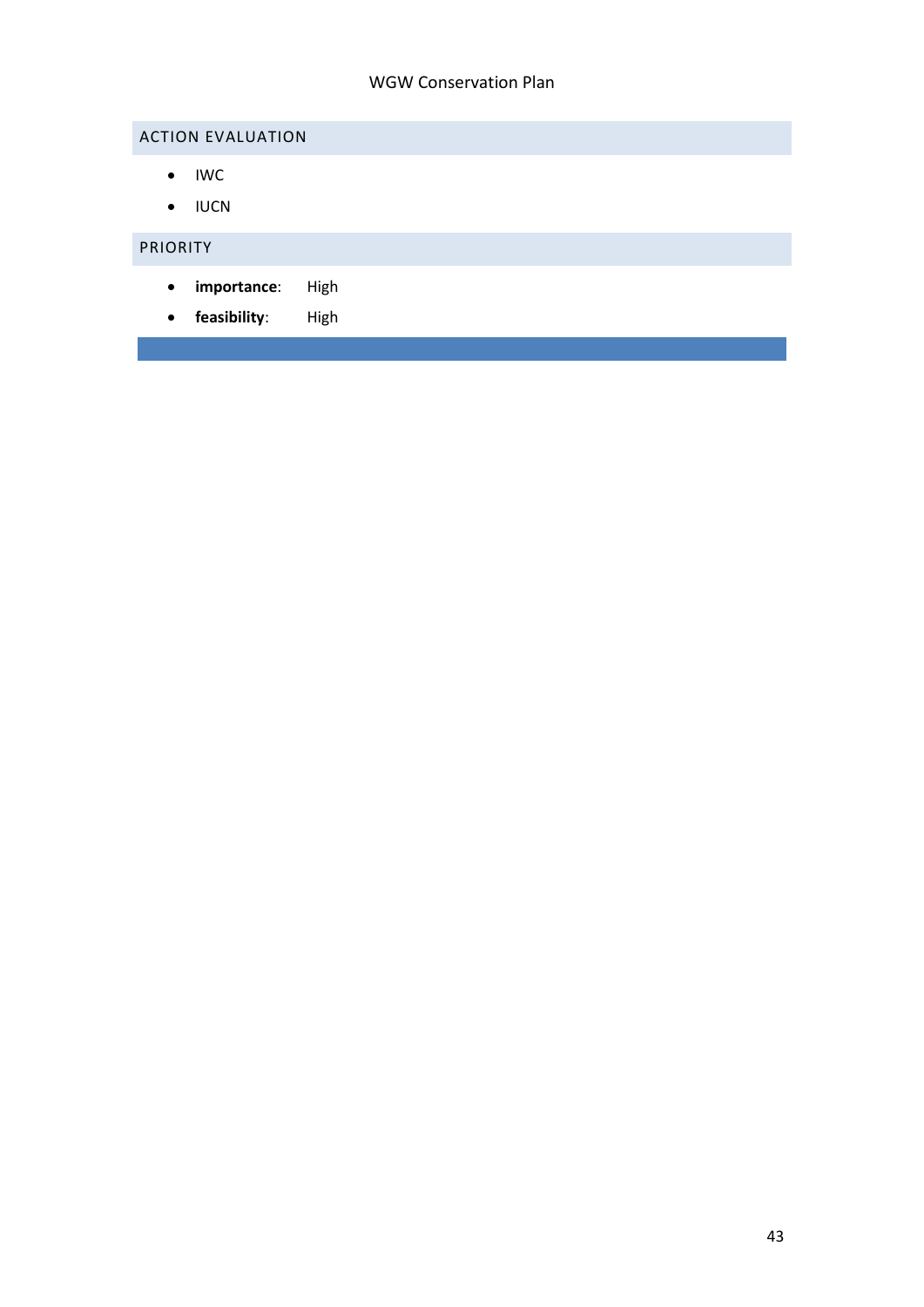#### <span id="page-43-0"></span>**ACTION MON-02: ENSURE LONG-TERM MONITORING OF DISTRIBUTION, ABUNDANCE AND TRENDS OFF SOUTH-EASTERN KAMCHATKA**

*Monitoring Action* Priority: **HIGH**

#### <span id="page-43-1"></span>DESCRIPTION OF ACTION

- **specific objective**: Ensure that annual monitoring of whale distribution, abundance and trends is conducted off south-eastern Kamchatka.
- **specific threats to be mitigated**: This action will provide an important aspect of an integrated picture of range contraction or expansion.
- **rationale**: Continued monitoring of whale distribution as a population attribute is essential for meeting conservation objectives, since whale distribution may reflect range contraction or expansion, responses to deteriorating or improving conditions in feeding or calving areas, or increased or decreased abundance. In this regard, continued monitoring of gray whales in the bays off south-eastern Kamchatka is a high priority. An additional attribute that should be monitored is body condition of individual whales. A long time series of individual-animal data collected in the Sakhalin feeding areas is already available and this creates the possibility of detecting changes in condition (a potential proxy for animal health or quality of foraging habitat) over time.
- **target:** Collection of photographic, body condition and genetic data on an annual basis beginning summer 2011.
- **method**:
	- o Surveys of bays off south-eastern Kamchatka including photo-identification and genetic biopsy sampling to determine abundance and trends.
	- o Analysis of trends in body condition over time.
- **implementation-timeline**: Field programme(s) to be conducted annually beginning in 2011.

#### <span id="page-43-2"></span>ACTORS

- **responsible for implementation of action:** Co-ordinator of Conservation Plan.
- **stakeholders**: Range State Governments, IUCN, IWC, industry, local authorities, NGOs.

#### <span id="page-43-3"></span>ACTION EVALUATION

- IWC
- IUCN

#### <span id="page-43-4"></span>PRIORITY

- **importance**: High
- **feasibility**: High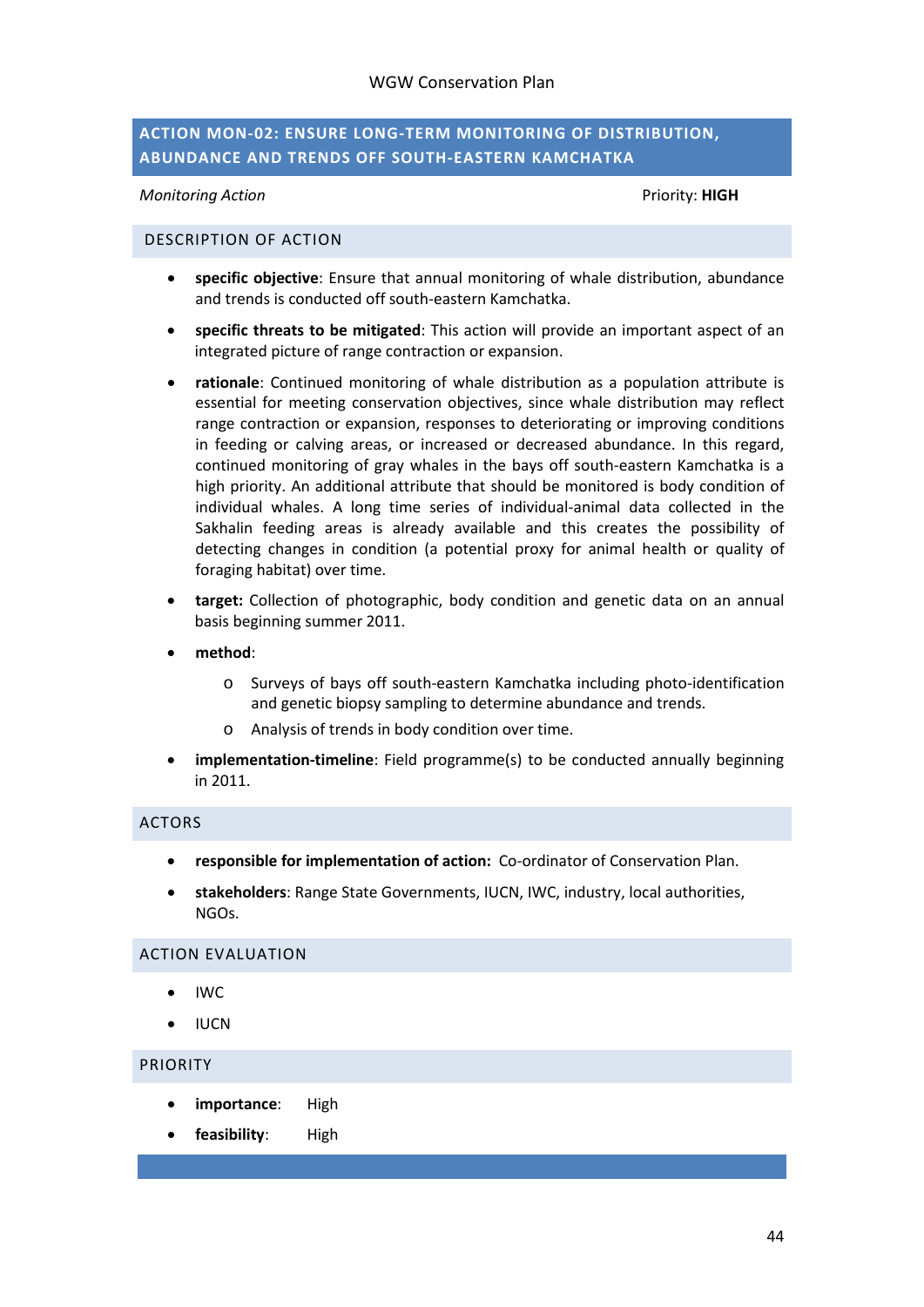#### <span id="page-44-0"></span>**ACTION MIT-01: RELEASE OF GRAY WHALES ENTRAPPED IN SET NETS**

#### *Mitigation Action* Priority: **HIGH**

#### <span id="page-44-1"></span>DESCRIPTION OF ACTION

- **specific objective:** To release alive and unharmed all gray whales entrapped in set nets.
- **specific threats to be mitigated:** All mortality of gray whales related to entrapment in set nets.

#### • **rationale:**

- o Five gray whales (all female) were caught or found dead on the Pacific coast of Japan during 2005-2007, including four deaths in fishing nets.
- o In an example scenario, projections of the female population incorporating the same level of 'extra' mortality (5 females per 3 years), on the assumption that all dead individuals are from the population that feeds off Sakhalin and are not included in the estimated background level of 'natural' mortality, indicated a high probability (~25%) of population decline and a substantial risk (~10%) of extirpation by 2050.
- o A precautionary approach is therefore to eliminate or at least reduce as far as possible mortality related to entrapment in set nets.
- o Gray whales entrapped in set nets are usually alive and uninjured, and thus live release would be feasible in many cases.
- **target:** By December 2011 relevant fishermen have received training in methods for whale release and a system for notification, co-ordination and follow-up of release efforts is in place.
- **method:** 
	- o A survey is conducted by a team of gear technologists of the various types of set nets in use within the expected range of the western gray whale, taking into account existing reviews of these net types.
	- o The survey will result in a detailed description of the various set net types with emphasis on differences that are important for release of whales from the nets and on the feasibility of developing methods for releasing whales.
	- o Methods for release of gray whales from each type of set net will be developed and tested in cooperation with set net cooperatives, fishermen and fisheries authorities.
	- o Once these methods are developed and tested, a campaign will be initiated to train cooperatives in release methods; these will include collection of tissue samples and identification photos; at a later time further developments of telemetry methods could mean that attachment of tags to released animals may be considered.
	- o Training will be accompanied by public and targeted awareness/education campaigns (see PACB-01).
- **implementation-timeline:** 
	- o Survey conducted in April 2011.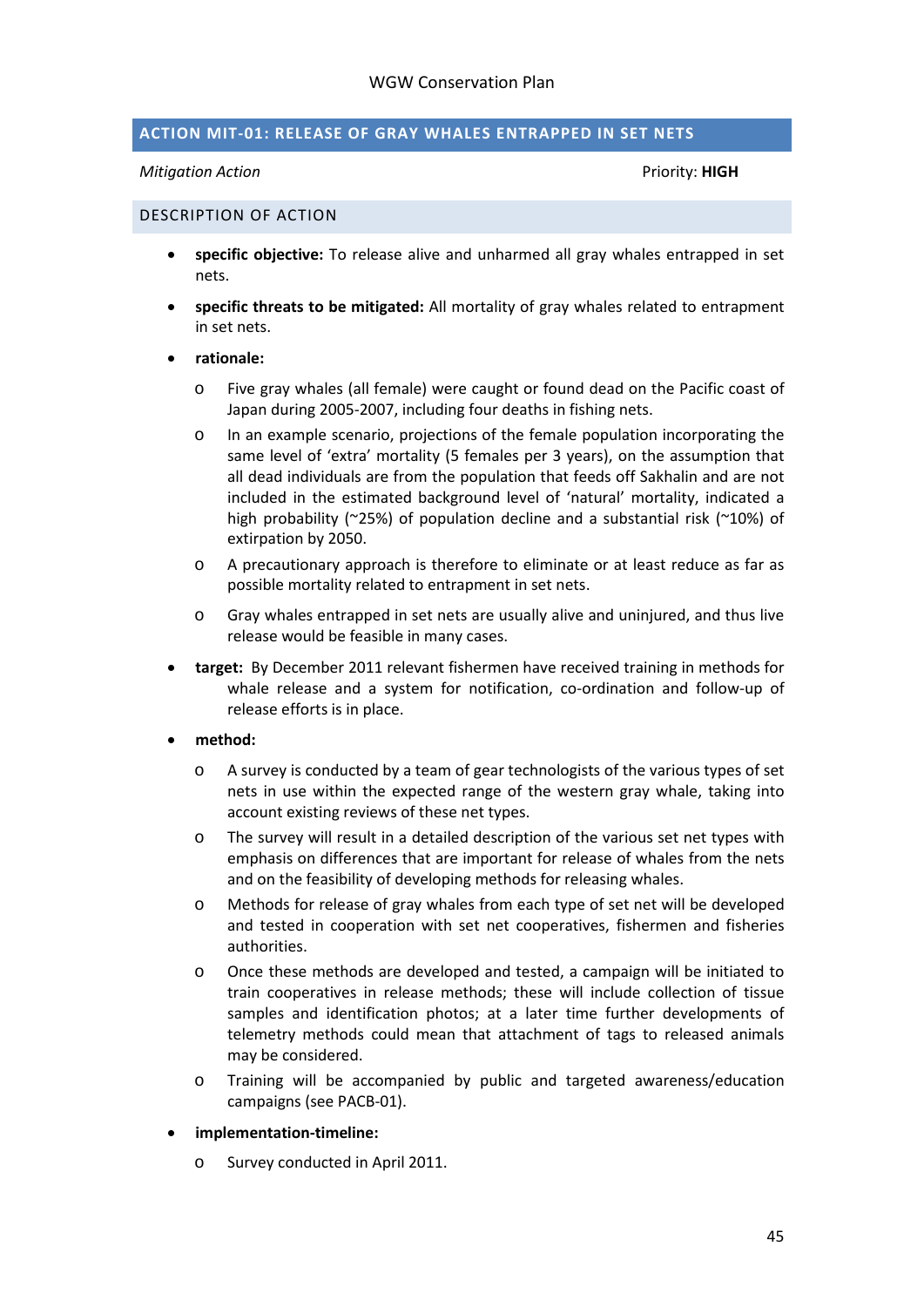- o Description available by May 2011.
- o Development and testing in June 2011.
- o Training workshops in autumn 2011.

#### <span id="page-45-0"></span>ACTORS

- **responsible for co-ordination of action:** Co-ordinator of Conservation Plan.
- **responsible for implementation of action:** Range State Governments (probably fisheries agencies).
- **stakeholders**: Fishermen, fisheries authorities, NGOs.

#### <span id="page-45-1"></span>ACTION EVALUATION

- Co-ordinator/Steering Committee of Conservation Plan.
- IWC

#### <span id="page-45-2"></span>PRIORITY

- **importance**: High
- **feasibility**: High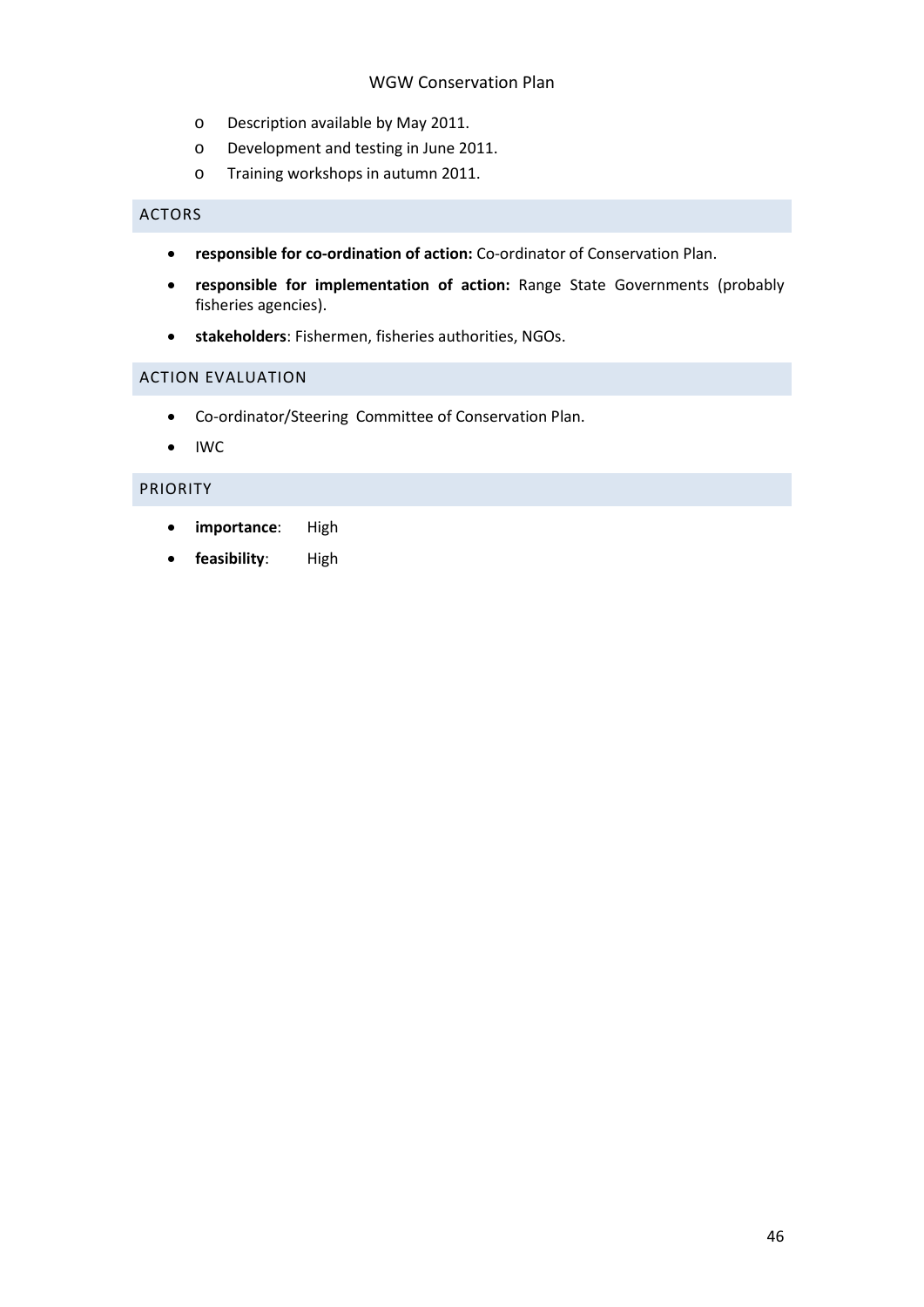#### <span id="page-46-0"></span>**ACTION MIT-02: PREVENTION OF ENTRAPMENT OF GRAY WHALES IN SET NETS**

#### *Mitigation Action* Priority: **HIGH**

#### <span id="page-46-1"></span>DESCRIPTION OF ACTION

- **specific objective:** To prevent entrapment of gray whales in set nets.
- **specific threats to be mitigated:** Mortality of gray whales as a result of entrapment in set nets.
- **rationale:**
	- o Five gray whales (all female) were caught or found dead on the Pacific coast of Japan during 2005-2007, including four deaths in fishing nets.
	- o In an example scenario, projections of the female population incorporating the same level of 'extra' mortality (5 females per 3 years), on the assumption that all dead individuals are from the population that feeds off Sakhalin and are not included in the estimated background level of 'natural' mortality, indicated a high probability (~25%) of population decline and a substantial risk (~10%) of extirpation by 2050.
	- o A precautionary approach is therefore to eliminate or at least reduce as far as possible mortality related to entrapment in set nets.
	- o Prevention of entrapment reduces the mortality risk to the whales.
	- o In principle, it should be feasible to exclude gray whales from set nets without compromising the efficiency of target species capture.
- **target:** By December 2011 methods for prevention of gray whale entrapment are introduced in the set net fisheries.
- **method:** 
	- o Produce a detailed description of the various types of set nets in use within the expected range of the western gray whale, with emphasis on differences that are important for prevention of entrapment in set nets (co-ordinate with MIT-01).
	- o A team of gear technologists will evaluate the feasibility of developing and testing gear modification methods for prevention of gray whale entrapments in cooperation with set net cooperatives, fishermen and fisheries authorities.
	- o If judged feasible, methods for prevention of gray whale entrapments will be developed and tested in cooperation with set net cooperatives, fishermen and fisheries authorities.
	- o Following that, a campaign will be initiated to train cooperatives in methods for prevention of gray whale entrapments.
	- o Training will be accompanied by public and targeted awareness/education campaigns (see PACB-01).
	- o Legislative or regulatory action will be introduced if needed.
- **implementation-timeline:** 
	- o Description available by May 2011.
	- o Development and testing in June-July 2011.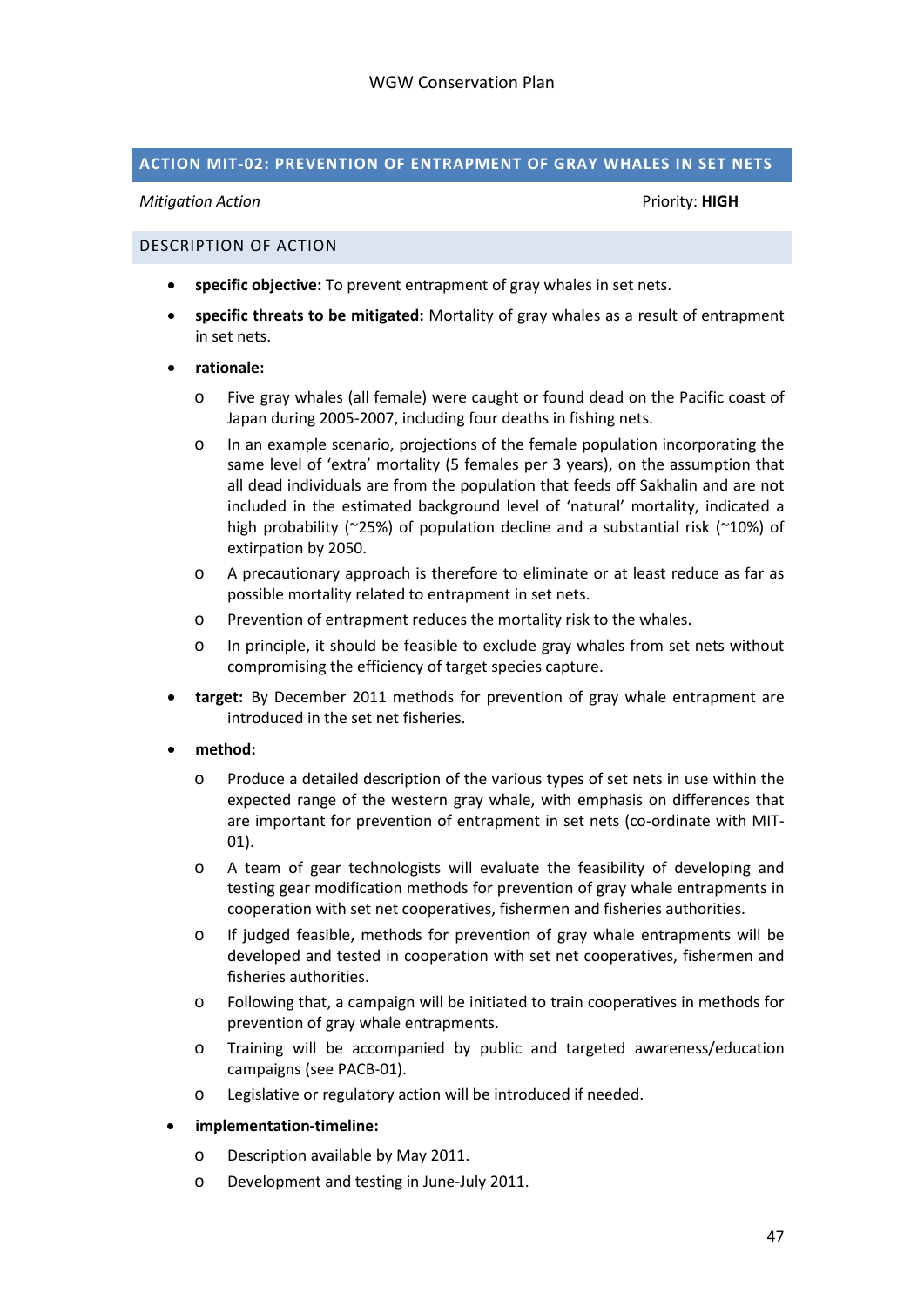- o Information campaigns and workshops held in August-September 2011.
- o Legislation or regulatory changes should be evaluated by August 2011 and, if deemed necessary, accomplished by December 2011.

#### <span id="page-47-0"></span>ACTORS

- **responsible for co-ordination of action:** Co-ordinator of Conservation Plan.
- **responsible for implementation of action:** Range State Governments (probably fisheries agencies).
- **stakeholders**: Fishermen, fisheries authorities, NGOs.

#### <span id="page-47-1"></span>ACTION EVALUATION

- Co-ordinator/Steering Committee of Conservation Plan.
- IWC

#### <span id="page-47-2"></span>PRIORITY

- **importance**: High
- **feasibility**: High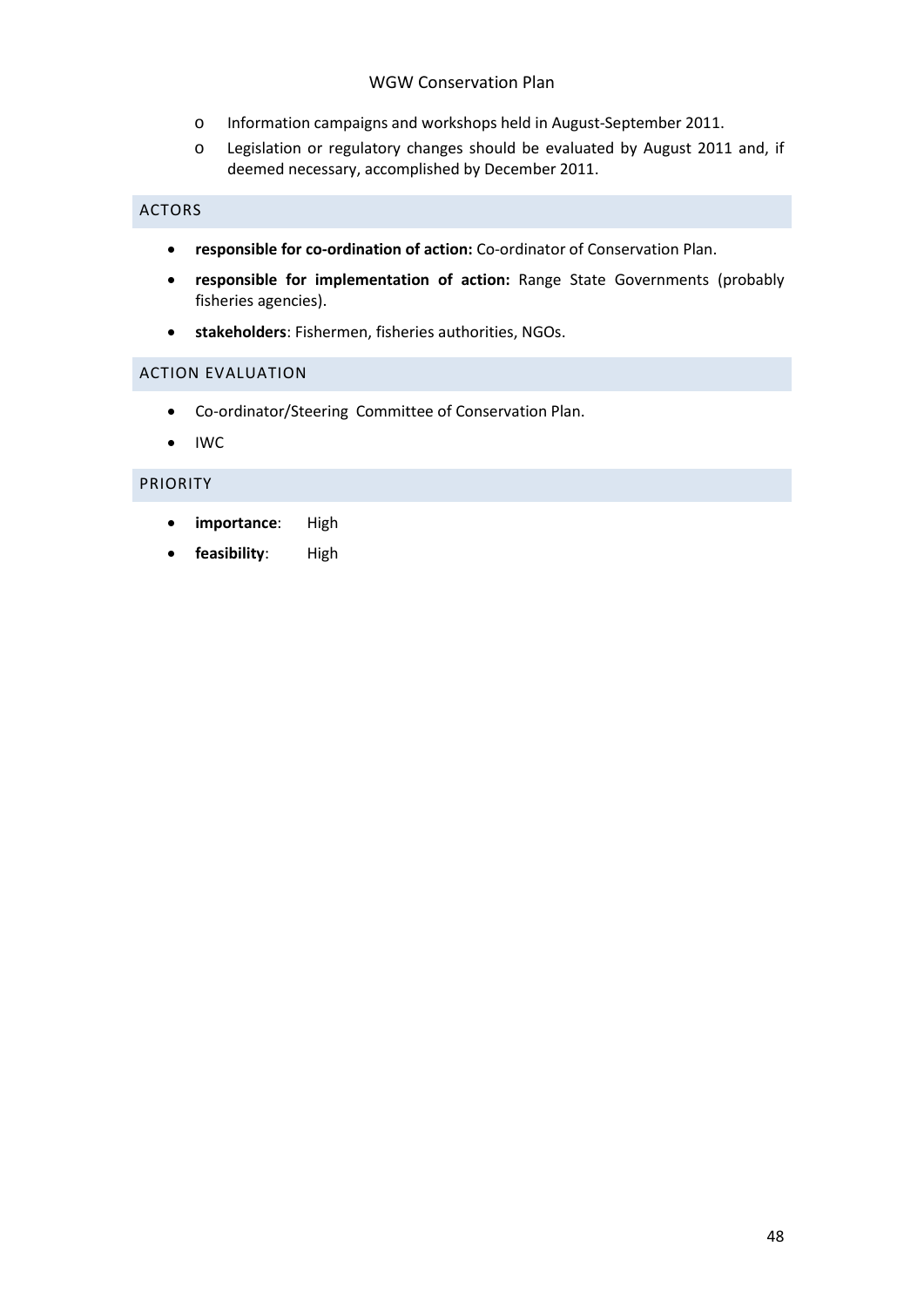#### <span id="page-48-0"></span>**9 REFERENCES**

- Baird R.W., Stacey, P.J., Duffus, D.A. and Langelier, K.M. 2002. An evaluation of gray whale (*Eschrichtius robustus*) mortality incidental to fishing operations in British Columbia, Canada.*J. Cetacean Res. Manage.* 4(3):289–296.
- Bradford, A.L., Wade, P.R., Weller, D.W., Burdin, A.M., Ivashchenko, Y.V., Tsidulko, G.A. and Brownell, R.L., Jr. 2006. Survival estimates of western gray whales (Eschrichtius robustus) incorporating individual heterogeneity and temporary emigration. Marine Ecology Progress Series 315:293-307
- Bradford, A.L., Weller, D.W., Ivashchenko, Y.V., Burdin, A.M. and Brownell, R.L., Jr. 2009. Anthropogenic scarring of western gray whales (Eschrichtius robustus). Marine Mammal Science. 25(1):161-175.
- Brownell, R.L., Jr. and Kasuya, T. 1999. Western gray whale captured off western Hokkaido, Japan. Paper SC/51/AS25 presented to the Scientific Committee of the International Whaling Commission. Available from: IWC Secretariat, Cambridge, UK.
- Cooke, J.G., Weller, D.W., Bradford, A.L., Burdin, A.M. and Brownell, R.L., Jr. 2008. Population assessment of western gray whales in 2008. Paper SC/60/BRG11 presented to the Scientific Committee of the International Whaling Commission. Available from: IWC Secretariat, Cambridge, UK.
- Donovan, G. 2005. Cetaceans: can we manage to conserve them? The role of long-term monitoring. pp.161-74. *In*: Solbé, J. (eds). *Long-term Monitoring - why, what, where, when and how?* Sherkin Island Marine Station, Sherkin Island, Co. Cork, Ireland. 226pp.
- Donovan, G., Cañadas, A. and Hammond, P. 2008. Towards the development of effective conservation plans for cetaceans. Paper SC/60/O17 presented to the Scientific Committee of the International Whaling Commission. Available from: IWC Secretariat, Cambridge, UK.
- Henderson, D. 1990. Gray whales and whalers on the China coast in 1869. *Whalewatcher* 24(4):14-16.
- Heyning, J.E. and Lewis, T.D. 1990. Entanglements of baleen whales in fishing gear off southern California. *Rep. int. Whal. Commn* 40:427-431.
- Johnson, A., Salvador, G., Kenney, J., Robbins, J., Kraus, S., Landry, S. and Clapham, P. 2005. Analysis of fishing gear involved in entanglements of right and humpback whales. *Mar. Mammal Sci.* 21:635-645
- Johnson, S.R., Richardson, W.J., Yazvenko, S.B., Blokhin, S.A., Gailey, G., Jenkerson, M.R., Meier, S.K., Melton, H.R., Newcomer, M.W., Perlov, A.S., Rutenko, S.A., Würsig, B., Martin, C.R. and Egging, D.E. 2007. A western gray whale mitigation and monitoring program for a 3-D seismic survey, Sakhalin Island, Russia. *Environ. Monit. Assess.* 134:1-19
- Kato, H., et al. 2008. Current status of vessel collision with cetacean in coast waters off Japan. Paper RW2008-16 presented to the IUCN Western Gray Whale Rangewide workshop, Tokyo, September 2008.
- Krahn, M.M., Ylitalo, G.M., Burrows, D.G., Calambokidis, J., Moore, S.E., Gosho, M., Gearin, P., Plesha, P.D., Brownell, R.L., Jr., Blokhin, S.A., Tilbury, K.L., Rowles, T. and Stein, J.E. 2001. Organochlorine contaminant concentrations and lipid profiles in eastern North Pacific gray whales (*Eschrichtius robustus*). *J. Cetacean Res. Manage*. 3(1):19-29.
- Lang, A.R., Weller, D.W., Burdin, A.M. and Brownell, R.L., Jr. 2008. Population structure of western gray whales: Insight from genetic analyses. Paper RW2008-1 presented to the IUCN Western Gray Whale Rangewide workshop, Tokyo, September 2008.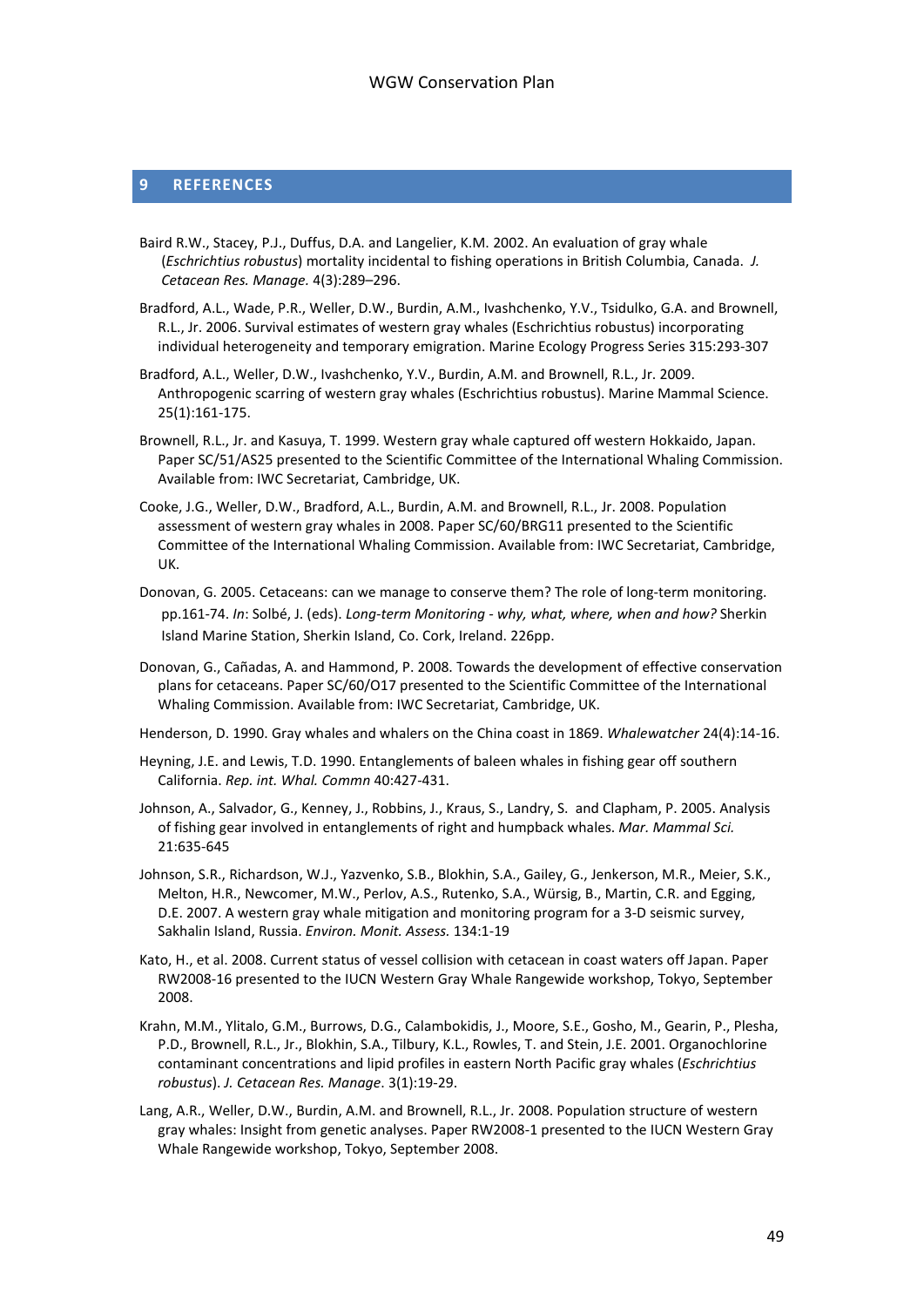- Lang, A.R., Weller, D.W., LeDuc, R.G., Burdin, A.M. and Brownell, R.L., Jr. 2010. Genetic differentiation between western and eastern (*Eschrichtius robustus*) gray whale populations using microsatellite markers. Paper SC/62/BRG11 presented to the IWC Scientific Committee of the International Whaling Commission, Agadir, June 2010. Available from: IWC Secretariat, Cambridge, UK.
- LeDuc, R.G., Weller, D.W., Hyde, J., Burdin, A.M., Rosel, P.E., Brownell, Jr., R.L., Würsig, B. and Dizon A.E. 2002. Genetic differences between western and eastern gray whales (*Eschrichtius robustus*). *J. Cetacean Res. Manage.* 4(1):1-5.
- O'Shea, T.J. and Brownell, R.L., Jr. 1994. Organochlorine and metal contaminants in baleen whales: a review and evaluation of conservation implications. *The Science of the Total Environment* 154:179- 200.
- Read, A.J., Drinker, P. and Northridge, S.P. 2006. Bycatch of Marine Mammals in U.S. and Global Fisheries. *Conservation Biology* Vol. 20(1): 163–169.
- Reeves, R.R., Brownell, R.L., Jr., Burdin, A., Cooke, J.G., Darling, J.D., Donovan, G.P., Gulland, F., Moore, S.E., Nowacek, D.P., Ragen, T.J., Steiner, R., VanBlaricom, G., Vedenev, A. and Yablokov, A.V. 2005. Report of the Independent Scientific Review Panel on the impacts of Sakhalin II Phase 2 on western North Pacific gray whales and related biodiversity. IUCN–The World Conservation Union, Gland, Switzerland. 123 pp.
- Stevens, L. and Aurand, D. 2008. Criteria for Evaluating Oil Spill Planning and Response Operations. A Report to IUCN. Ecosystem Management & Associates, Inc., Lusby, MD. 20657. Technical Report 07-02 (Revised June 2008), 55p.
- Weller, D.W., Burdin, A.M., Würsig, B., Taylor, B.L. and Brownell, R.L., Jr. 2002. The western gray whale: a review of past exploitation, current status and potential threats. *J. Cetacean Res. Manage.* 4(1):7-12.
- Uni, Y. and Kasuya, T. 2002. Review of historical records of gray whales in Japanese waters. Paper SC/02/WGW15 presented to the IWC Scientific Committee of the International Whaling Commission. Available from: IWC Secretariat, Cambridge, UK.
- Weller, D.W., Bradford, A.L., Kato, H., Bando, T., Ohtani, S., Burdin, A.M. and Brownell, R.L., Jr. 2008. Photographic match of a western gray whale between Sakhalin Island, Russia, and Honshu, Japan: First link between feeding ground and migratory corridor. *J. Cetacean Res. Manage.* 10(1):89-91.
- Weller, D., Brownell, R.L., Jr., Burdin, A., Donovan, G., Gales, N., Larsen, F., Reeves, R. and Tsidulko, G. 2009. A proposed research programme for satellite tagging western gray whales in 2010. Paper SC/61/BRG31 presented to the Scientific Committee of the International Whaling Commission. Available from: IWC Secretariat, Cambridge, UK.
- WGWAP. 2006. Report of the Western Gray Whale Advisory Panel at its first meeting. Unpublished report, http://www.iucn.org/wgwap/, Prangins, Switzerland 42 pp.
- WGWAP. 2007a. Report of the Western Gray Whale Advisory Panel at its second meeting. Unpublished report, http://www.iucn.org/wgwap/, St. Petersburg, Russia, 52 pp.
- WGWAP. 2007b. Report of the Western Gray Whale Advisory Panel at its third meeting. Unpublished report, http://www.iucn.org/wgwap/, Lausanne, Switzerland, 65 pp.
- WGWAP. 2008. Report of the Western Gray Whale Advisory Panel at its fourth meeting. Unpublished report, http://www.iucn.org/wgwap/, Lausanne, Switzerland, 58 pp.
- WGWAP. 2009a. Report of the Western Gray Whale Advisory Panel at its fifth meeting. Unpublished report, http://www.iucn.org/wgwap/, Lausanne, Switzerland, 51 pp.
- WGWAP. 2009b. Report of the Western Gray Whale Advisory Panel at its sixth meeting. Unpublished report, http://www.iucn.org/wgwap/, Geneva, Switzerland, 47 pp.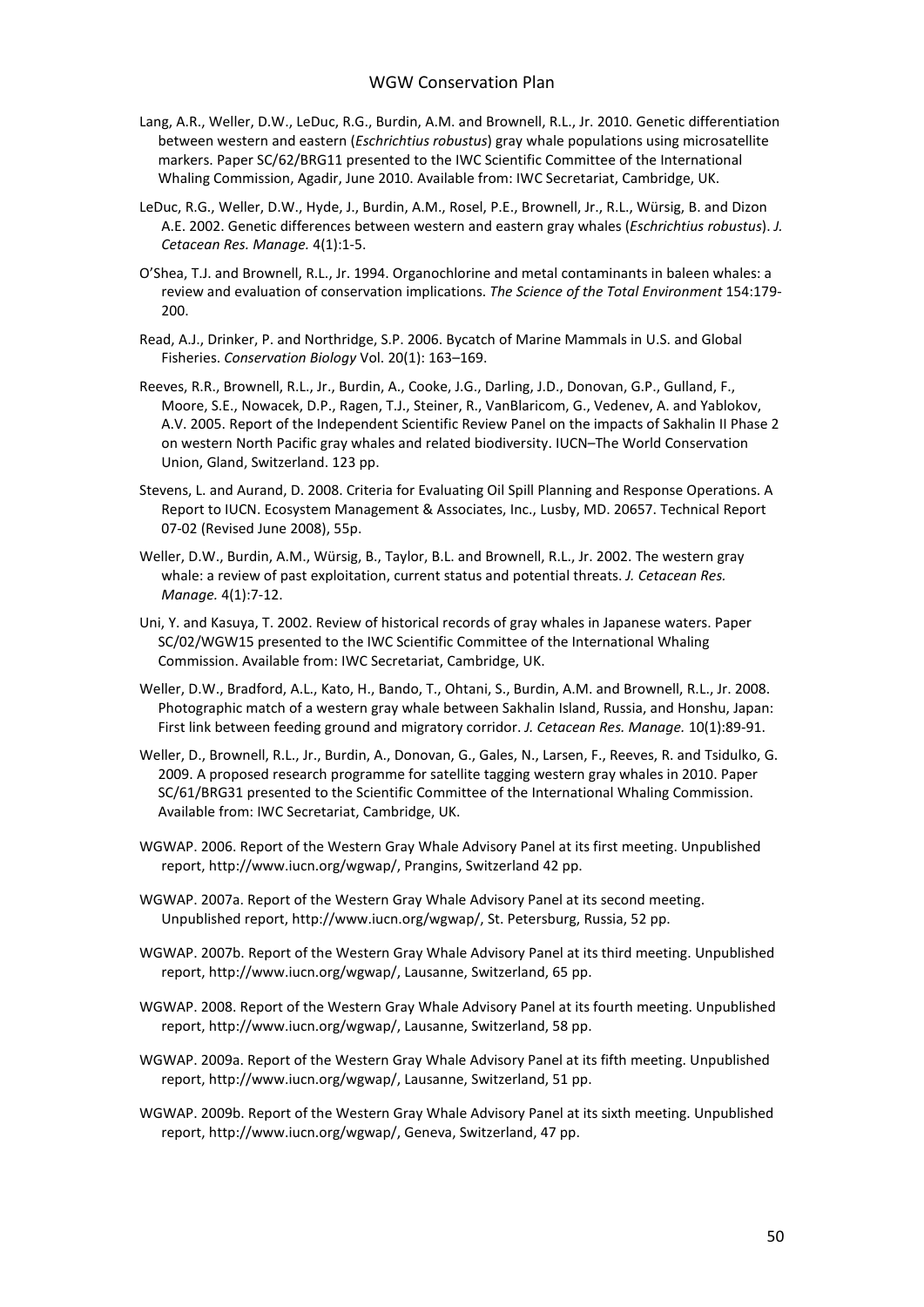- WGWAP. 2010. Report of the Western Gray Whale Advisory Panel at its seventh meeting. Unpublished report, http://www.iucn.org/wgwap/, Lausanne, Switzerland, 42 pp.
- Würsig, B., Weller, D.W., Burdin, A.M., Blokhin, S.A., Reeve, S.H., Bradford, A.L. and Brownell, R.L. Jr. 2000. Gray whales summering off Sakhalin Island, Far East Russia: July-September 1998. A joint U.S.-Russian scientific investigation. Final contract report to Sakhalin Energy Investment Company and Exxon Neftegas. 133 pp.
- Zhou, K. and Wang, X. 1994. Brief review of passive fishing gear and incidental catches of small cetaceans in Chinese waters. *Rep. Int. Whal. Commn Spec. Issue* 15:347-354.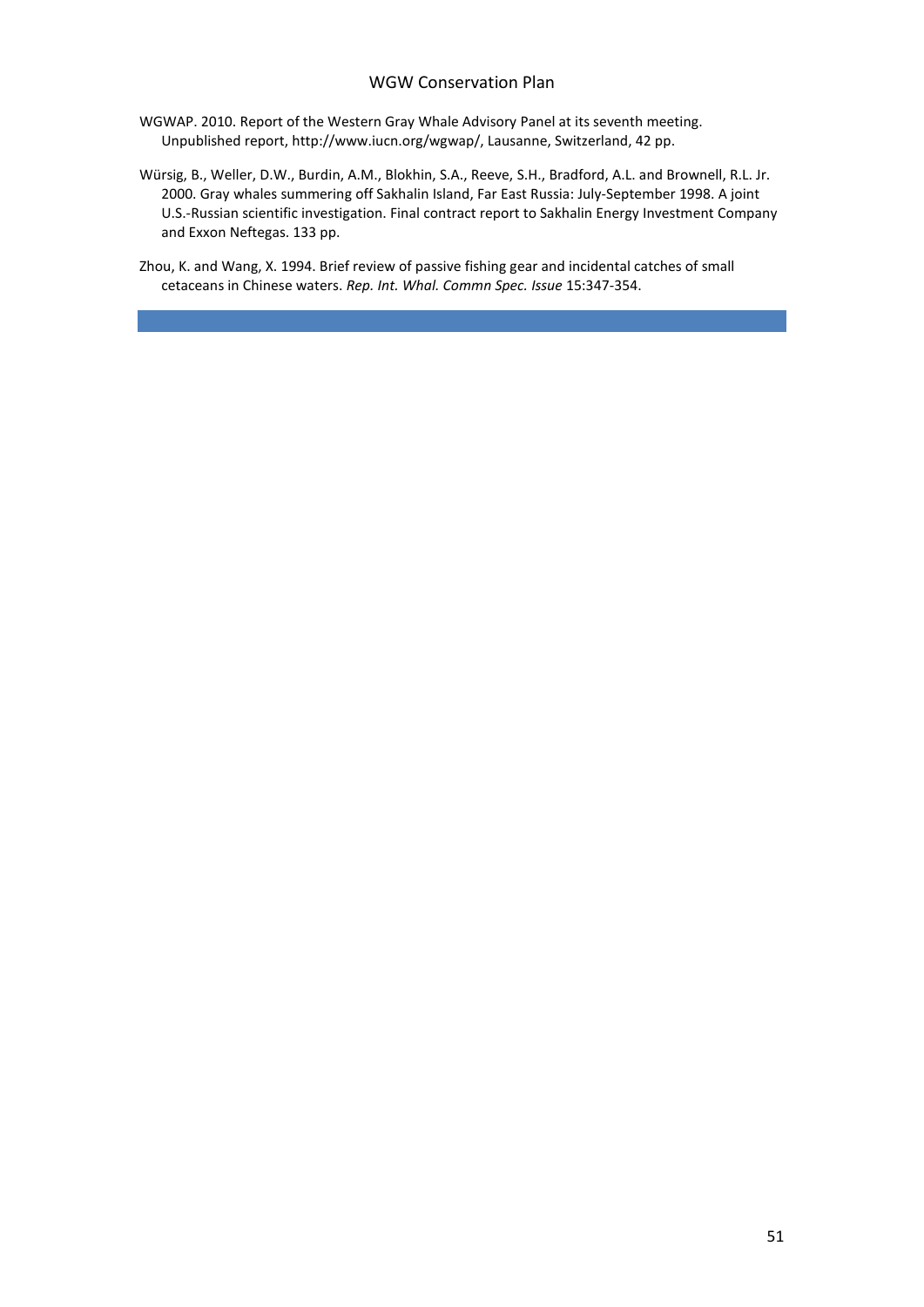#### <span id="page-51-0"></span>**ANNEX 1**

Annex 1 includes a summary of information on relevant international conventions and agreements, and on relevant national legislation. A more detailed treatment of this will be available from the Western Gray Whale Rangewide Conservation Plan webpage, once this has been established.

#### <span id="page-51-1"></span>**1 INTERNATIONAL CONVENTIONS AND AGREEMENTS**

#### <span id="page-51-2"></span>1.1 INTERNATIONAL CONVENTION FOR THE REGULATION OF WHALING

The **International Convention for the Regulation of Whaling** (ICRW) was adopted on 2 December 1946. It established the International Whaling Commission (IWC) to ensure the proper and effective conservation and development of whale stocks by regulating whaling activities. As of 1 June 2009, with the exception of the Democratic People's Republic of Korea, all the other range states were members of the IWC. Since the 1985/1986 season, commercial takes of all large whales have been suspended and catch limits set for only aboriginal subsistence whaling. Eastern gray whales, classified as a Sustained Management Stock, can be harvested for aboriginal subsistence in Chukotka, Russian Federation, and in Washington State, USA. In contrast, any type of commercial or aboriginal whaling on western gray whales, classified as a Protection Stock, is suspended.

#### <span id="page-51-3"></span>1.2 CONVENTION ON THE CONSERVATION OF MIGRATORY SPECIES OF WILD ANIMALS

The **Convention on the Conservation of Migratory Species of Wild Animals** (CMS), also known as the **Bonn Convention**, is an intergovernmental treaty under the auspices of the United Nations Environment Programme. It aims to "…conserve terrestrial, marine and avian migratory species throughout their range". None of the range states of western gray whales are members of the CMS. However, the People's Republic of China and the Russian Federation participate in some Memoranda of Understanding under the convention. Appendix I of the Convention is a list of endangered migratory species that are threatened with extinction while Appendix II is a list of migratory species that need or would significantly benefit from international co-operation. State parties are required to protect species listed in Appendix I by conserving and restoring their habitat, mitigating obstacles to their migration and controlling factors that can endanger them. The Convention promotes the development of agreements that will benefit species listed in Appendix II. The gray whale is not listed in either Appendix I or Appendix II.

#### <span id="page-51-4"></span>1.3 CONVENTION ON INTERNATIONAL TRADE IN ENDANGERED SPECIES OF WILD FAUNA AND FLORA

The **Convention on International Trade in Endangered Species of Wild Fauna and Flora**  (CITES) was agreed at a meeting of representatives of 80 countries in Washington DC., United States of America, on 3 March 1973, and on 1 July 1975 CITES entered into force. The purpose of the convention is to protect endangered animals and plants from overexploitation by regulating international trade. All range states of western gray whales except the Democratic People's Republic of Korea are members of CITES. Endangered species threatened with extinction are listed in Appendix I of the Convention. International trade of these species is prohibited except for non-commercial uses where it can be shown that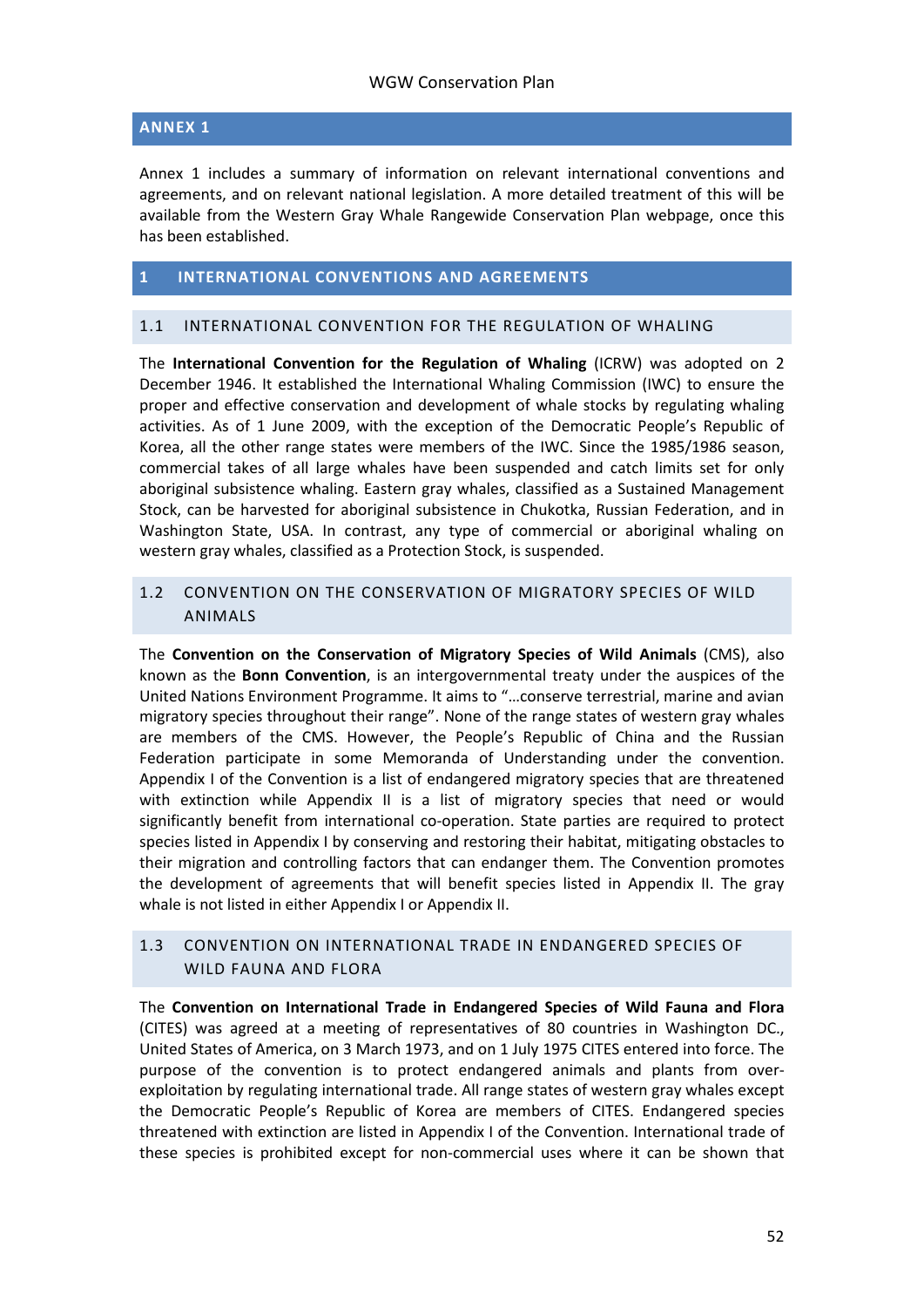limited and well-documented trade represents no risk to the species (*e.g.* scientific research). The gray whale is listed in Appendix I.

#### <span id="page-52-0"></span>1.4 INTERNATIONAL MARITIME ORGANISATION

The **International Maritime Organisation** (IMO) was established on 6 March 1948 with the mandate to "…develop and maintain a comprehensive regulatory framework for shipping…" as well as to prevent and control marine pollution from ships. All western gray whale range states are members. The IMO has spawned a number of international conventions intended to regulate or prevent impacts of shipping activities on the marine and coastal environment as well as insure people's safety:

The **Convention on the Prevention of Marine Pollution by Dumping of Wastes and Other Matter**, generally known as the **London Convention**, was adopted on 29 December 1972. It was replaced on 17 November 1996 by the **Protocol to the Convention on the Prevention of Marine Pollution by Dumping of Wastes and Other Matter**, also known as the **London Protocol**. This protocol aims to protect the marine environment from human activities and defines the global rules and regulations on dumping. With the exception of the Democratic People's Republic of Korea, all other range states are members. Among them, only the People's Republic of China (1998), Japan (2007) and the Republic of Korea (2009) have signed the London Protocol. The London Protocol promotes waste management by regulating and preventing dumping activities.

The **International Convention for the Prevention of Pollution from Ships, 1973, as modified by the Protocol of 1978 relating thereto (MARPOL 73/78)** came into force on 2 October 1983. Among the range states, only the People's Republic of China, Japan, and the Republic of Korea have signed all MARPOL Annexes. The Democratic People's Republic of Korea and the Russian Federation agreed to all except MARPOL Annex VI on the prevention of air pollution from ships. This Convention acts to prevent accidental and operational pollution of the marine environment resulting from shipping activities. It incorporates most of the articles of the *International Convention for the Prevention of Pollution of the Sea by Oil*, also known as OILPOL, adopted in 1954. MARPOL 73/78 explicitly provides regulations for oil, chemicals, harmful substances in packaged form, sewage and garbage pollution. Under this agreement, ships are required to have double hulls, ballast tanks and other appropriate equipment to prevent or limit pollution and discharges at sea. The Convention also designates special areas where dumping and pollution are strictly prohibited.

The **International Convention on Oil Pollution Preparedness, Response and Co-operation**, known as the **OPRC Convention**, was adopted on 30 November 1990. It promotes international co-operation and mutual assistance for preparation and response to oil pollution incidents. It also encourages members to develop and maintain an adequate capability to deal with oil pollution emergencies. Among the range states, only Japan, the Republic of Korea and the People's Republic of China have signed this convention.

#### <span id="page-52-1"></span>1.5 REGIONAL FISHERIES BODIES

The **Asia-Pacific Fishery Commission** was established by FAO in 1948 to "…improve understanding, awareness and cooperation in fisheries issues in the Asia-Pacific region". Member countries of this Commission include the People's Republic of China, Japan and the Republic of Korea.

The **Association of Southeast Asian Nations** (ASEAN) was established on 8 August 1967. The **ASEAN Fisheries Federation** (AFF) promotes and coordinates all activities relating to fisheries and fisheries-based products. The Constitution of the ASEAN Fisheries Federation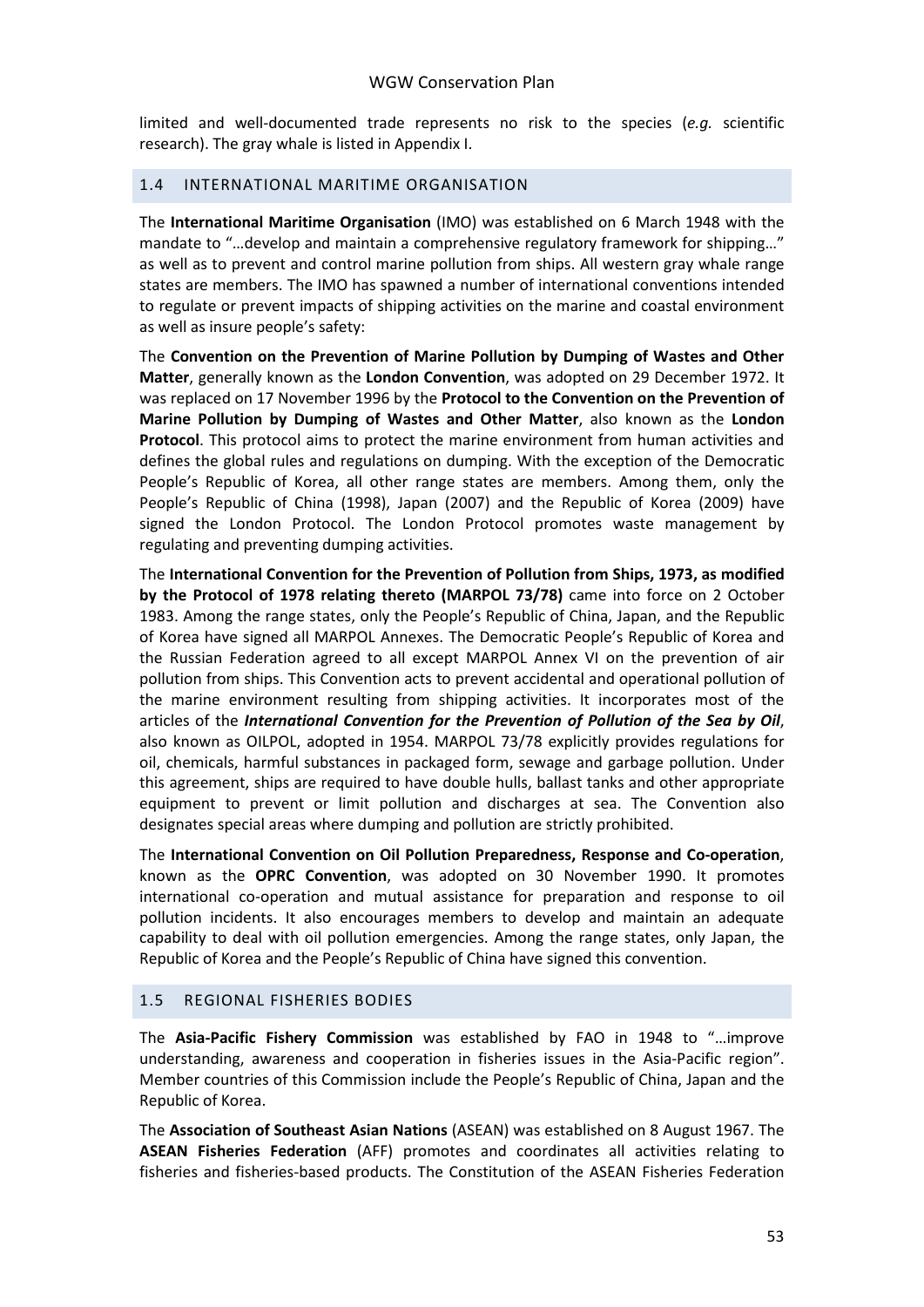forms the basic framework for administration and operation. The AFF is currently involving a number of fishery issues, particularly in relation to trade and export of fish and fishery products.

The **Convention on the Conservation and Management of Highly Migratory Fish Stocks in the Western and Central Pacific Ocean** was adopted in 2000 with the aim to "…ensure through effective management, the long-term conservation and sustainable use of highly migratory fish stocks in the Western and Central Pacific Ocean…". The Convention established the Commission for the Conservation and Management of Highly Migratory Fish Stocks in the Western and Central Pacific Ocean, also referred to as the **Western and Central Pacific Fisheries Commission**. The People's Republic of China, Japan and the Republic of Korea are members.

#### <span id="page-53-0"></span>1.6 RUSSIA-US BILATERAL AGREEMENT

The Agreement between the Government of the United States of America and the Government of the Russian Federation on Cooperation in the Field of Protection of the Environment and Natural Resources was signed in 1972 and renegotiated in 1994. It provides a framework for bilateral collaboration on relevant environmental issues. The U.S. Environmental Protection Agency and the Russian Ministry of Natural Resources are the lead agencies. Activities include exchanges of individual scientists and Working Group meetings. The U.S.-Russia Marine Mammal Working Group consists of around 40 scientists from both countries. Its programme includes cetacean (among which western gray whales), pinniped and sea otter research projects.

#### <span id="page-53-1"></span>1.7 OTHER BODIES THAT MANAGE HUMAN ACTIVITIES IN THE MARINE ENVIRONMENT

The **United Nations Convention on the Law of the Sea (UNCLOS)** is a legal instrument defining the legal status of the different seas and straits as well as countries' limits, rights and duties within territorial seas. The convention defines the rights and responsibilities of nations in their use of the world's oceans, establishing guidelines for businesses, the environment, and the management of marine natural resources. All western gray whale range states have ratified UNCLOS except the Democratic People's Republic of Korea, which signed the convention in 1982 but has not ratified it.

The **Convention on the Transboundary Movement of Hazardous Wastes**, known as the **Basel Convention**, controls the movement and disposal of hazardous wastes across nations.

The **North Pacific Marine Science Organisation (PICES)** aims to coordinate as well as promote the collection and exchange of marine scientific research in the North Pacific. The research is essentially directed towards assessing environmental changes in North Pacific ecosystems. Japan, the People's Republic of China, the Russian Federation and the Republic of Korea are members of PICES, which has an Advisory Panel on Marine Birds and Mammals.

The **Northwest Pacific Action Plan (NOWPAP)** was adopted in 1994 as a part of the Regional Seas Programme of the United Nations Environment Programme (UNEP). It aims to promote wise use, development and management of the coastal and marine environment of the north-western Pacific. The People's Republic of China, Japan, the Republic of Korea and the Russian Federation participate in this programme.

The **UNEP Global Program of Action for the Protection of the Marine Environment from Land-Based Activities** and the **Washington Declaration on Protection of the Marine Environment from Land-based Activities** were signed in 1995 by 109 governments, among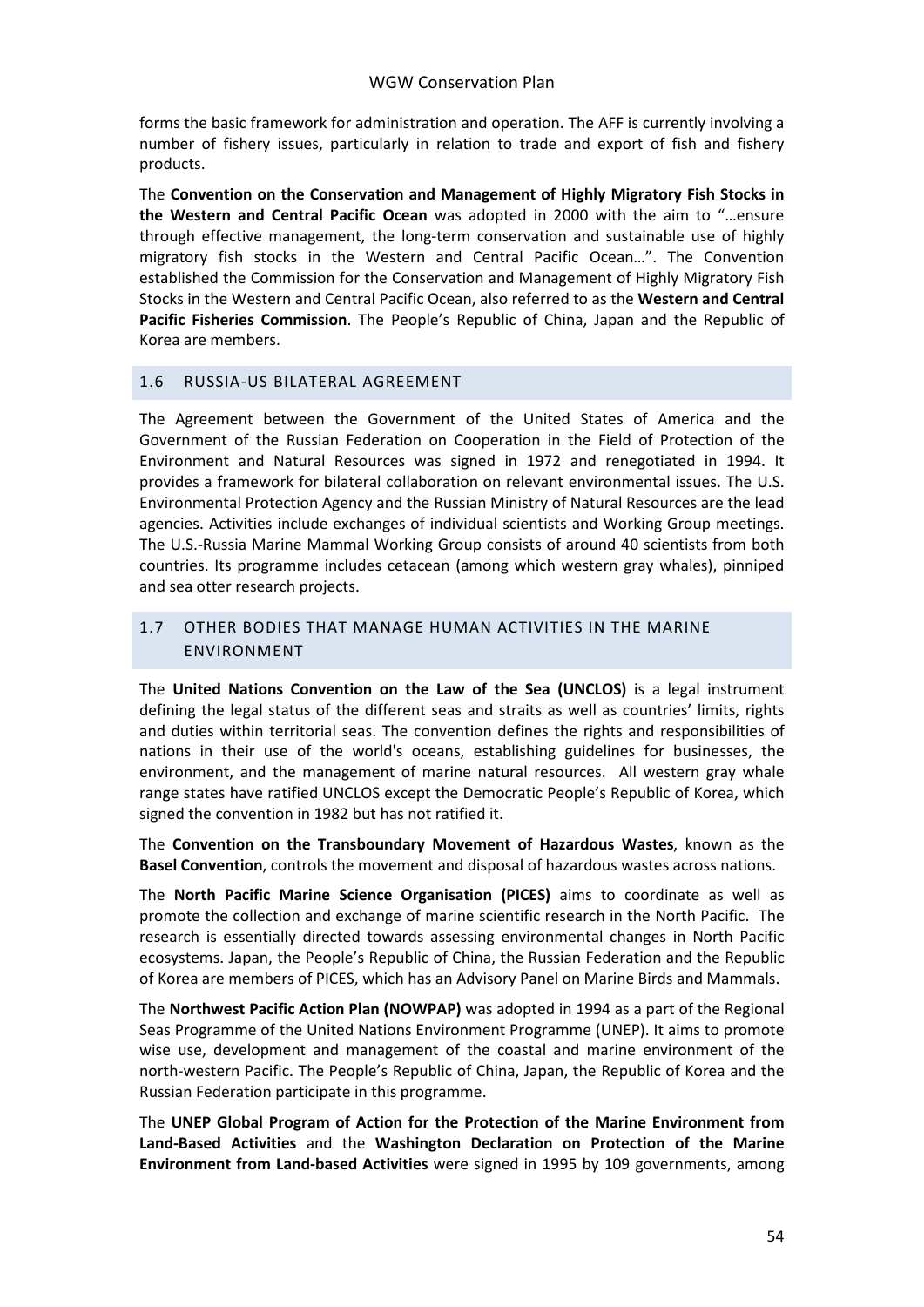them Japan, the People's Republic of China, the Republic of Korea and the Russian Federation. This program stems from the 1982 UNCLOS and is meant to establish global and regional rules to prevent, reduce, control and eliminate the degradation of the marine environment from land-based activities and promote its recovery. It also promotes the sustainable use and conservation of marine living resources, ensures the protection of human health and maintains or restores the integrity and biodiversity of the marine environment.

#### <span id="page-54-0"></span>**2 NATIONAL LEGISLATION**

The information on relevant national legislation presented in the following sections has been obtained from EcoLex [\(http://www.ecolex.org\)](http://www.ecolex.org/) and does not represent information provided by the individual nations listed hereunder. The information has not yet been checked by the respective national representatives except in the case of sections 2.3 A-D.

#### <span id="page-54-1"></span>2.1 CHINA, PEOPLE'S REPUBLIC OF

#### **A) National legislation with respect to direct exploitation of gray whales**

The national authority for aquatic wildlife conservation in the People's Republic of China is the Department of Fishery Administration. This department is responsible for conducting surveys and listing wild aquatic animal species in need of special State or local protection.

The gray whale is classified as endangered by the People's Republic of China and listed as a wildlife species under special State second class protection. National Chinese regulations prohibit "the catching or killing of wild aquatic animal[s] under special protection by the State…" except when such catching or killing is deemed necessary, *e.g.* for scientific research. Under exceptional circumstances, a special license can be obtained from the Department of Fishery Administration. Chinese law further regulates the trade of endangered animals by prohibiting "the sale and purchase of wild aquatic animal[s] under special State protection or the products thereof…". When trade is considered necessary for special purposes such as scientific research, approval must be sought from the Department of Fishery Administration in the relevant province, autonomous region or municipality.

#### **B) National legislation with respect to the bycatch of gray whales in fishing gear**

Fisheries are regulated nationwide by the Department of Fishery Administration under the State Council. With respect to the bycatch of wildlife in fishing gear, Chinese law stipulates that any "wild aquatic animal caught by mistake in fishing operation should be freed at once without any condition".

#### **C) National legislation with respect to the prevention of and the reporting of ship collisions with gray whales**

There is no current national legislation on the prevention of and reporting of ship collisions with whales in the People's Republic of China.

#### **D) National legislation with respect to the reporting and response to gray whale strandings**

The State of the People's Republic of China owns the wildlife resources. With regard to the reporting and response to aquatic wildlife strandings, "…any injured, stranded or strayed wild aquatic animal ... should be promptly reported to the local department of fishery administration or their fishery superintendency agencies which shall take emergency measures to rescue…". When dead wild aquatic animals are found, they "…should be appropriately handled by the competent department of fishery administration".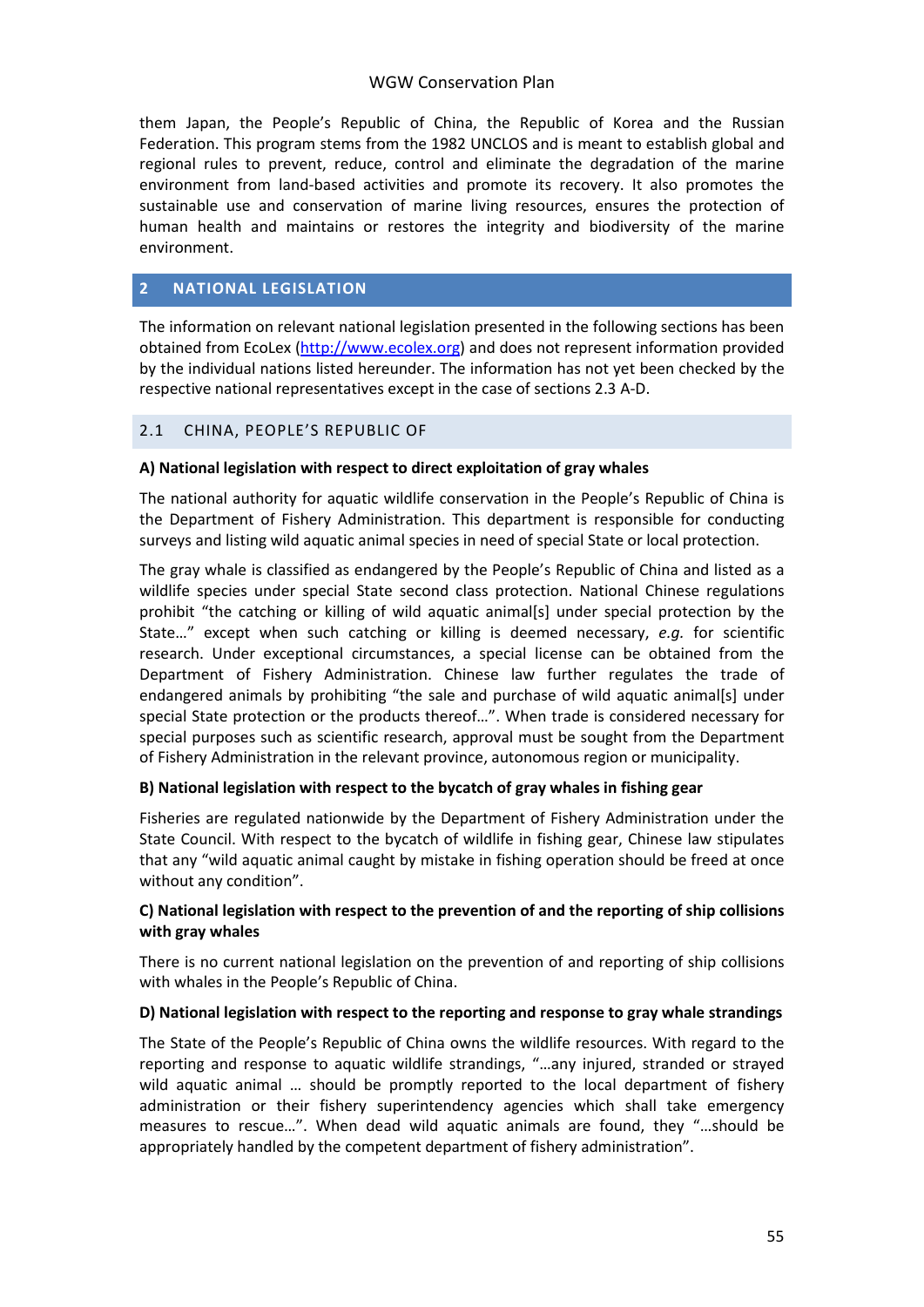#### **E) National legislation with respect to habitat degradation and marine protected areas**

Under Chinese law, everyone has an obligation to protect the environment. Nationwide prevention of pollution damage to the marine environment by land-source pollutants is the responsibility of the Environmental Protection Department. Marine pollution caused by fishing vessels outside of ports and by non-military vessels in fishing ports is handled by the competent State Administrative Department in charge of fisheries while pollution caused by non-military vessels is handled by the competent State Administrative Department in charge of Maritime Affairs. Marine pollution caused by military vessels is handled by the Environmental Protection Department of the Armed Forces.

The State Oceanic Administration of the People's Republic of China and its agencies are in charge of environmental protection with respect to oil and gas exploration and exploitation. Measures "…to prevent or minimise the damage to fishery resources" must be taken for underwater activities such as construction, exploration or explosions.

Chinese law prohibits "any damage to the living and breeding waters and areas or the living conditions of wild aquatic animal[s] under special protection by the State or local authorities…" and further bans "…all production activities that might adversely affect the breeding and subsistence…" of wild animals on the brink of extinction in their breeding grounds. The Department of Wildlife Administration at the various national administrative levels is responsible for monitoring the "… impact of the environment on wildlife …".

According to the World Database on Protected Areas, there are 31 marine protected areas under national jurisdiction and 12 under international jurisdiction in the People's Republic of China (see Fig. 1).

Areas with "…representative natural ecosystems…" or with "…a natural concentrated distribution of rare and endangered wild animal[s]..." shall be established as nature reserves. In these, activities such as "…hunting, fishing … and sand dredging…" are prohibited unless otherwise provided in the laws. "No production installations shall be built in the core area and buffer zone of nature reserves. In the experimental zone, no production installations that cause environmental pollution or do damage to the natural resources or landscapes shall be built". The Departments of Forestry, Agriculture, Geology and Mineral Resources, Water Conservancy, and Marine Affairs are responsible for nature reserves under their jurisdiction while the Department of Environmental Protection Administration is responsible for their nationwide integrated management. Zhuanghe, Dachangshan Island, Wangjia Island, Jin County, Huangcheng Island and Yantai in the Yellow and Bohai Seas (see Fig. 2) have been classified as ecologically important areas for western gray whales by the Chinese Mammal Taxonomic Group.

#### **F) National legislation with respect to the permits to carry out relevant scientific research**

Scientific research on "wild aquatic animal[s]" is encouraged and supported by the Government. This can be carried out in the experimental and buffer zones of nature reserves, but special approval is required from the Administrative Department of Nature Reserves when it is to be carried out in the core area of a reserve. Permits for scientific research in the People's Republic of China are issued by the Ministry of Agriculture.

#### <span id="page-55-0"></span>2.2 TAIWAN, PROVINCE OF CHINA

#### **A) National legislation with respect to direct exploitation of gray whales**

There is no national legislation on whaling in Taiwan. The Council of Agriculture is the central government authority responsible for wildlife conservation. At local levels, municipal, city and county governments are the responsible wildlife conservation authorities. National law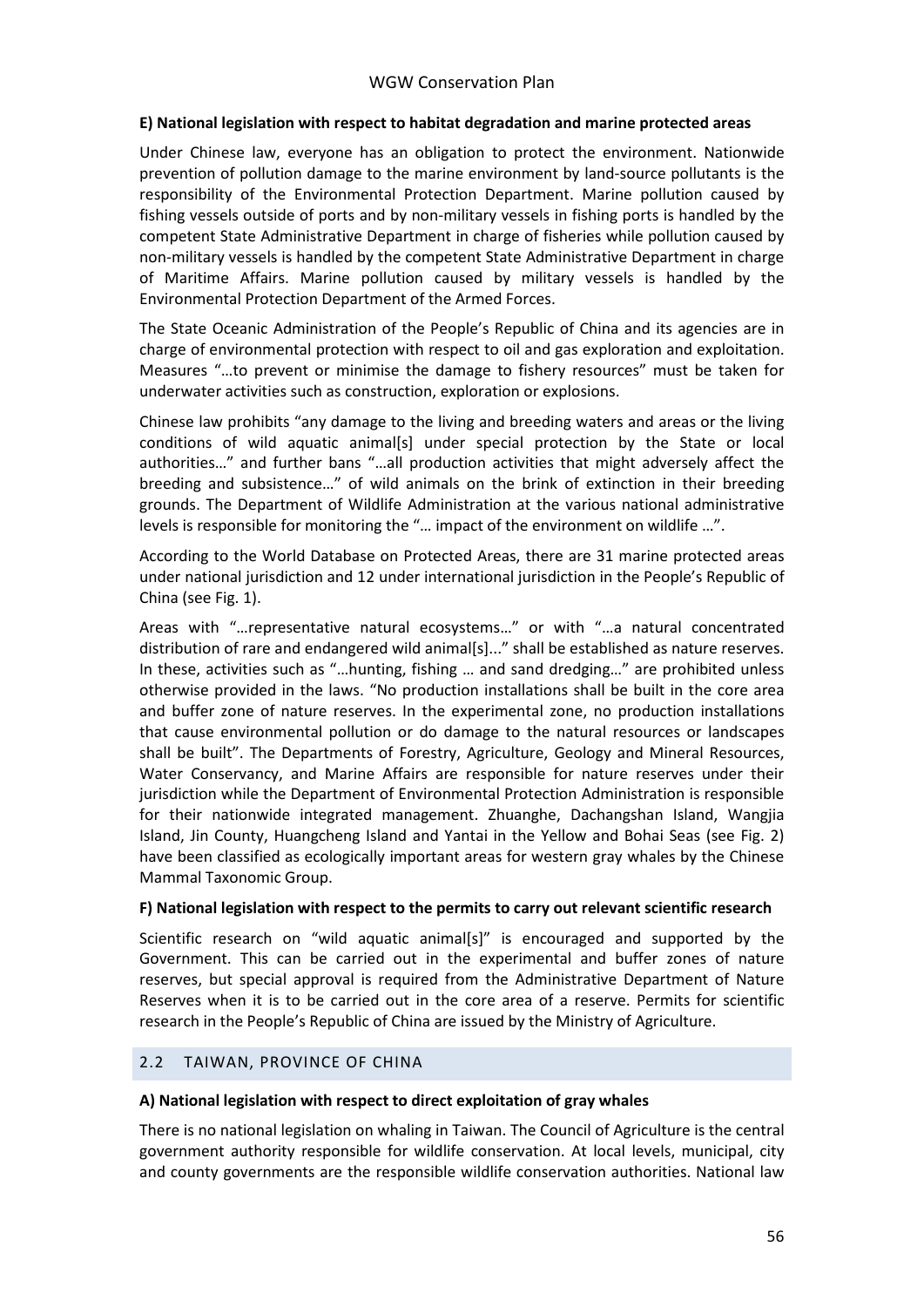protects endangered as well as rare or valuable endemic species from exploitation. Except under special circumstances such as for the purpose of academic research "…protected wildlife shall not be disturbed, … hunted, killed…" and their products "…shall not be traded, exhibited, displayed, owned, imported, exported or processed…". Only two cetaceans are on the list of protected species of Taiwan and the gray whale is not one of them.

#### **B) National legislation with respect to the bycatch of gray whales in fishing gear**

The Council of Agriculture of the Executive Yuan (the executive branch of the government) is responsible for managing fisheries in Taiwan. There is currently no national legislation on the bycatch of cetaceans in fishing gear in Taiwan.

#### **C) National legislation with respect to the prevention of and the reporting of ship collisions with gray whales**

There is currently no national legislation on the prevention and reporting of ship collisions with whales in Taiwan.

#### **D) National legislation with respect to the reporting and response to gray whale strandings**

Wildlife resources are considered public property. There is currently no national legislation on the reporting and response to whale strandings in Taiwan. According to the Wildlife Conservation Law, "if the carcass of a Protected Wildlife species is valuable for academic research …, then academic or scientific research institutions … may purchase it in priority from the owner or keeper".

#### **E) National legislation with respect to habitat degradation and marine protected areas**

Under national law, everyone has the duty and responsibility to protect the environment. The Environmental Protection Administration, Executive Yuan, is the responsible authority for the purpose of the Marine Pollution Control Act. The Council of Agriculture of the Executive Yuan is responsible for the designation and establishment of "…aquatic organisms [sic] propagation and conservation zones". Local authorities are in charge of establishing Wildlife Refuges in areas where wildlife habitat requires special conservation measures.

According to the World Database on Protected Areas, there are no marine protected areas around Taiwan (see Fig. 3).

#### **F) National legislation with respect to the permits to carry out relevant scientific research**

Protected wildlife may be "…disturbed, … killed or otherwise utilized…" for the purpose of academic research, provided that prior approval has been received from the Council of Agriculture. Approval to carry out scientific research on protected species must be obtained from the central government authority.

#### <span id="page-56-0"></span>2.3 JAPAN

#### **A) National legislation with respect to direct exploitation of gray whales**

The Ministry of the Environment (MoE) is responsible for the administration and management of wildlife while the Ministry of Agriculture, Forestry and Fisheries (MAFF) is in charge of the administration and management of most of aquatic wildlife. Direct exploitation of whales is regulated under two national laws: the Fisheries Law and the Fisheries Resources Protection Act. Under the Fisheries Law, three types of whaling operations are designated as whaling which needs permit of the Minister of Agriculture, Forestry and Fisheries: factory-ship type whaling, large-scale whaling and small-type whaling. No permit is currently issued for the factory-ship type and large-scale whaling, while permits are issued for small-type whaling only with respect to whale species not under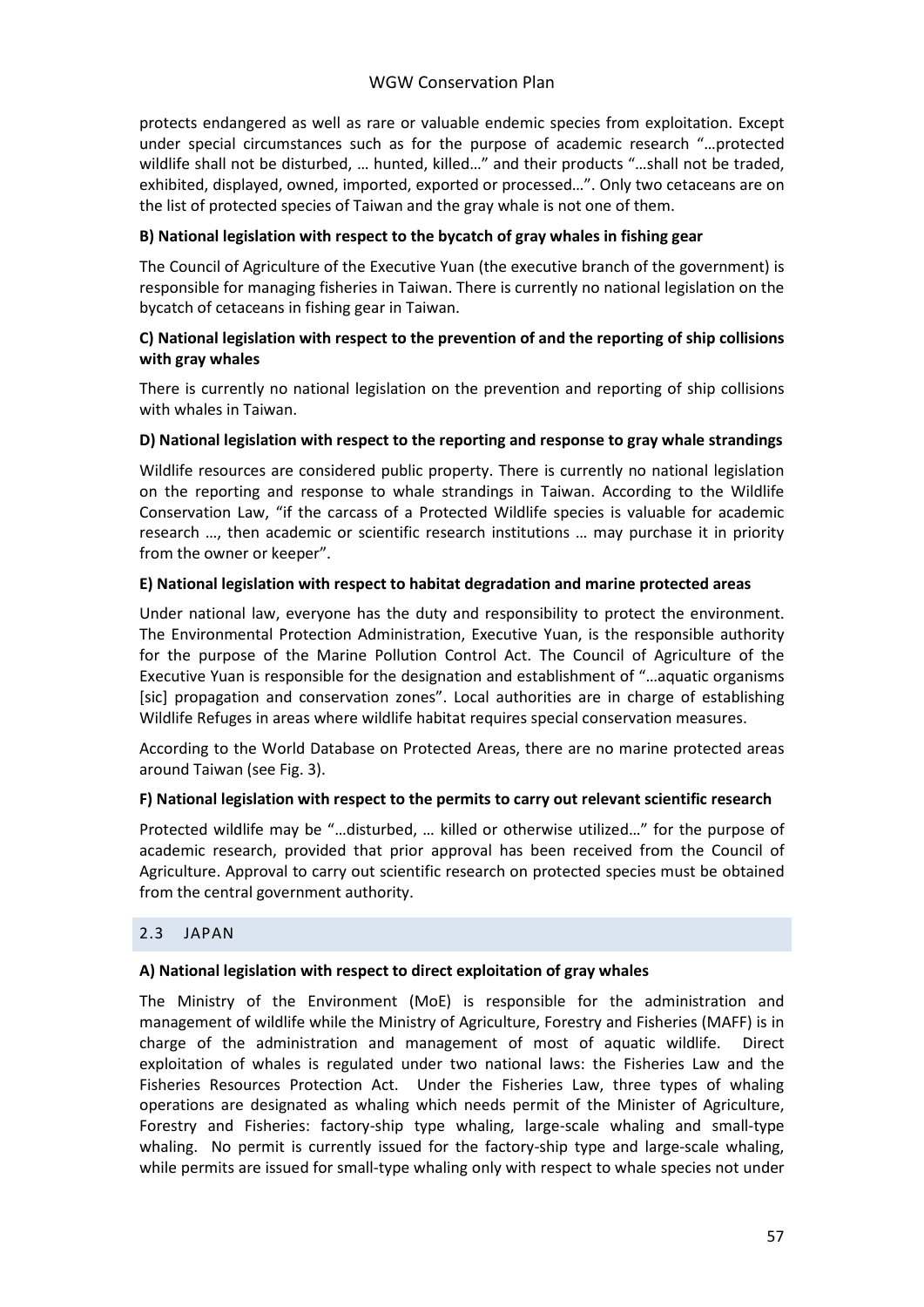IWC's mandate, such as Baird's beaked whales and pilot whales. In addition, taking of gray whales as well as the sales and possession of their products has been prohibited under the Fisheries Resources Protection Act since January 1, 2008.

#### **B) National legislation with respect to the bycatch of gray whales in fishing gears**

Fisheries are regulated nationwide by the MAFF, and regionally by competent prefectural governments. Under the Fisheries Law, large whales incidentally caught in fishing nets have to be reported to the MAFF with information on date and place, species of by-caught, type of fishing operation and its permit/licence number, date and place of disposal, and scientific data (length, weight and other biological features). DNA registry is also required. It is prohibited to sell any products derived from illegally caught whales, but by-caught whales may be sold and utilized if the by-caught animals are duly reported and registered with DNA profile. In April 2006 the Fisheries Agency of the MAFF issued an administrative guidance to the prefectures in which it requests concerned parties to release gray whales by-caught in set nets. Moreover, a ministerial ordinance under the Fisheries Resources Protection Act as amended in December 2007 prohibits taking of gray whales as well as the sales and possession of their products. This regulation entered into force on January 1, 2008.

#### **C) National legislation with respect to the prevention of and the reporting of ship collisions with gray whales**

There is currently no national legislation on the prevention and reporting of ship collisions with whales in Japan.

#### **D) National legislation with respect to the reporting and response to gray whale strandings**

Stranded or washed-ashore whales may be sold and utilized after the reporting to the MAFF is duly done, provided that the animals are dead or cannot survive, taking fully into account the hygienic aspect when utilizing them for food. In April 2006 the Fisheries Agency of the MAFF issued an administrative guidance to the prefectures in which it requests concerned parties to release gray whales stranded. Moreover, a ministerial ordinance under the Fisheries Resources Protection Act as amended in December 2007 prohibits the sales and possession of their products. This regulation entered into force on January 1, 2008.

#### **E) National legislation with respect to habitat degradation and marine protected areas**

Environmental conservation is inscribed in Japanese national law. The State has the responsibility to "…take necessary measures to conserve the marine environment including securing the biodiversity in the oceans…". It furthermore "…shall take necessary measures to promote projects for prevention of interference with environmental conservation… and protection and breeding of the endangered wildlife".

The Director-General of the Environment Agency is in charge of designating "…areas recognized as important for the conservation of the national endangered species of wild fauna and flora…*"*.

According to the World Database on Protected Areas, Japan has a total of 136 marine protected areas under national jurisdiction and 13 under international jurisdiction (see, Fig. 4).

#### **F) National legislation with respect to the permits to carry out relevant scientific research**

National legislation encourages the improvement of scientific knowledge of the oceans as well as living aquatic resources and it is the State's responsibility to promote research and development in Japan. Generally speaking, some scientific research activities need to get permits from national/regional governments, while some do not. Taking of aquatic wildlife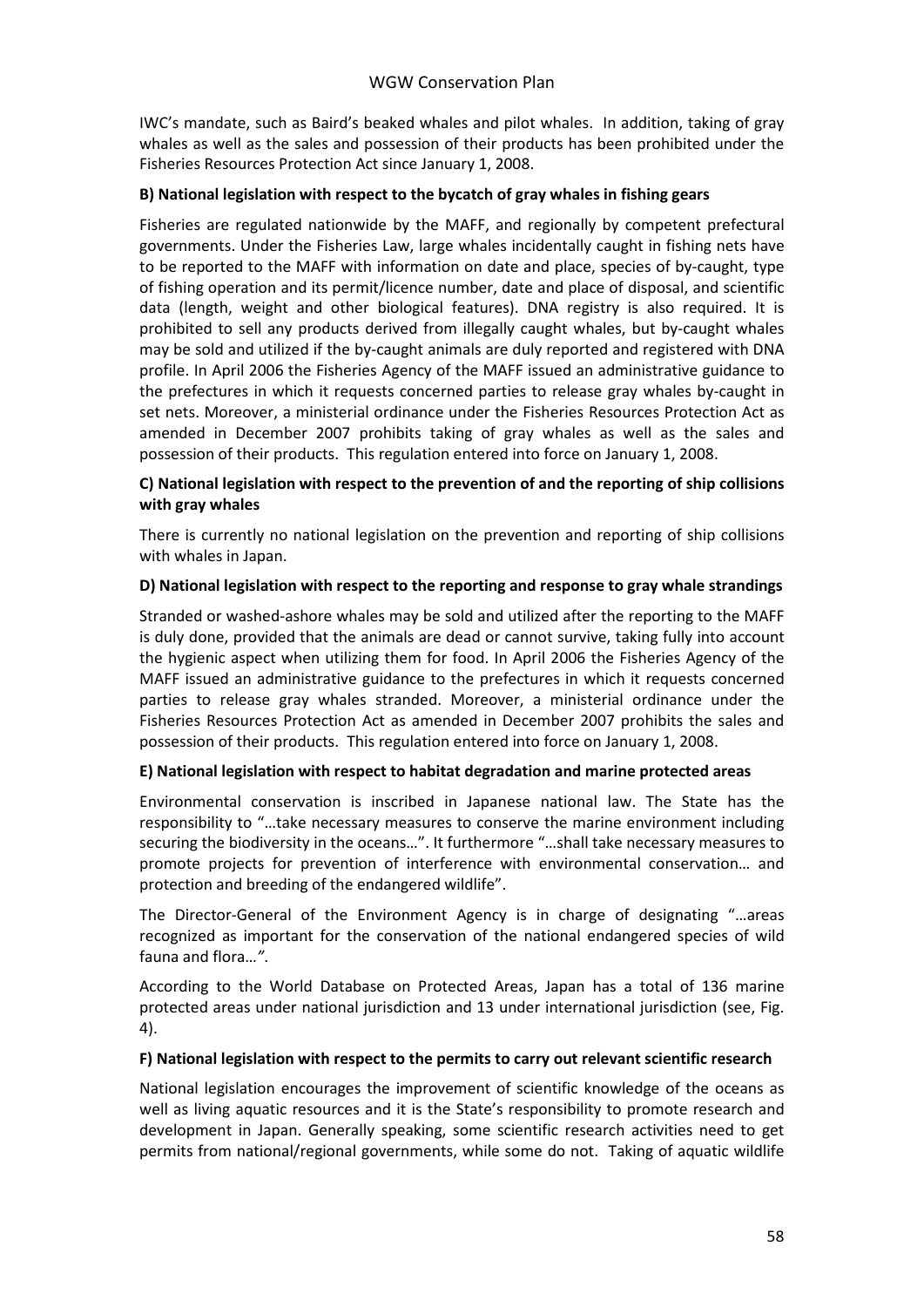(including whales) for the purposes of scientific research needs to obtain permits under the Fisheries Law to be carried out.

#### <span id="page-58-0"></span>2.4 KOREA, PEOPLE'S REPUBLIC OF

#### **A) National legislation with respect to direct exploitation of gray whales**

There is no national legislation on whaling in the Republic of Korea. The State and local governments as well as the Minister of Environment have the responsibility to conserve and protect endangered and protected wildlife. Endangered wildlife species are protected in the Republic of Korea and classified under two categories: wildlife in the first class are in danger of extinction because of small population size while wildlife in the second class are in danger of extinction unless the threat level is reduced or eliminated. National legislation makes it illegal to "hunt, … export, … (including dead animals … ), … or kill endangered wild fauna …, and protected wild fauna …, install … nets … to hunt or kill…" except under special circumstances, such as for academic research for which permission has been obtained from the Minister of Environment.

The presumed migratory route of western gray whales along the Kangwon, Kyongbuk and Kyonnam Provinces (see Fig. 5) in the People's Republic of Korea is protected as natural monument no. 126, known as *Ulsan Gray Whale Migration Waters*.

#### **B) National legislation with respect to the bycatch of gray whales in fishing gears**

Fisheries are regulated nationwide by the Ministry of Maritime Affairs and Fisheries. A national whale bycatch reporting system has been in place since 1996. Any bycatch event must be reported to the local authorities.

#### **C) National legislation with respect to the prevention of and the reporting of ship collisions with gray whales**

There is currently no national legislation on the prevention and reporting of ship collisions with whales in the Republic of Korea.

#### **D) National legislation with respect to the reporting and response to gray whale strandings**

A national whale stranding reporting system has been in place since 1996. Any stranding event must be reported to the local authorities.

#### **E) National legislation with respect to habitat degradation and marine protected areas**

Both the State and local governments "shall be liable to preserve the marine environments, marine resources and marine ecosystems". The Minister of Environment is responsible for developing policies for the conservation of the natural environment, while the Minister of Maritime Affairs and Fisheries "shall establish and execute the comprehensive measures for the preservation of the marine environment…"*.*

The Minister of Environment is responsible for the designation and management of conservation areas, including areas "…where the existence of a species is threatened because of damage, deterioration, or isolation of major habitats of endangered wild fauna or flora, or areas which are of importance for migratory species". Special protection areas for endangered wildlife are designated by Presidential Decree. "Practices of hunting or capturing, … damaging, or killing wild [protected] fauna …" are prohibited within conservation areas.

According to the World Database on Protected Areas, the People's Republic of Korea has a total of 9 marine protected areas under national jurisdiction and 1 under international jurisdiction (see Fig. 5).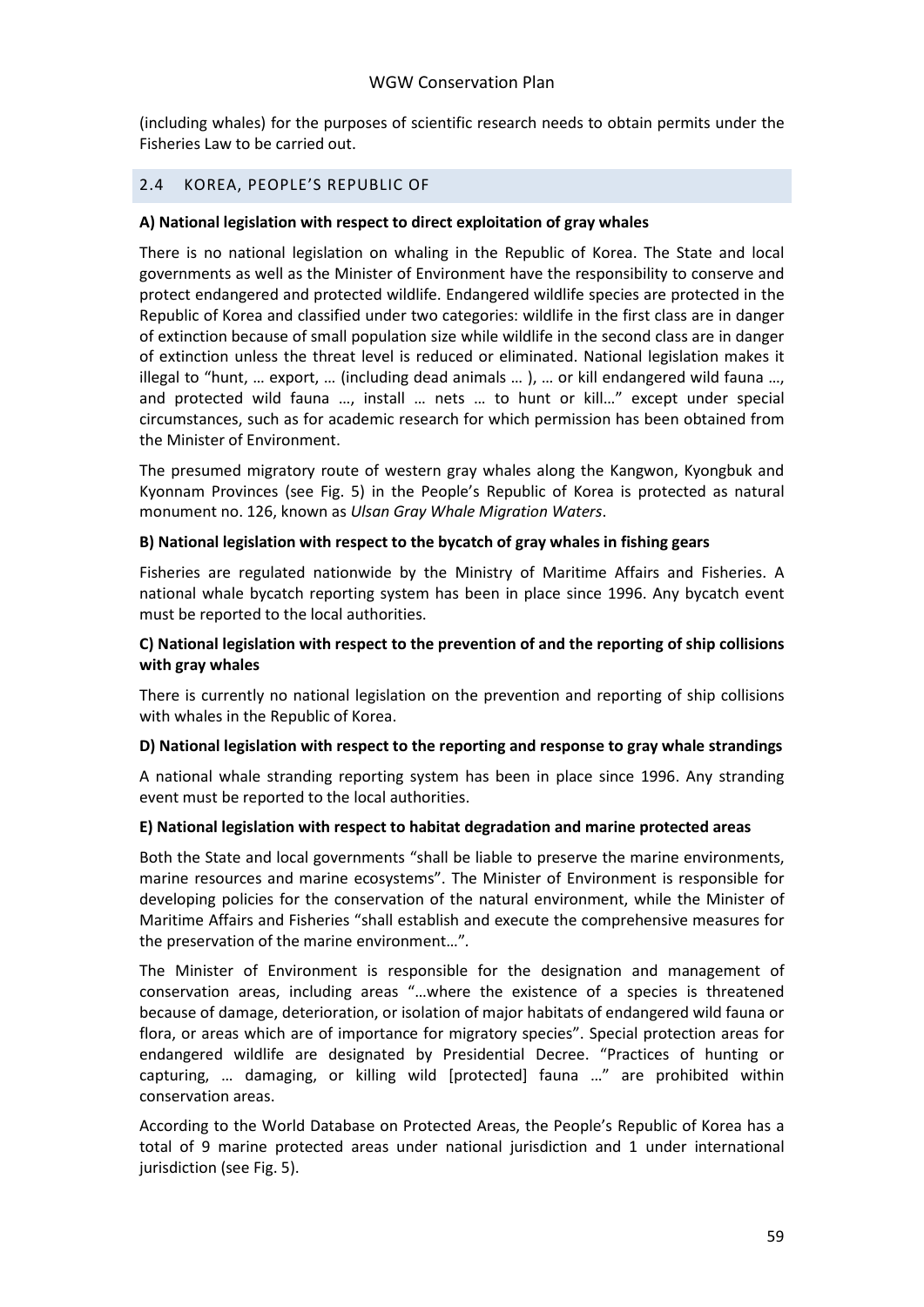#### **F) National legislation with respect to the permits to carry out relevant scientific research**

The Minister of Maritime Affairs and Fisheries is responsible for the promotion of international cooperation in marine scientific research. Permission for foreigners to carry out marine scientific research in and beyond the territorial sea of the Republic of Korea must be obtained from the Government of the Republic of Korea and a research plan must be submitted to the Minister of Maritime Affairs and Fisheries.

#### <span id="page-59-0"></span>2.5 KOREA, DEMOCRATIC PEOPLE'S REPUBLIC OF

#### **A) National legislation with respect to direct exploitation of gray whales**

No national legislation is available on the direct exploitation of whales from the Democratic People's Republic of Korea.

#### **B) National legislation with respect to the bycatch of gray whales in fishing gears**

No national legislation is available on the bycatch of whales in fishing gears from the Democratic People's Republic of Korea.

#### **C) National legislation with respect to the prevention of and the reporting of ship collisions with gray whales**

No national legislation is available on the prevention and the reporting of ship collisions with whales from the Democratic People's Republic of Korea.

#### **D) National legislation with respect to the reporting and response to gray whale strandings**

No national legislation is available on the reporting and response to whale strandings from the Democratic People's Republic of Korea.

#### **E) National legislation with respect to habitat degradation and marine protected areas**

No national legislation is available on habitat degradation and marine protected areas from the Democratic People's Republic of Korea.

According to the World Database on Protected Areas, the Democratic People's Republic of Korea does not have any marine protected areas under either national or international jurisdiction in its waters (see Fig. 5).

#### **F) National legislation with respect to the permits to carry out relevant scientific research**

No national legislation is available on the availability of research permit from the Democratic People's Republic of Korea.

#### <span id="page-59-1"></span>2.6 RUSSIAN FEDERATION

#### **A) National legislation with respect to direct exploitation of gray whales**

According to the Federal Law of the Russian Federation on Wildlife, marine mammals can be taken provided that the species targeted are not listed in the Red Data Book of the Russian Federation. Rare and endangered Red Data Book species are protected and any "actions that may cause loss, reduction of number or disturbance of natural habitat…" are prohibited. Companies and individuals who carry out economic activities in waters inhabited by Red Data Book species are responsible for their conservation. Western gray whales are classified as endangered under category I in the Red Data Book of the Russian Federation.

#### **B) National legislation with respect to the bycatch of gray whales in fishing gears**

There is no current national legislation on the bycatch of whales in the Russian Federation.